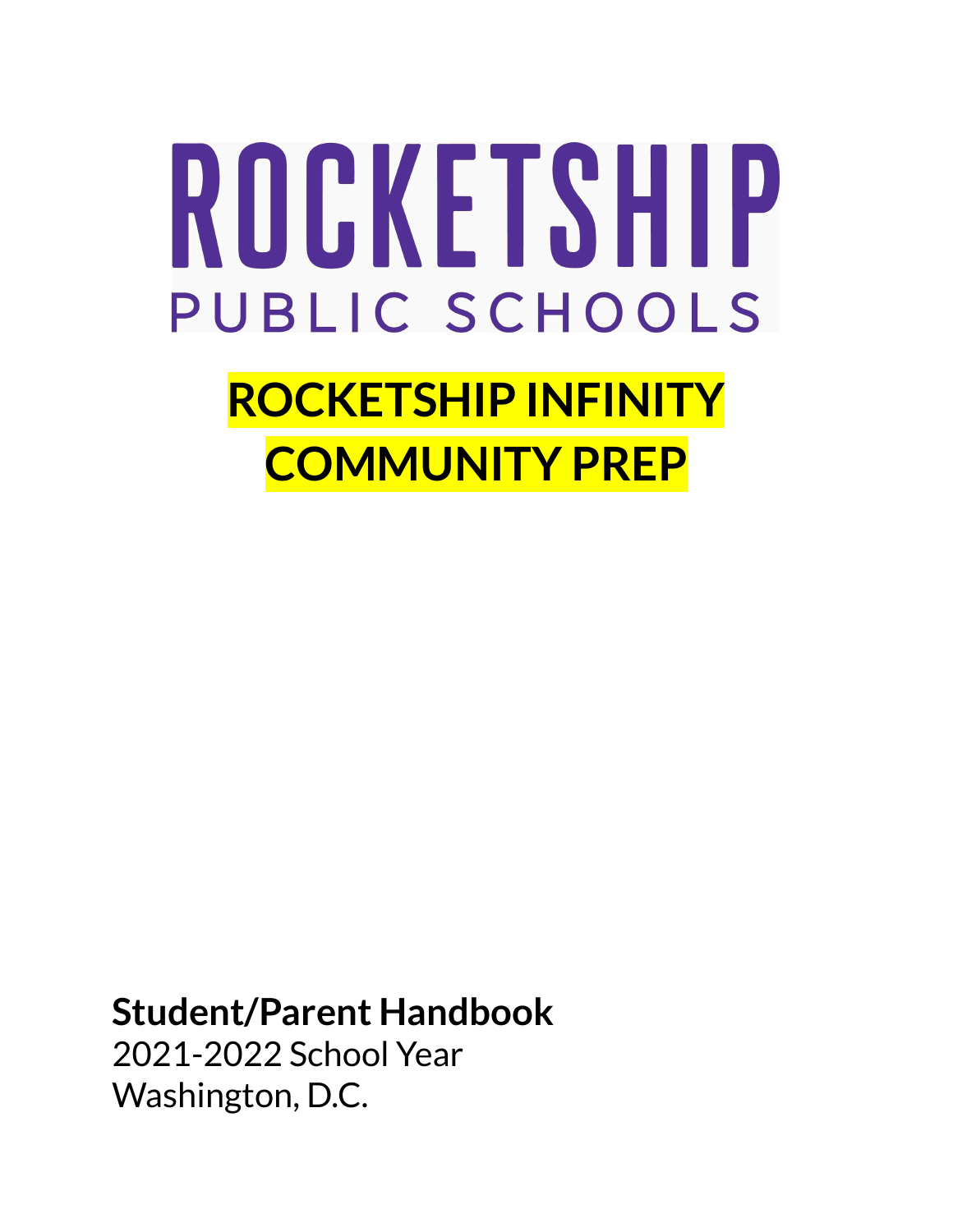# **TABLE OF CONTENTS**

| <b>ABOUT ROCKETSHIP</b>                              | 5              |
|------------------------------------------------------|----------------|
| <b>OUR STORY</b>                                     | 5              |
| <b>OUR MISSION</b>                                   | 6              |
| <b>OUR MODEL</b>                                     | 6              |
| <b>CONTACT INFORMATION</b>                           | 7              |
| <b>SCHOOL SITES</b>                                  | $\overline{7}$ |
| <b>WEBSITES</b>                                      | $\overline{7}$ |
| <b>ADMISSIONS AND ENROLLMENT</b>                     | 8              |
| <b>CALENDAR AND ATTENDANCE</b>                       | 9              |
| <b>SCHOOL SCHEDULE</b>                               | 9              |
| <b>LAUNCH</b>                                        | 9              |
| OFFICE HOURS                                         | 9              |
| <b>ATTENDANCE AND TRUANCY</b>                        | 9              |
| <b>COMMUNICATION</b>                                 | 10             |
| SCHOOL CANCELLATION, LATE START, AND EARLY DISMISSAL | 10             |
| <b>CAMPUS OPERATIONS AND SECURITY</b>                | 11             |
| ARRIVAL AND DISMISSAL PROCEDURES                     | 11             |
| <b>STUDENT RELEASE</b>                               | 13             |
| <b>LATE PICK-UP</b>                                  | 13             |
| <b>CAMPUS ACCESS AND VISITORS</b>                    | 13             |
| <b>ELECTRONIC SURVEILLANCE</b>                       | 14             |
| <b>FAMILY CUSTODY</b>                                | 14             |
| <b>VOLUNTEER CLEARANCE</b>                           | 14             |
| <b>FIELD TRIPS</b>                                   | 15             |
| <b>SCHOOL MEALS</b>                                  | 16             |
| <b>ACADEMICS</b>                                     | 18             |
| <b>CURRICULUM</b>                                    | 18             |
| <b>HOMEWORK</b>                                      | 18             |
| RETENTION AND PROMOTION                              | 18             |
| <b>CHILD FIND ACTIVITIES</b>                         | 19             |
| BEHAVIORAL EXPECTATIONS AND DISCIPLINE               | 20             |
| ROCKETEER CODE OF CONDUCT                            | 20             |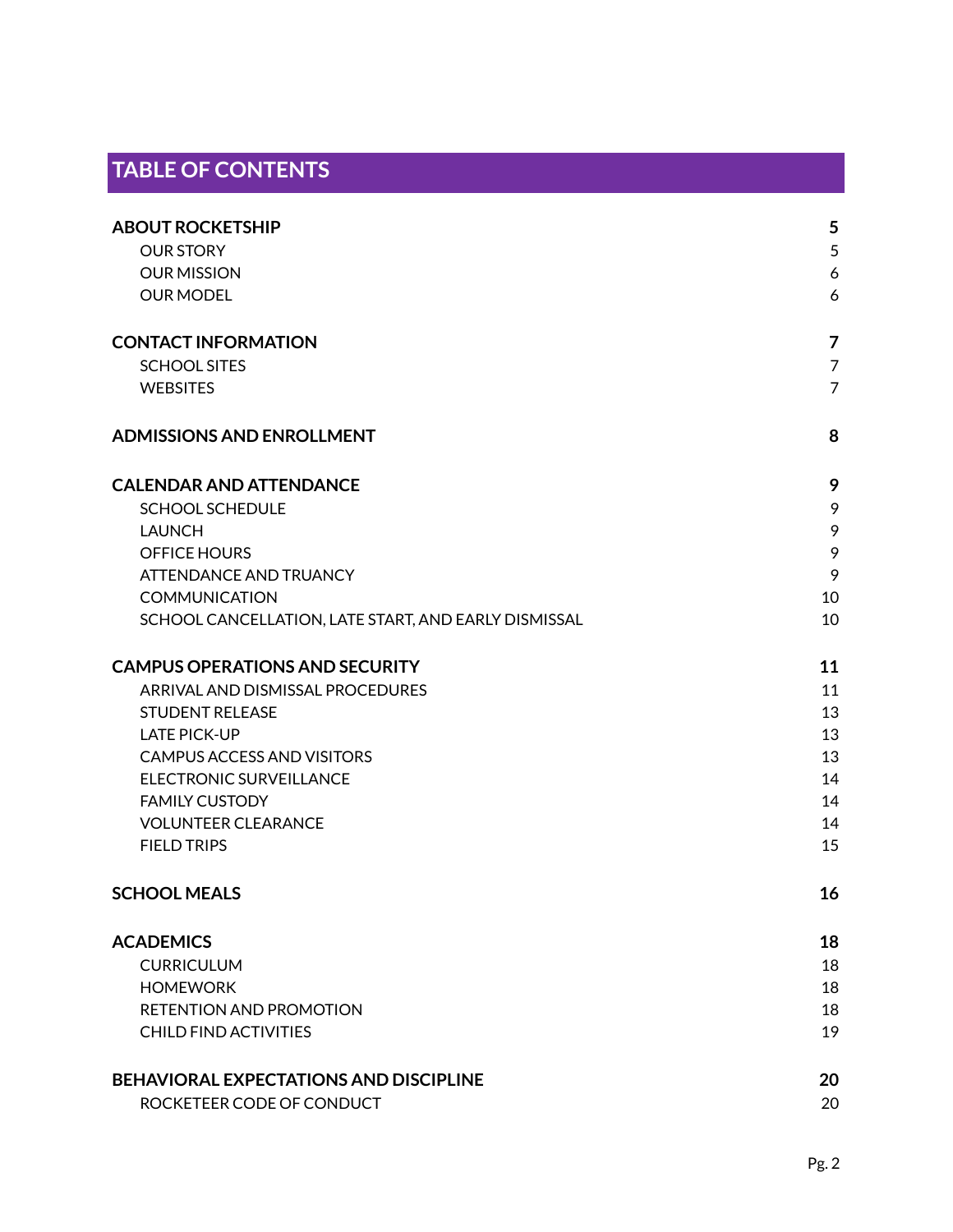| <b>STUDENT DISCIPLINE</b>                 | 20 |
|-------------------------------------------|----|
| SUSPENSION AND EXPULSION                  | 21 |
| <b>BULLYING PREVENTION</b>                | 21 |
| <b>STUDENT DRESS CODE</b>                 | 21 |
| PERSONAL BELONGINGS                       | 23 |
| <b>TELEPHONE USE</b>                      | 23 |
| <b>HEALTH AND SAFETY</b>                  | 24 |
| <b>MEDICATION ADMINISTRATION</b>          | 24 |
| <b>IMMUNIZATIONS</b>                      | 24 |
| <b>HEALTH EXAMINATIONS AND SCREENINGS</b> | 25 |
| <b>HFADLICF</b>                           | 25 |
| <b>EMERGENCY CONTACT CARDS</b>            | 25 |
| SAFFTY PLANS                              | 26 |
| <b>WEAPONS AND FIREARMS</b>               | 27 |
| DRUGS, ALCOHOL, AND TOBACCO               | 27 |
| <b>INTERNET SAFETY</b>                    | 27 |
| CHILD ABUSE AND NEGLECT                   | 28 |
| <b>PARENT INVOLVEMENT</b>                 | 29 |
| ROCKETSHIP'S COMMITMENT                   | 29 |
| PARENTS'/GUARDIANS' COMMITMENT            | 29 |
| PARENT PARTNERSHIP                        | 30 |
| <b>HOME VISITS</b>                        | 30 |
| PARENT OPPORTUNITIES ON CAMPUS            | 31 |
|                                           |    |

*Please note that Rocketship may enact additional,supplemental, or alternative policies or proceduresto accommodate developing circumstancesrelated to COVID-19, to be separately distributed as needed. Families will be expected to comply with any such policies or proceduresin the same manner as any policies and procedures contained in this handbook.*

*The policies provided in this handbook are subject to ongoing review and board approval. Rocketship will notify familiesif there are material changesto any of the policies contained here.*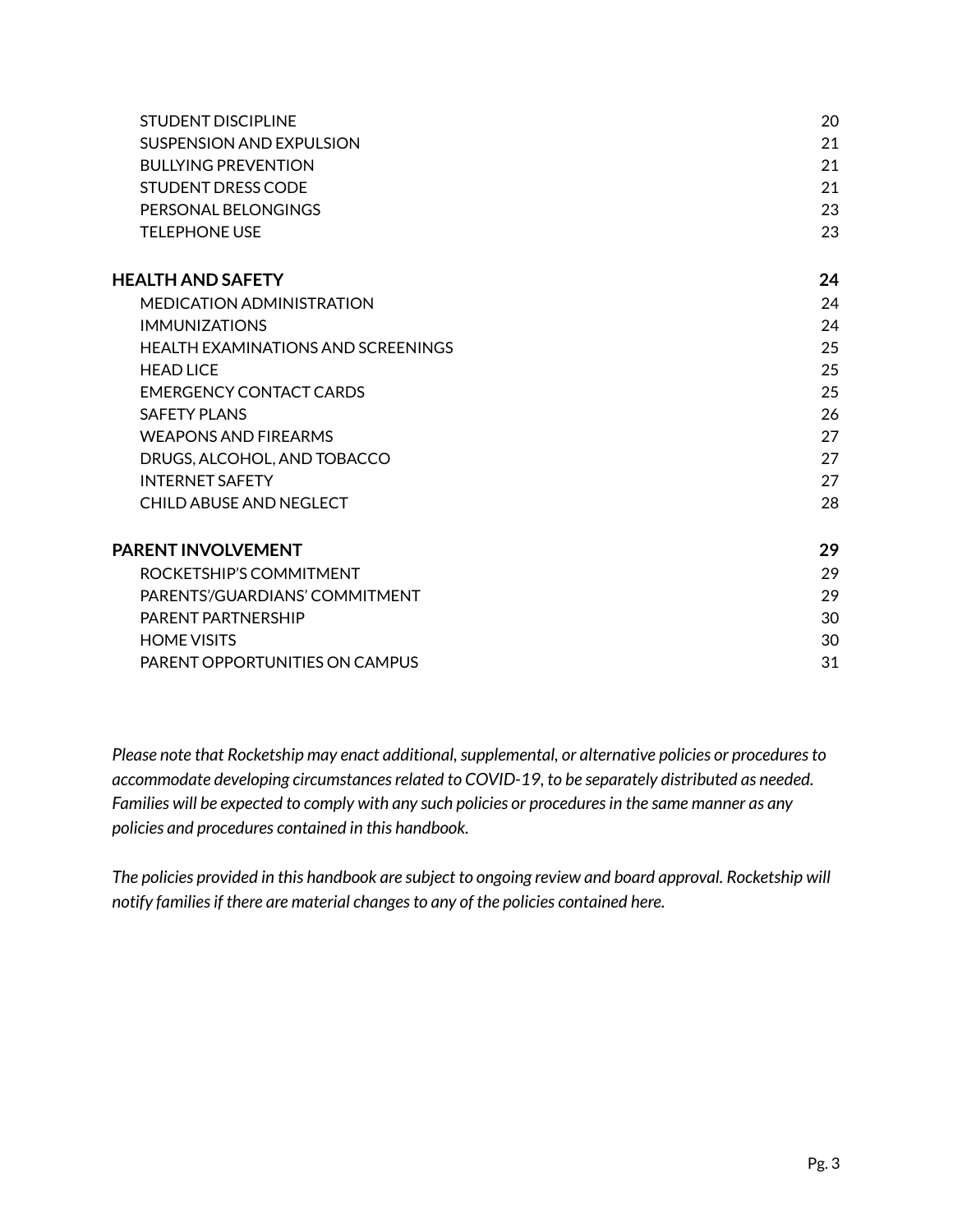# **ABOUT ROCKETSHIP**

Rocketship Infinity Community Prep is part of Rocketship Public Schools, a network of public elementary charter schools serving students in under-resourced neighborhoods where access to excellent schools is limited. We believe that truly transformative schools do more than educate students; they empower teachers, engage parents, and inspire communities. Rocketship strives to meet the unique needs of each and every student through a blend of traditional instruction, adaptive technology, targeted tutoring, and enrichment opportunities. Together, we can eliminate the achievement gap in our lifetime.

## **OUR STORY**

In 1999, Father Mateo Sheedy, Pastor of Sacred Heart Parish, created the Juan Diego Scholarship for Santa Clara University. He was surprised to discover that, of the hundreds of children in his parish, none of them met the basic academic requirements that would qualify them to attend their hometown college, or any other top-tier university.

Father Mateo Sheedy reached out to his community and started creating a plan to improve high-quality educational options in Washington Guadalupe, a neighborhood within greater San Jose.

Unfortunately, Father Mateo Sheedy passed away too soon, but his movement lived on. In 2006, his parishioners approached John Danner and Preston Smith—two educational entrepreneurs who were developing a new model for schools in under-resourced neighborhoods. John Danner, a former software engineer, was interested in the ways technology could help personalize education. Preston Smith was a young principal at a promising elementary school in San Jose who recognized the impact that empowered teachers and engaged parents can have on student success.

Rocketship Mateo Sheedy Elementary opened soon after and our students quickly showed strong results in academic achievement. As more families joined the waiting list, we realized the need for even more high quality schools in the San Jose community, and beyond. Parent demand and parent organizing has played a strong role in opening new Rocketship schools all across the country.

Today, Rocketship Public Schools is a non-profit organization that operates all Rocketship schools and is governed by a Board of Directors. There are thirteen Rocketship schools in California, including San Jose, Redwood City, Antioch, and Concord; two in Nashville, TN; two in Milwaukee, WI; and three in Washington, DC.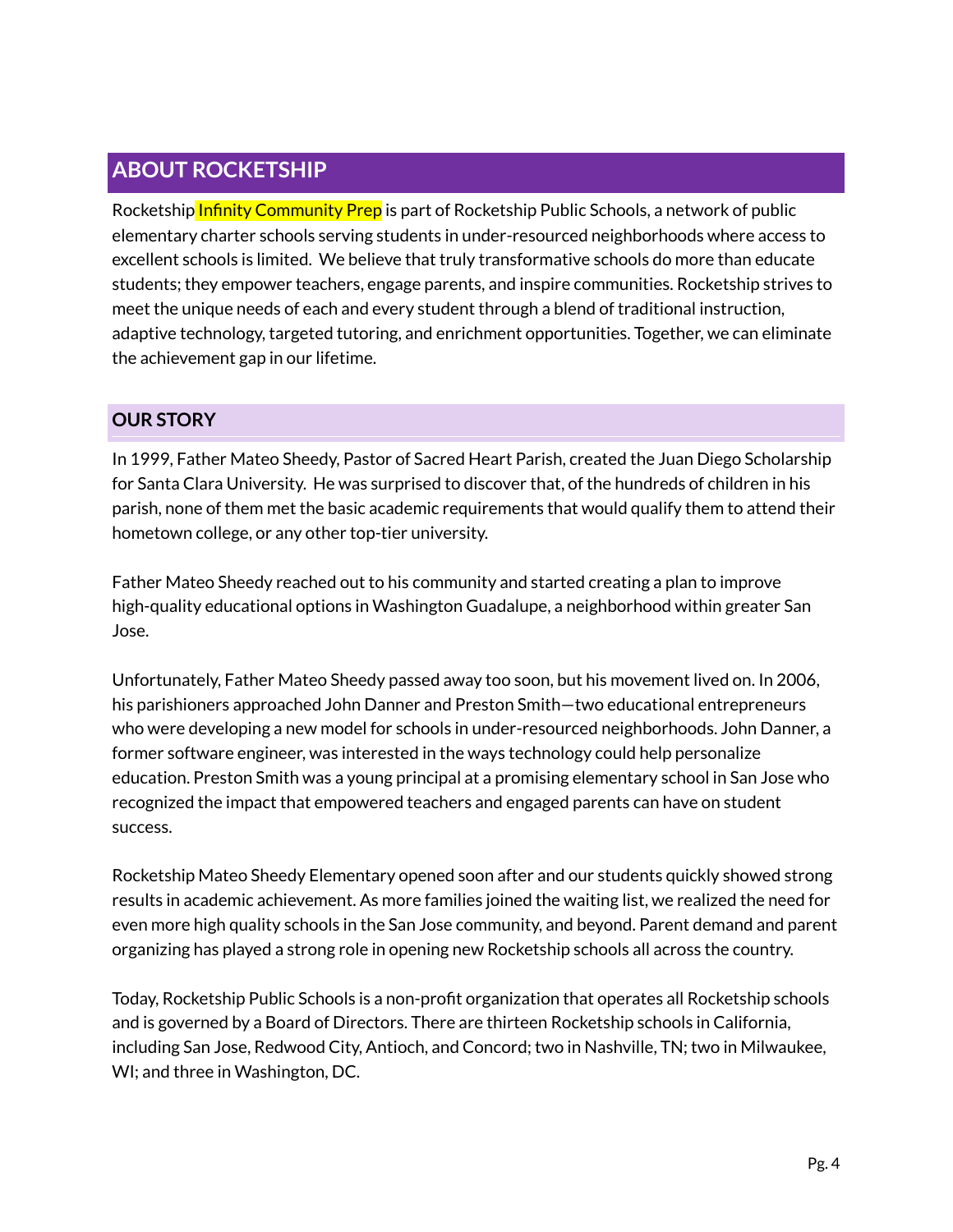## **OUR MISSION**

Our mission at Rocketship Public Schools is to eliminate the achievement gap by graduating all students at or above grade level in reading and math. All Rocketeers will learn to take initiative, be respectful, be responsible, show empathy, and be persistent in attaining excellence.

The purpose of schooling is for all students to learn to use their minds and hearts well. Students learn best in schools where they are known well, where expectations are high, support is strong, and where their voices and their parents' voices are valued. The mission of Rocketship Legacy Prep is to recognize all of these values and ensure that the students are empowered to learn, lead, and be positive and productive members of their community.

At Rocketship, our goals include the following:

- Students will develop a deep love of learning.
- Rocketship will provide parents with a path for their children to take in order to have the best chance to attend a four-year college.
- Rocketship will encourage our alumni to become leaders in their community.

## **OUR MODEL**

Our model is based on the following three core pillars:

- 1. **Excellentteachers and leaders create transformational schools.** Rocketship invests deeply in training and development to ensure teachers and leaders have a profound impact on students and communities.
- 2. **Every child has a unique set of needs.** Rocketship meets these needs by customizing each child's schedule with a combination of traditional instruction, technology and tutoring.
- 3. **Engaged parents are essential in eliminating the achievement gap.** Rocketship develops parent leaders in our schools and communities to become powerful advocates for their children.

Instructionally, Rocketship uses what is called an enhanced rotational school model where students rotate between literacy and integrated mathematics classrooms and a Learning Lab, which is a larger room with computers where students learn by using online programs in math and literacy and also focus on key technology literacy skills like typing. Tutors are present in the Learning Lab to track students' online learning progress and work with small groups of students who are behind grade level. Students also have opportunities to engage with technology in their classrooms.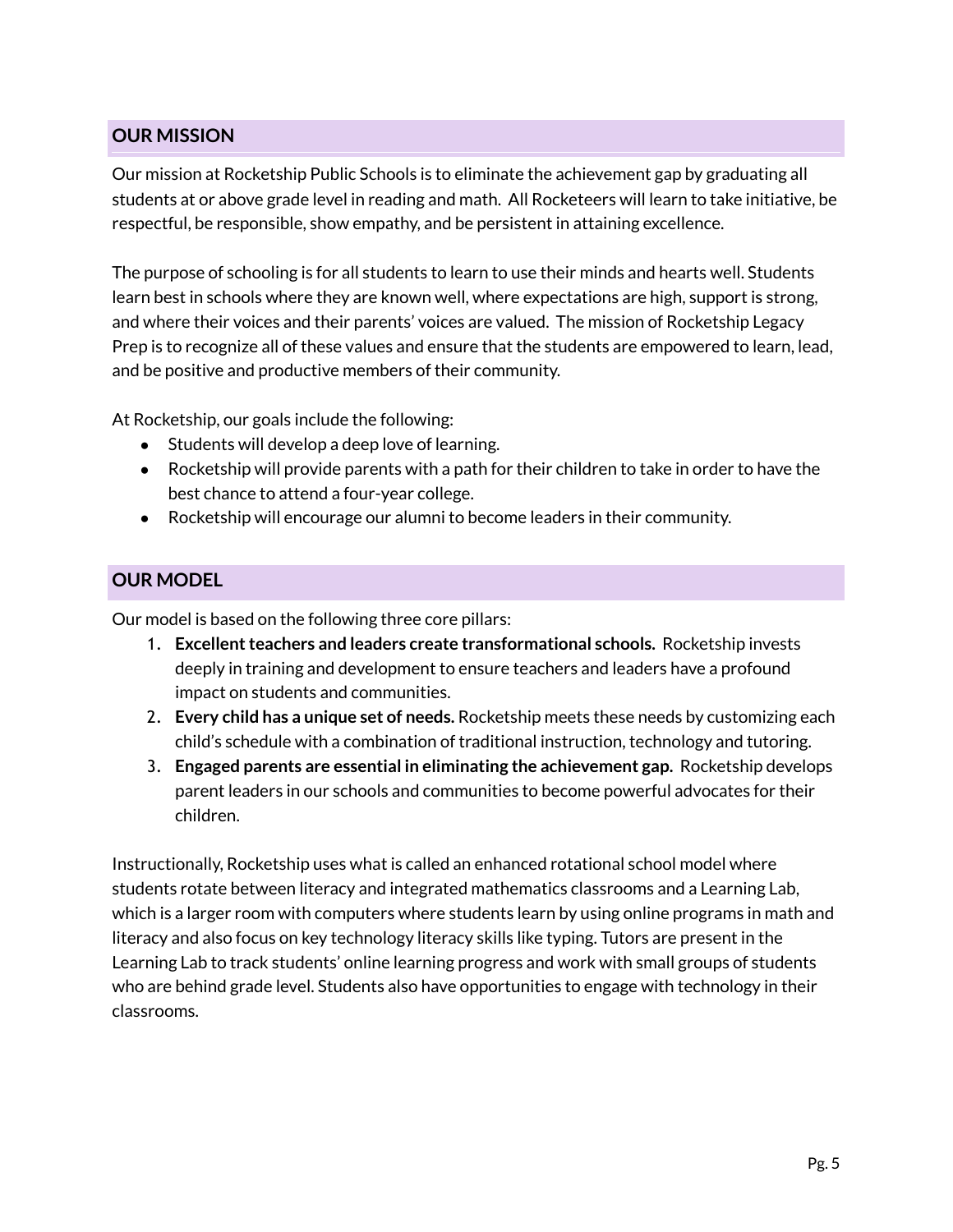# **CONTACT INFORMATION**

## **SCHOOL SITES**

Rocketship Infinity Community Prep 5450 3rd Street NE Washington DC 20011 Phone: 202-792-7100 Founding Principal: Angel McNeil Founding Office Manager: Miriam Zuniga Email: ric@rsed.org

If your call is sent to voicemail, please leave a message and we will return your call within 24 hours.

#### **WEBSITES**

Rocketship Public Schools' website is rsed.org. Here, you can find general information about Rocketship, including our educational model, our management team, and other schools in our network.

#### SCHOOL NAME's website is

<https://www.rocketshipschools.org/schools/infinity-community-prep/> . Here you can find school staff contact information; parent resources, including an electronic version of this Handbook; school calendars; and other informational materials about the school.

# **ADMISSIONS AND ENROLLMENT**

Rocketship Infinity Community Prep is a charter school. Charter schools run independently of local school districts, but they must be approved by a local school board to open.

Charter schools are public schools that are tuition-free and open to any student who wishes to attend. They allow parents, organizations, and communities to restore, reinvent, and re-energize our public school system.

Rocketship will not administer any test or assessment to students prior to acceptance and enrollment into Rocketship. Rocketship will not limit enrollment on the basis of a student's race, color, religion, national origin, language spoken, intellectual or athletic ability, measures of achievement or aptitude, or status as a student with special needs.

Please see the Policy Manual for a copy of Rocketship's Admissions and Enrollment Policy.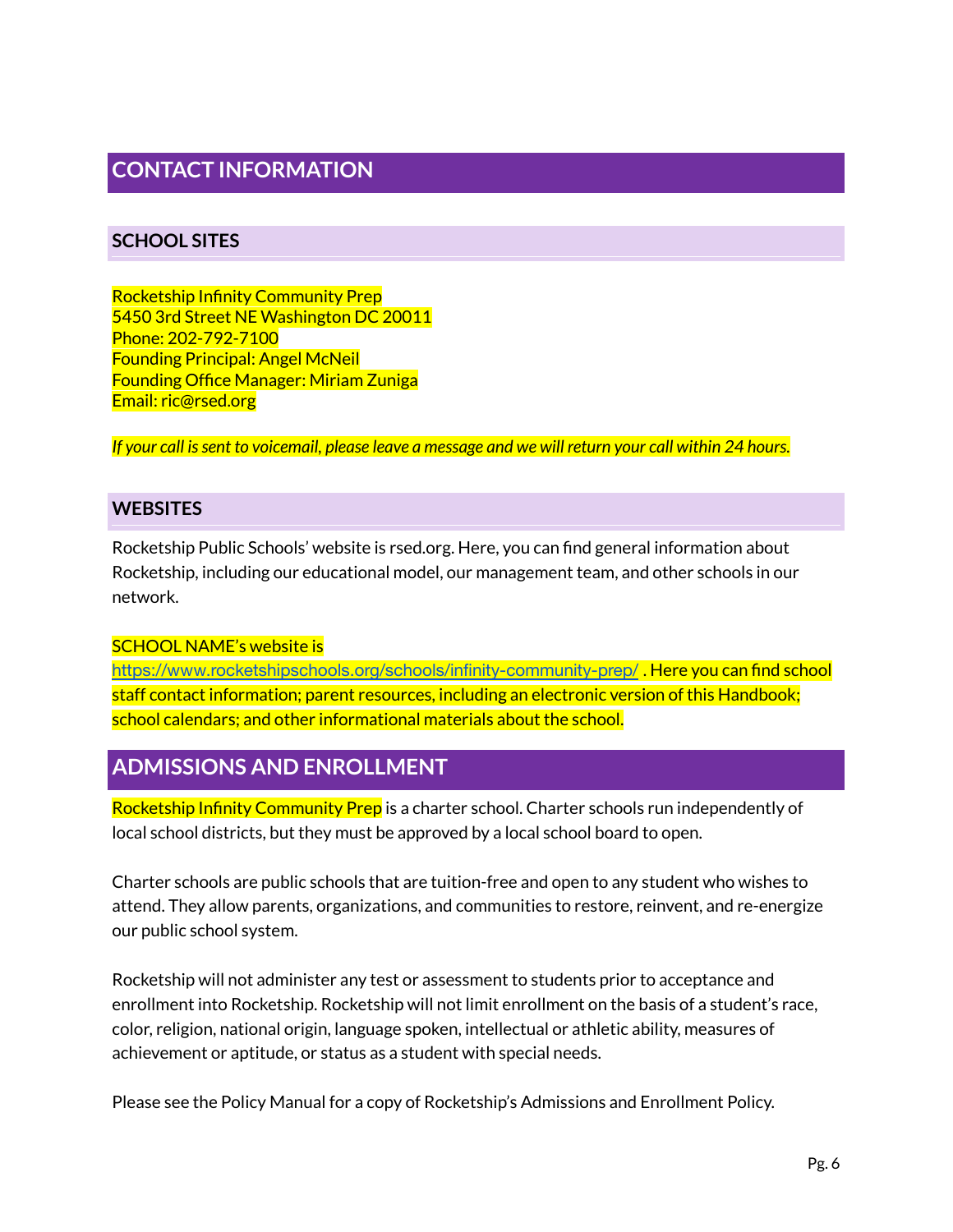# **CALENDAR AND ATTENDANCE**

## **SCHOOL SCHEDULE**

Regular Day Schedule:

Minimum Day Schedule

#### **LAUNCH**

Each Rocketship campus begins the school day with Launch, which is a period of time for the whole school to come together and talk about a school-wide focus. During Launch, the school may also promote a particular successful student habit, teach a new school management system, discuss progress toward achievement goals, and foster school culture and pride. The whole school, including the staff, may also learn a song or a dance together or celebrate a particular student or classroom's recent accomplishment.

#### **OFFICE HOURS**

Our front office staff is excited to offer virtual assistance for all of our community. We encourage families to call or email our team with all requests and concerns.

Front Office Hours: Monday-Friday 8:00am-4:30pm

Email requests: mzuniga@rsed.org

Please allow 3 business days for all requests.

#### **ATTENDANCE AND TRUANCY**

Tardiness and absences can be detrimental to a student's academic and social progress. Rocketship makes every effort to ensure that students are on time and present every school day. This policy addresses excused and unexcused absences, late arrivals and early departures, and the definitions and consequences of truancy. The policy applies to Rocketship schools in all regions, with the exception of the definitions and consequences of truancy, which are written in accordance with applicable state laws.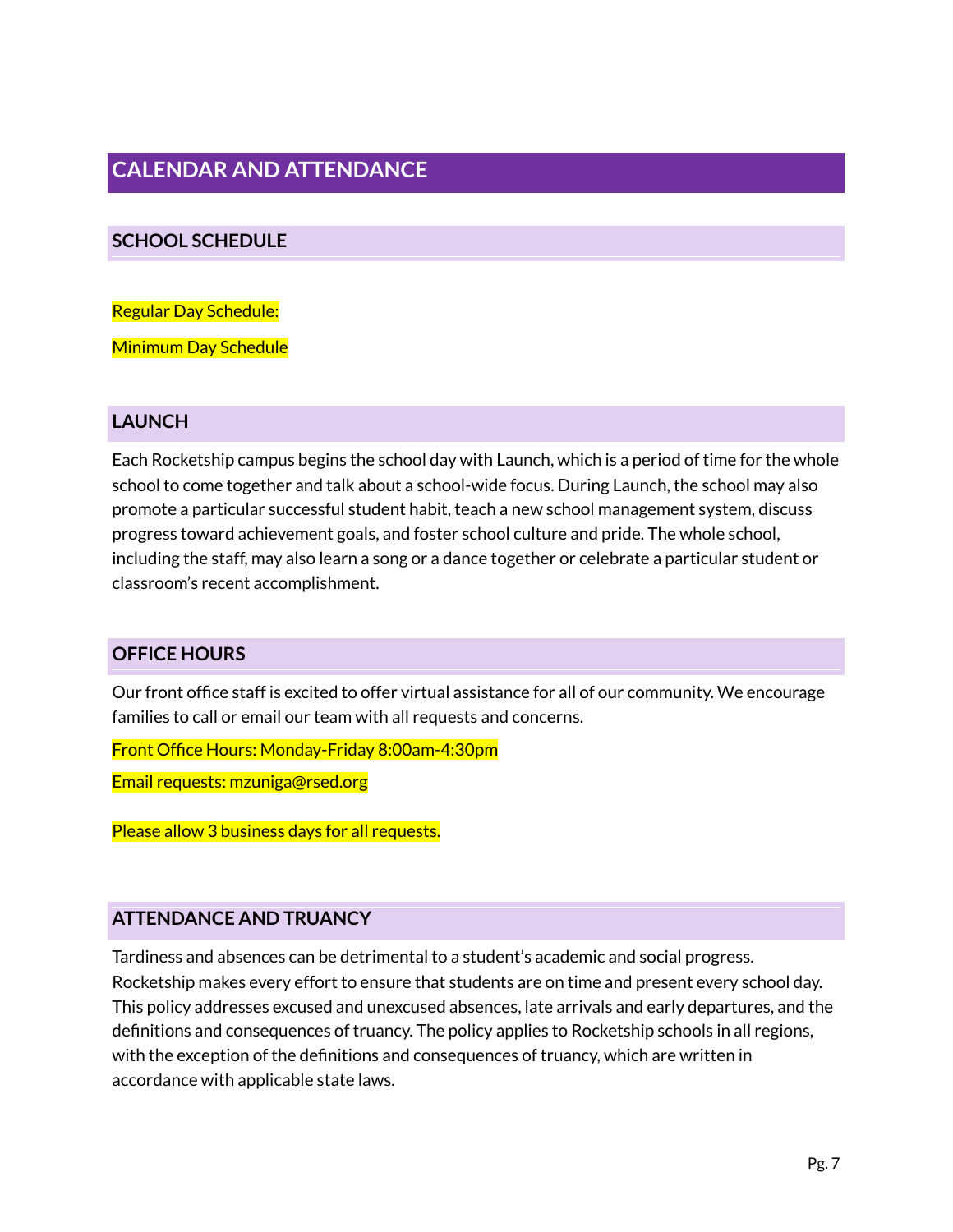## **I. Excused and Unexcused Absences and Tardies**

All students are expected to be on time and present in school every day. In DC, an absence is a full or partial school day that a student is not physically in attendance at scheduled periods of instruction. A "partial school day" is defined as at least 20 percent of the instructional hours regularly provided on a single school day.

Proper notification and/or documentation is required for a student's absence from school to be marked as excused on the student's attendance record. Documentation must be presented within **48 hours** of the student's absence.

#### Excused Absences

The charts below explain the type of notification and/or documentation required to excuse absences.

| <b>Reason for Absence</b>                 | <b>Documentation Needed</b>                                                                                              | <b>Other Notes</b>                                                                            |
|-------------------------------------------|--------------------------------------------------------------------------------------------------------------------------|-----------------------------------------------------------------------------------------------|
| <b>Illness</b>                            | Written notice from<br>parent/guardian. A<br>physician's note is required<br>for three or more<br>consecutive sick days. |                                                                                               |
| Health-related<br>appointments/treatments | Signed note from<br>physician's office.[R3]                                                                              |                                                                                               |
| Death in the family                       | Written notice from<br>parent/guardian.                                                                                  |                                                                                               |
| Extra-curricular activities               | Participation approved by<br>Principal.                                                                                  | Approved at the discretion<br>of Principal.                                                   |
| Personal/family emergencies.              | Written notice from<br>parent/guardian.                                                                                  | Approved at the discretion<br>of Principal.                                                   |
| <b>Head lice</b>                          | Written documentation of<br>head lice.                                                                                   | Return to school subject to<br>note and inspection under<br>Rocketship's Head Lice<br>Policy. |
| Religious holiday/ceremony.               | Parent/guardian call to<br>school required.                                                                              |                                                                                               |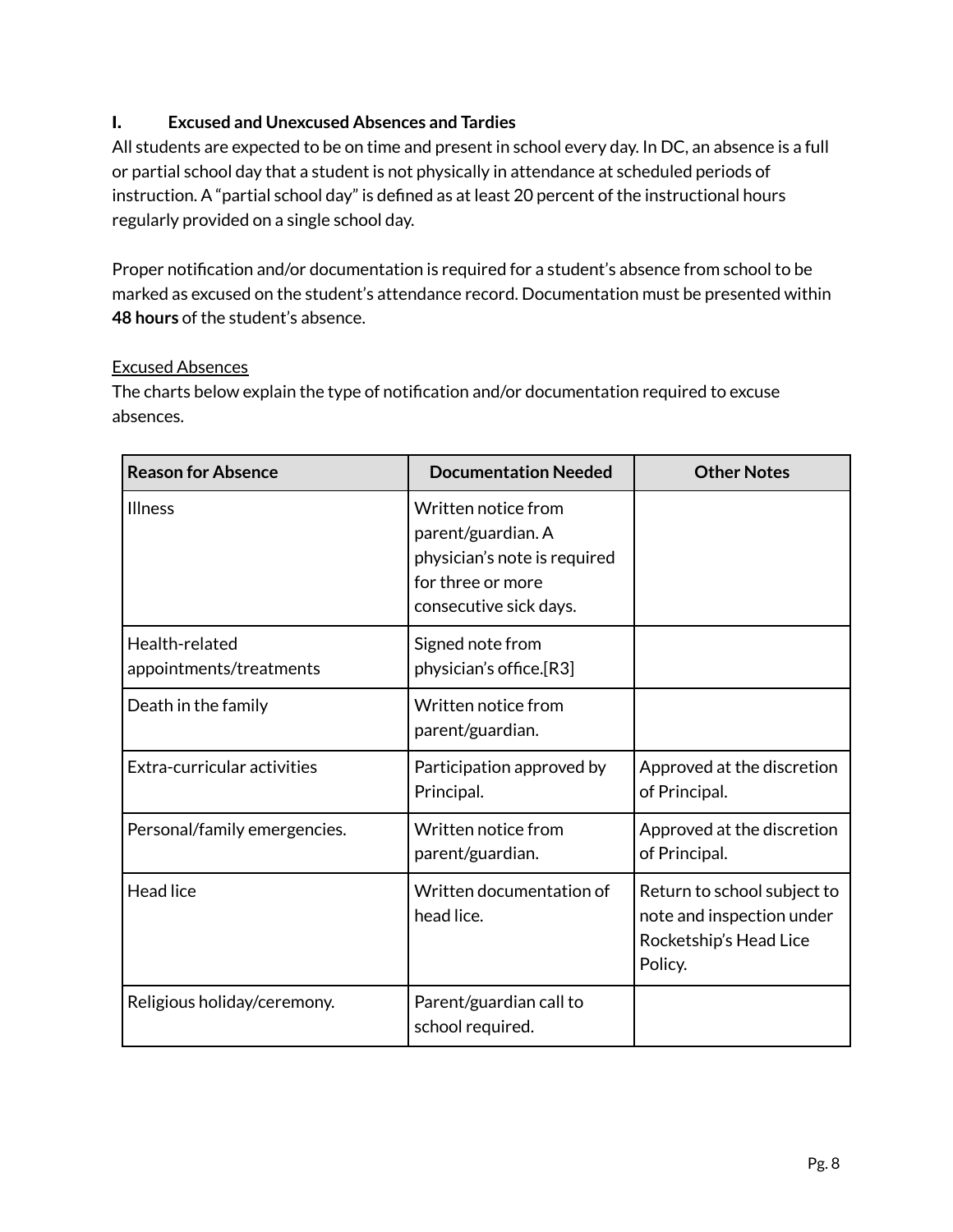| Exclusion due to quarantine,<br>contagious disease, infection,<br>infestation, or other conditional<br>requiring separation from other<br>students for medical or health<br>reasons. | As directed by local health<br>department.                                                                      |                                                                                                                                         |
|--------------------------------------------------------------------------------------------------------------------------------------------------------------------------------------|-----------------------------------------------------------------------------------------------------------------|-----------------------------------------------------------------------------------------------------------------------------------------|
| Parent/guardian serving in the<br>armed forces                                                                                                                                       | Written notice from<br>parent/guardian. For longer<br>absences, additional<br>documentation may be<br>required. | One day for deployment;<br>one day for return; up to 10<br>days when service member<br>is granted temporary<br>rest/recuperation leave. |
| Lawful suspension                                                                                                                                                                    | Documentation of<br>suspension pursuant to<br>Rocketship Suspension &<br><b>Expulsion Policy.</b>               |                                                                                                                                         |
| Court appearances.                                                                                                                                                                   | Documentation from Court.                                                                                       |                                                                                                                                         |

## Unexcused Absences

Some kinds of absences may not be considered excused, even with proper documentation. These include , but are not limited to, the following: non-documented appointments, sick days with no parent notification of the school, oversleeping, car problems, cutting classes, errands, babysitting, and vacationing outside of scheduled school breaks. The Principal, in consultation with his/her supervisor when necessary, has the discretion to determine whether an absence should be excused or unexcused.

## Notifying Parents of Unexcused Absences

Rocketship will make reasonable and diligent attempts to make personal contact with a student's parent/guardian on the same day and each time a student has an unexcused absence, with daily follow-ups as necessary.

## **II. Leaving School During the Day**

Under no circumstances may a student go home without the permission of a parent or guardian. We expect that parents/guardians will make every effort to schedule appointments after school. However, if an appointment during the school day is unavoidable, the student must bring a signed note from his/her parent/guardian at the beginning of the day that includes the reason for the partial absence, the time of departure from school, and the estimated time of the student's return to school. If the student has a doctor's appointment, the student must bring a note from the doctor upon return. Whenever possible, students are expected to return to school after the appointment.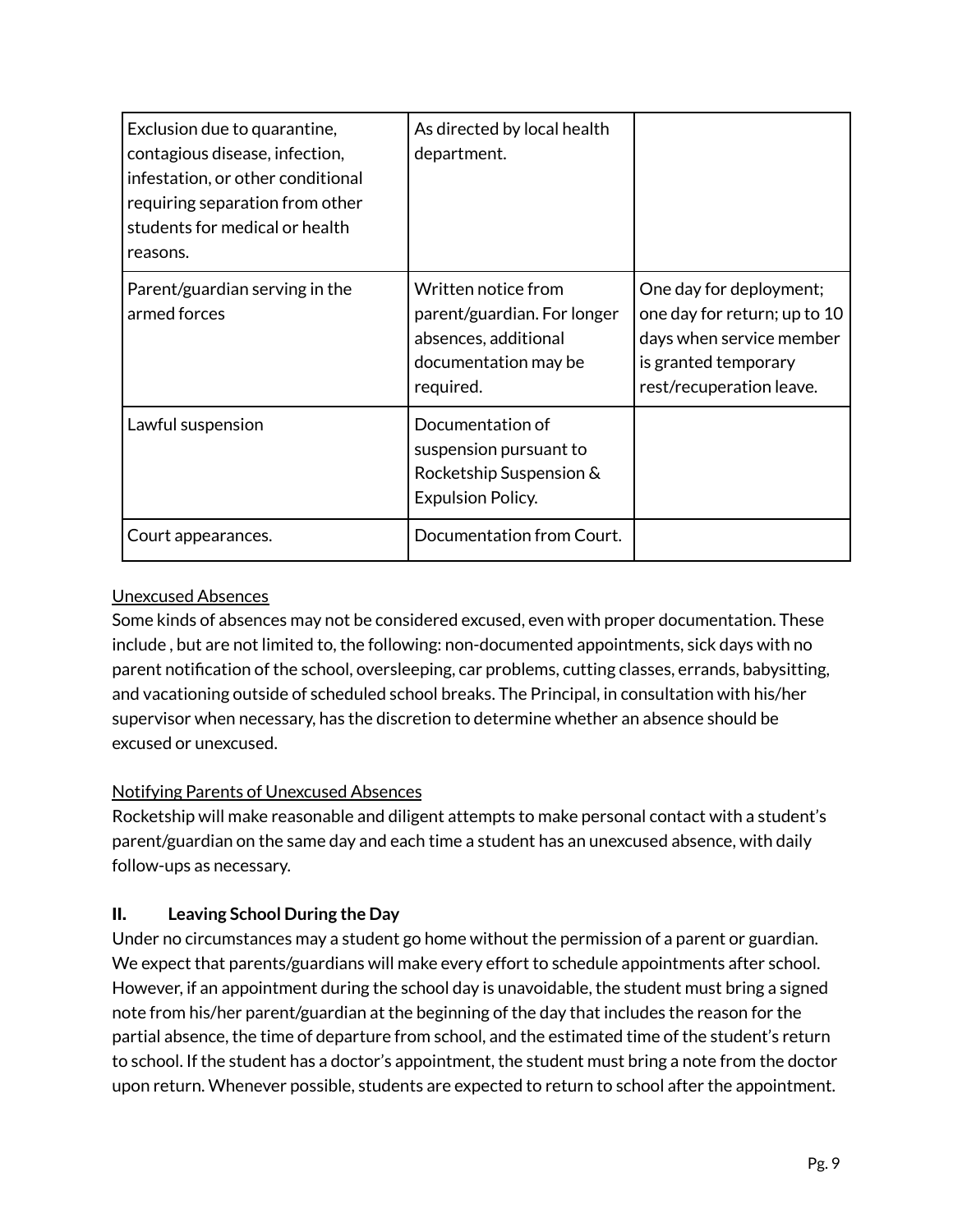Early departures for reasons that do not directly involve the student (i.e. appointment for another family member) are generally not allowed but may be approved at the discretion of the Principal.

Students who become ill at school must check in at the office and remain at school until the child's parent/guardian arrives or gives permission for the student to leave campus in accordance with Rocketship's Student Release Policy.

## **III. Vacations**

Rocketship builds vacations into its school calendar. Family vacations should be planned around these dates. Students who take additional vacation time are not assured make-up work or credit.

## **IV. Chronic Late Arrivals, Absences, and Truancy**

## Recurrent Late Arrivals

Recurrent late arrivals may subject families to interventions. After a student accumulates five late arrivals (excused or unexcused), the family will be asked to participate in an Attendance Expectations Meeting at the school. After a student accumulates ten late arrivals (excused or unexcused), the family will be asked to attend a meeting with a School Leader and to sign an attendance contract. The Principal has the discretion to waive the intervention requirement in rare cases, depending on the circumstances. If a parent/legal guardian does not show up or refuses to attend an attendance meeting when ample time has been provided, an intervention plan may still be enacted. A copy of the contract will be sent or delivered to the student's home on file.

#### Chronic Absenteeism

Chronic absenteeism may also subject families to interventions, at the discretion of the Principal in consultation with other members of the School Leadership team. Students who are chronically absent may also be subject to other consequences, such as missing out on field trip privileges.

#### Truancy Procedures

In DC, "truancy" is defined under DCMR tit. 5 § A2199 as any absence from school without a valid excuse. The chart below describes the procedures for responding to truancy in accordance with DC law.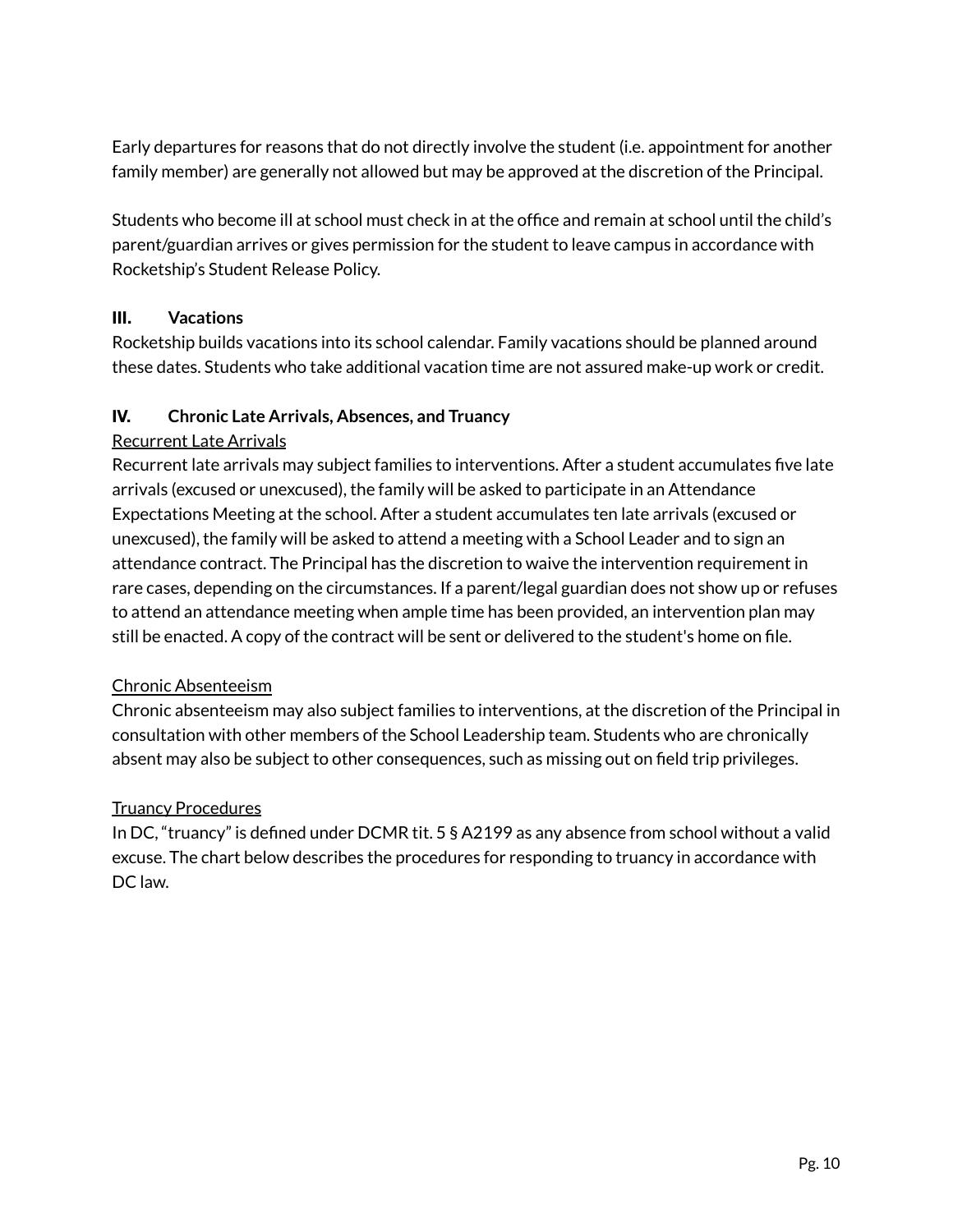| <b>Five Unexcused</b><br><b>Absences</b>                   | Within two school days after a student has accumulated five or more<br>unexcused absences, the student and the student's parent/guardian will be<br>referred to a school-based student support team, to meet within five days of<br>the referral, to review the student's attendance, address underlying causes,<br>discuss any appropriate school and community resources to abate truancy,<br>and develop an action plan. The Student Support Team will include the<br>Principal, a classroom teacher, an Individualized Learning Specialist, and the<br>student's parent/guardian. Depending on the circumstances, the Student<br>Support Team may also include a school nurse or psychologist, special<br>education personnel, the McKinney-Vento homeless liaison, a guardian at<br>litem, and/or representatives of CFSA. (DCMR § A-2103.2(c)(3)) |
|------------------------------------------------------------|---------------------------------------------------------------------------------------------------------------------------------------------------------------------------------------------------------------------------------------------------------------------------------------------------------------------------------------------------------------------------------------------------------------------------------------------------------------------------------------------------------------------------------------------------------------------------------------------------------------------------------------------------------------------------------------------------------------------------------------------------------------------------------------------------------------------------------------------------------|
| <b>Chronically</b><br>Truant (10<br>unexcused<br>absences) | . Within two school days after a student has accumulated 10 unexcused<br>absences, the Student Support Team will notify the Principal of a plan for<br>immediate intervention, including delivery of community-based programs<br>and any other assistance or services to identify and address the student's<br>needs on an emergency basis.                                                                                                                                                                                                                                                                                                                                                                                                                                                                                                             |
|                                                            | • The school must provide written notice to the student's parent/guardian<br>warning of the legal consequences of being a chronic truant and insisting<br>that the student be compelled to attend school immediately. (60 DCR 9839<br>(§ 101(c))                                                                                                                                                                                                                                                                                                                                                                                                                                                                                                                                                                                                        |
|                                                            | • Within two school days after a student has accumulated 10 unexcused<br>absences, Rocketship may refer the student's parent/guardian to OSSE.                                                                                                                                                                                                                                                                                                                                                                                                                                                                                                                                                                                                                                                                                                          |
|                                                            | • Truancy charges may be filed against the student alleging that the student is<br>a "Person in Need of Supervision," and parents may be convicted of violating<br>the compulsory school attendance law and face fines and possible<br>incarceration. (D.C. Code § 4-1321(a-1) (2012 Supp.))                                                                                                                                                                                                                                                                                                                                                                                                                                                                                                                                                            |

## "No Shows"

If a student accumulates 20 or more consecutive unexcused absences without notifying the school of the reason for the absence, and Rocketship is unable to get in touch with the student's parent/guardian after reasonable and good faith efforts, Rocketship will drop the student from the school's roster and his/her space will be given to a student on the waitlist. If a student fails to show up to school during the entire first week of the instructional school year, and the family does not notify Rocketship in advance, the student may forfeit his/her seat at the school and be placed on the wait list.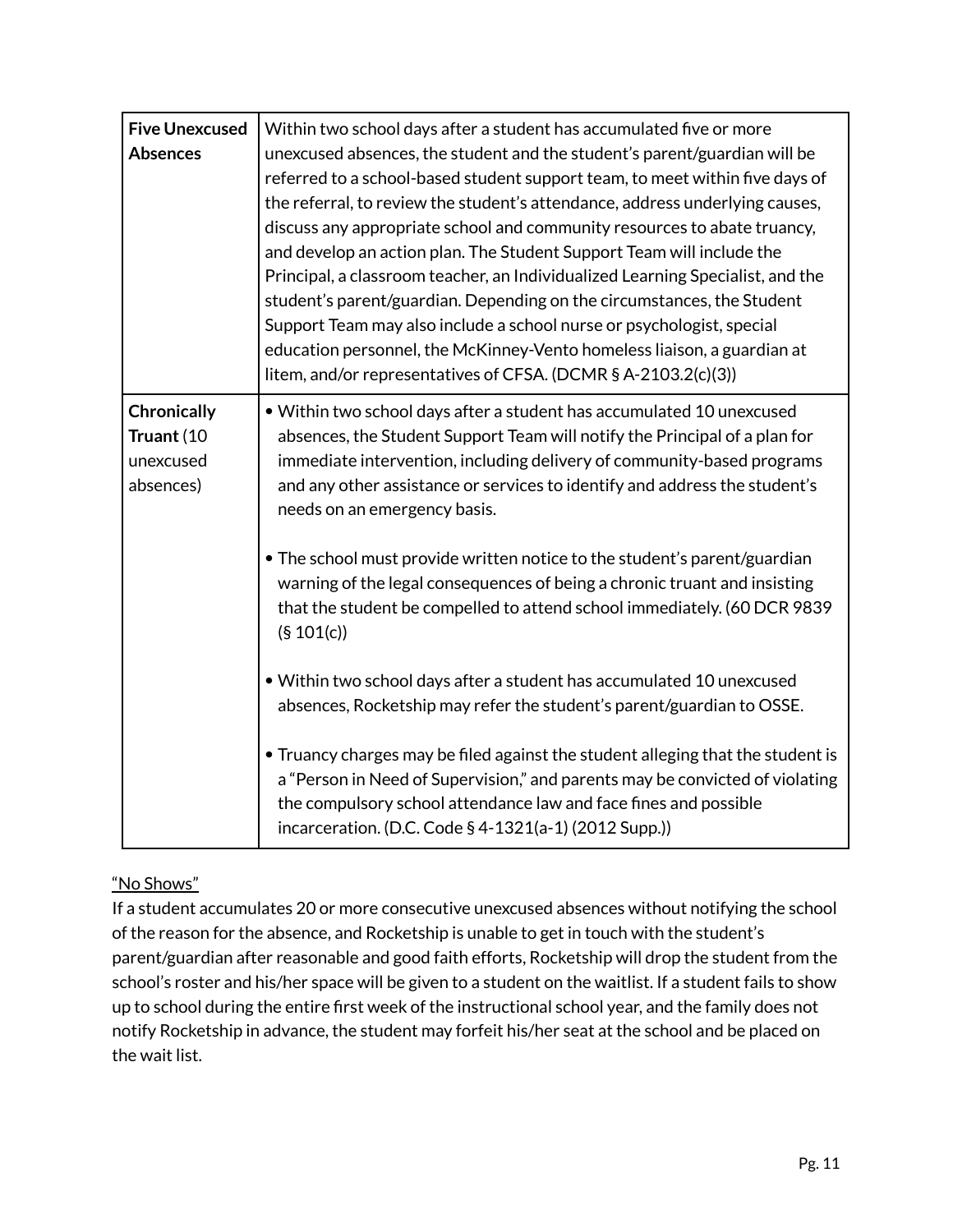## **COMMUNICATION**

This year, all Rocketship schools will be using a system called Alert Solutions to send messages to families. These messages may include information about upcoming school events, emergency notifications, attendance issues, or other things that the school feels are important for families to be aware of. The messages will be sent via text message, email. or phone calls using the contact information that you provide upon registration. Please contact your child's school if you wish to opt out of receiving such communications.

## **SCHOOL CANCELLATION, LATE START, AND EARLY DISMISSAL**

On rare occasions, Rocketship may decide to alter the regular schedule of the school day by closing school for a day, starting the school day late, or releasing students early at one or several campuses due to snow, rain, severe weather, natural disasters, or other emergency conditions. Rocketship recognizes that closing school or shortening the instructional day is disruptive for students, staff, and families and will only make this decision when it is necessary for the safety of our school community. Whenever possible, Rocketship will provide families and staff with advance notice of the decision or possible decision to shorten the instructional day or close school.

Please see the Policy Manual for Rocketships full School Closure Policy.

# **CAMPUS OPERATIONS AND SECURITY**

## **ARRIVAL AND DISMISSAL PROCEDURES**

#### **Transportation**

All parents/guardians are responsible for securing the transportation of their child to and from school. In addition, parents must provide contact information for any person authorized to pick up their student. Parents/guardians must inform the front office if a child has permission to walk home.

#### **Drop-Off/Pick Up**

Maps, Instructions, Etc.

#### **Walker/Rider Cards**

At the beginning of the school year, parents/guardians are given a Pik My Kid Card that holds a number that is unique to your Rocketeer. During dismissal, the child's parent/guardian (or other authorized individual) must present this card to school staff along with a current government ID to pick up the child. If you lose your Pik My Kid Card, authorized individuals will be required to show ID in the front office to obtain a temporary pickup pass.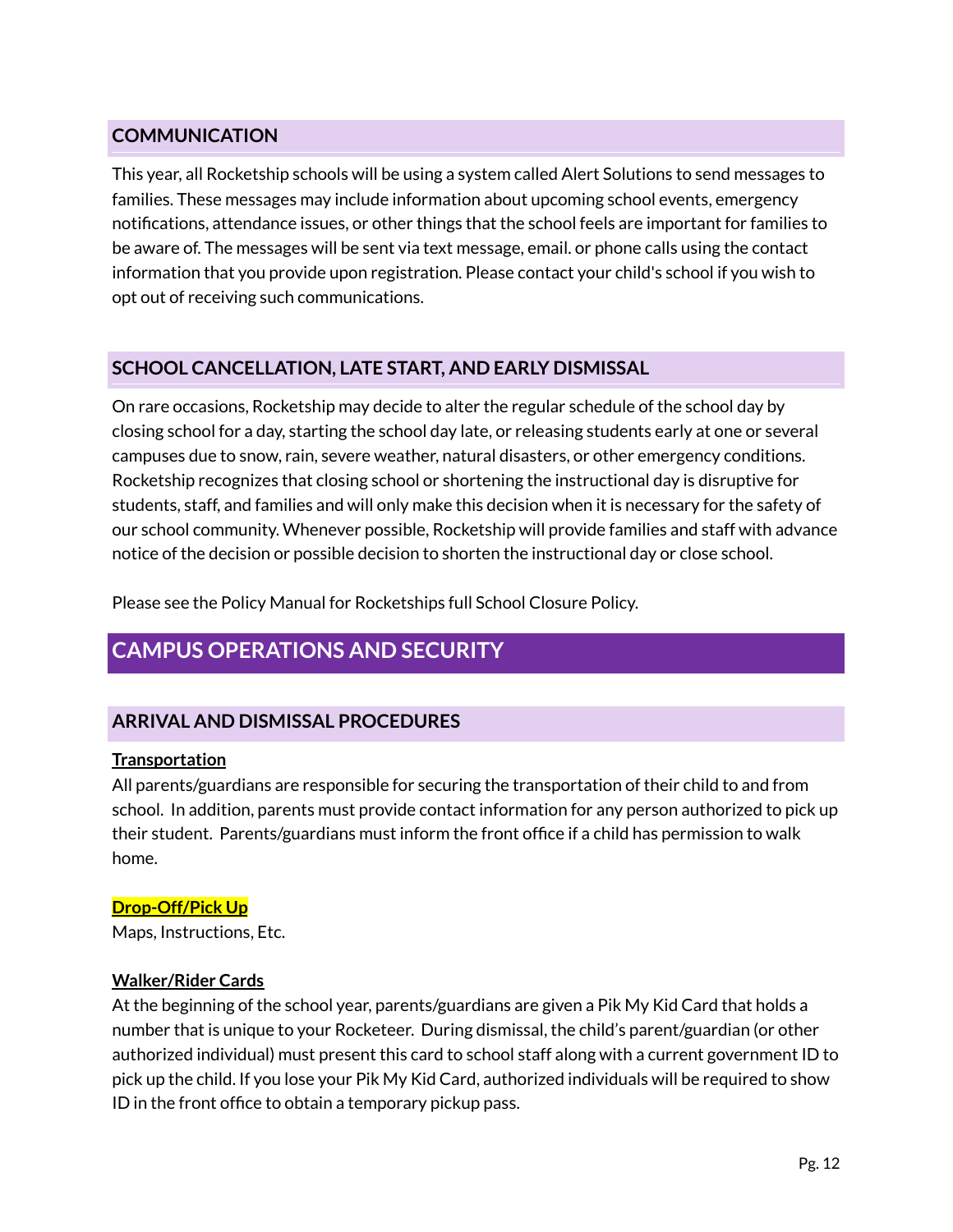#### **Reminders to Parents/Guardians for Arrival and Dismissal**

- Treat all other Rocketship families, students, and staff members with courtesy and respect at all times. Do not take any actions that may endanger the health or safety of anyone on campus. Disruptive, disrespectful and/or unsafe behavior during arrival and dismissal may result in parents/guardians losing privileges to be on the school campus.
- Do not conference with teachers or school leaders during arrival and dismissal time; make an appointment instead.
- Do not let your child out on the sidewalk outside or near our campus. YOU MUST enter our campus and let your child out in the designated drop-off zone.
- With very limited exceptions, animals are not allowed on campus during drop-off or pick-up. If you have an animal in your car, it must remain completely inside the vehicle at all times while on campus.
- Students may only exit cars on the passengers' side.
- Display your Walker/Rider card and government ID when picking up your child.
- Please remember to leave adequate space between cars to avoid collision
- Please DO NOT talk or text on your phone during this time. We need to be able to communicate with you for the safety of the children.

## **STUDENT RELEASE**

Rocketship will make every effort to ensure that all students get home safely when they leave school each day. At the beginning of the year, parents/guardians must complete a Walker/Rider Card that they must display when picking up their child (described above). Parents/guardians must also complete an Emergency Contact Card that includes the names of individuals to be contacted in case of an emergency if attempts to contact the parent/guardian fail.

Please see the Policy Manual for a copy of Rocketship's Student Release Policy .

## **LATE PICK-UP**

Rocketship's goal is to dismiss our students safely, efficiently, and responsibly. We understand that occasional family emergencies may cause a child to be picked up late from school, but consistently failing to pick up students on time is costly to the school, burdensome to the school staff, and disruptive to students' daily routines.

Please see the Policy Manual for a copy of Rocketship's Late Pickup Policy*.*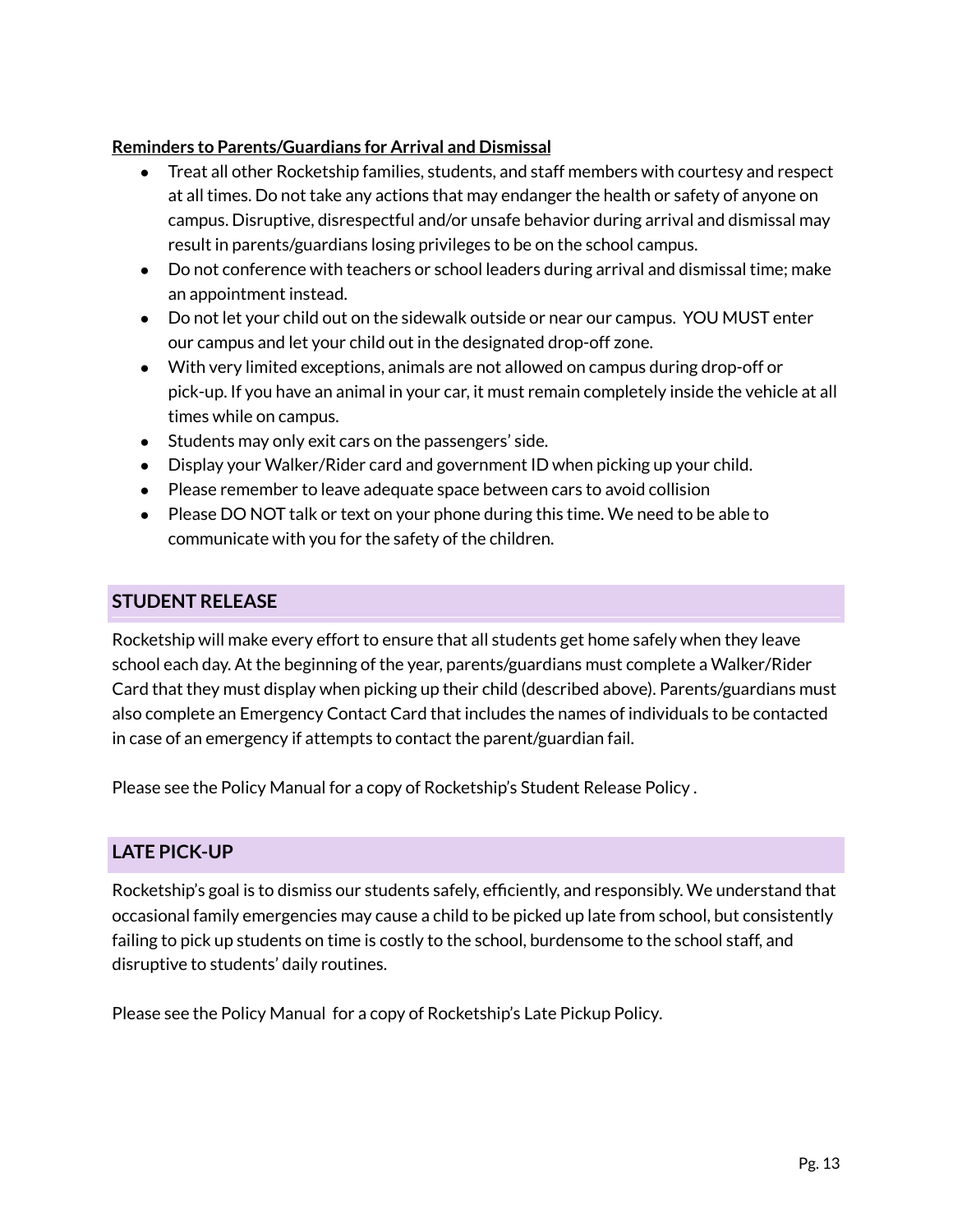## **CAMPUS ACCESS AND VISITORS**

Rocketship strives to create campuses that are welcoming to families, volunteers, and community members while maintaining a safe and secure environment for students and staff. This policy addresses management of the campus access points; prohibitions against loitering; procedures for visitor registration; procedures to follow when arranging for a campus visit; and barring an individual from campus. "Campus" in this policy is defined as the entire indoor and outdoor premises, including the school building(s), sidewalks, parking lots, driveways, playgrounds, and courtyards.

## **I. Campus Access Points**

At all times whenever students are in the building,, the front office and all controlled access points to each Rocketship campus will be supervised by a Rocketship staff member. At all times whenever students are in the building, the front office and all controlled access points to each Rocketship campus will be supervised by a Rocketship staff member. Visitors will also be required to undergo an ID check, a registered sex offender check, and adhere to any other security measures (i.e. sign-in/sign-out sheets) that the school has implemented. The school will inform visitors of any specific follow-up that may be required for visitors who are not able to provide proper identification or who are flagged with a sex offender offense.

Ensuring that the front office is manned at all times is a primary responsibility of the school's Office Manager and Security Guard. If either is unable to be at the front desk for some reason, he/she is responsible for finding another Rocketship staff member to be present. Individuals who are not Rocketship staff members should NOT be asked to cover the front desk.

All doors leading into school buildings should remain closed and locked at all times and only opened by authorized staff members.

#### **II. Loitering**

Parents/guardians and other visitors, including children who are not students at the school, shall not loiter on the school premises, including in the parking lot and outside school buildings. This includes children of staff members who are students at another school. The parking lot shall be used for picking up and dropping off students, and while conducting business.

Parents/guardians and other visitors are expected to leave the campus premises upon the conclusion of any business matters or after dropping their student off at school. If a parent or guardian wishes to visit the school to view the educational program, the visitor must adhere to the following procedures, which have been developed to ensure the safety of students and staff as well as to minimize interruption of the instructional program.

#### **III. Visitor Registration and Passes/Badges**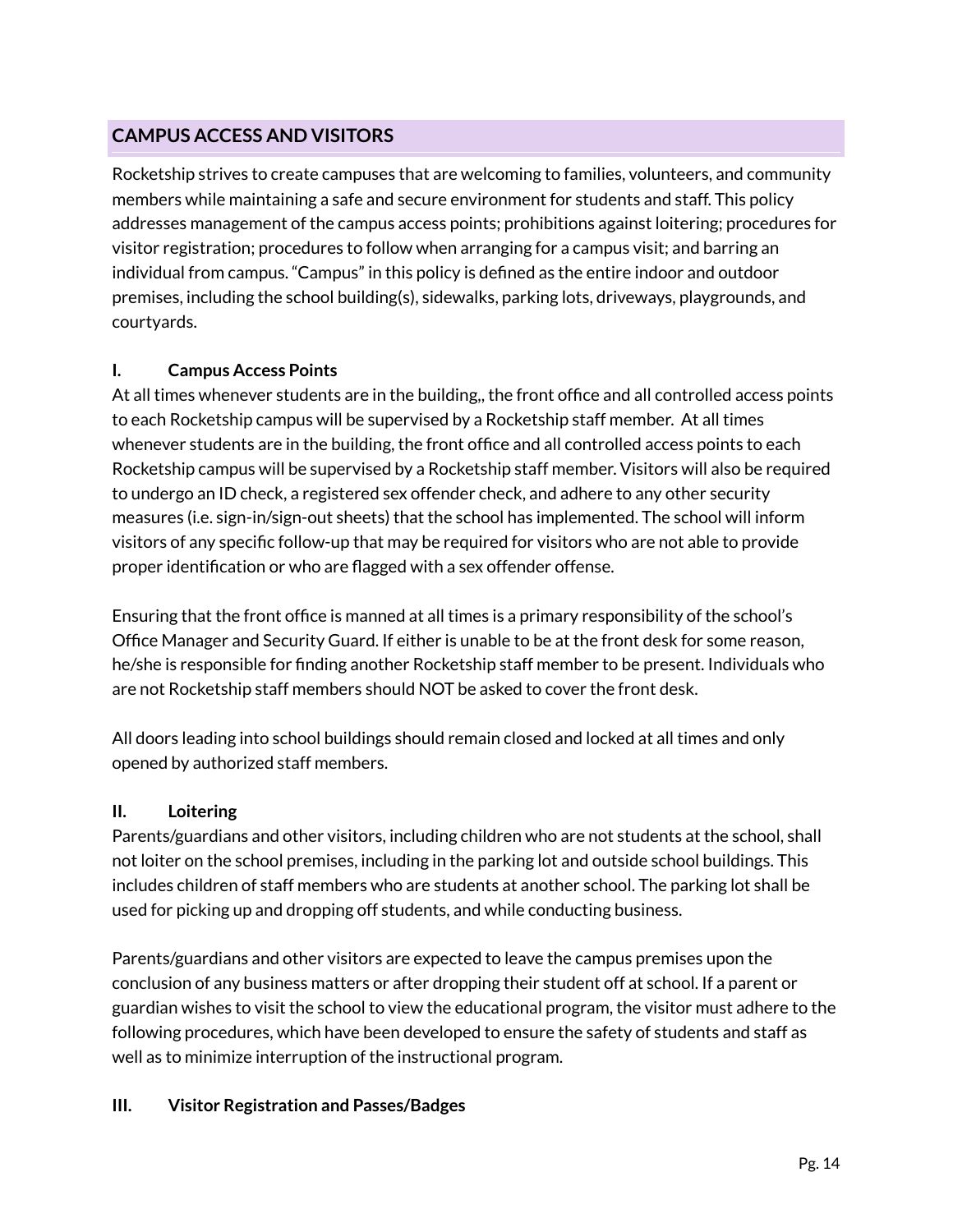- All visitors (including Rocketship Public Schools regional and national staff members) must be registered and checked in via ScholarChip with their current government issued ID with the security guard immediately upon entering any school building or grounds at any time that students are in the building. Schools will be required to provide a sign-in sheet for any event held on campus.
- If visitors are flagged with a sex offender offense, security will deny entry and connect them with school administrators. *This will not prohibit familiesfrom picking up theirstudent for dismissal if they are listed as an allowed pick up person on the Powerschool pick up list.*
- **●**
- The Principal, or designee, may refuse to register an outsider if he or she has a reasonable basis for concluding that the visitor's presence or acts would disrupt the school, its students, its teachers, or its other employees; would result in damage to property; or would result in the distribution or use of unlawful or controlled substance.
- Visitors in disguise or costume will not be allowed entrance onto campus without prior agreement with the school administration.
- After registering with the security guard, visitors who are not Rocketship employees will be issued a Visitor's Pass that they must display at all times while on campus. Rocketship regional/national staff ("Network Support") will receive a ScholarShip badges from the Regional Director of Operations. . Network Support staff must display their badge on their persons at all time while at a school site. If a Network Support staff member forgets his/her badge, he/ she will need to register with ScholarChip and obtain a Visitor's Pass from the front office.
- All visitors must also sign out when leaving the campus.
- The Principal or designee may withdraw consent for an individual to be on campus, even if the visitor has a right to be on campus, whenever there is reasonable basis for concluding that the visitor presence on school grounds would interfere or is interfering with the peaceful conduct of the activities of the school, or would disrupt or is disrupting the school, its students, its teachers, or its other employees.
- The Principal or designee may request that a visitor who has failed to register, or whose registration privileges have been denied or revoked, promptly leave school grounds. When a visitor is directed to leave, the Principal or designee shall inform the visitor that if he/she reenters the school without following the posted requirements, law enforcement may be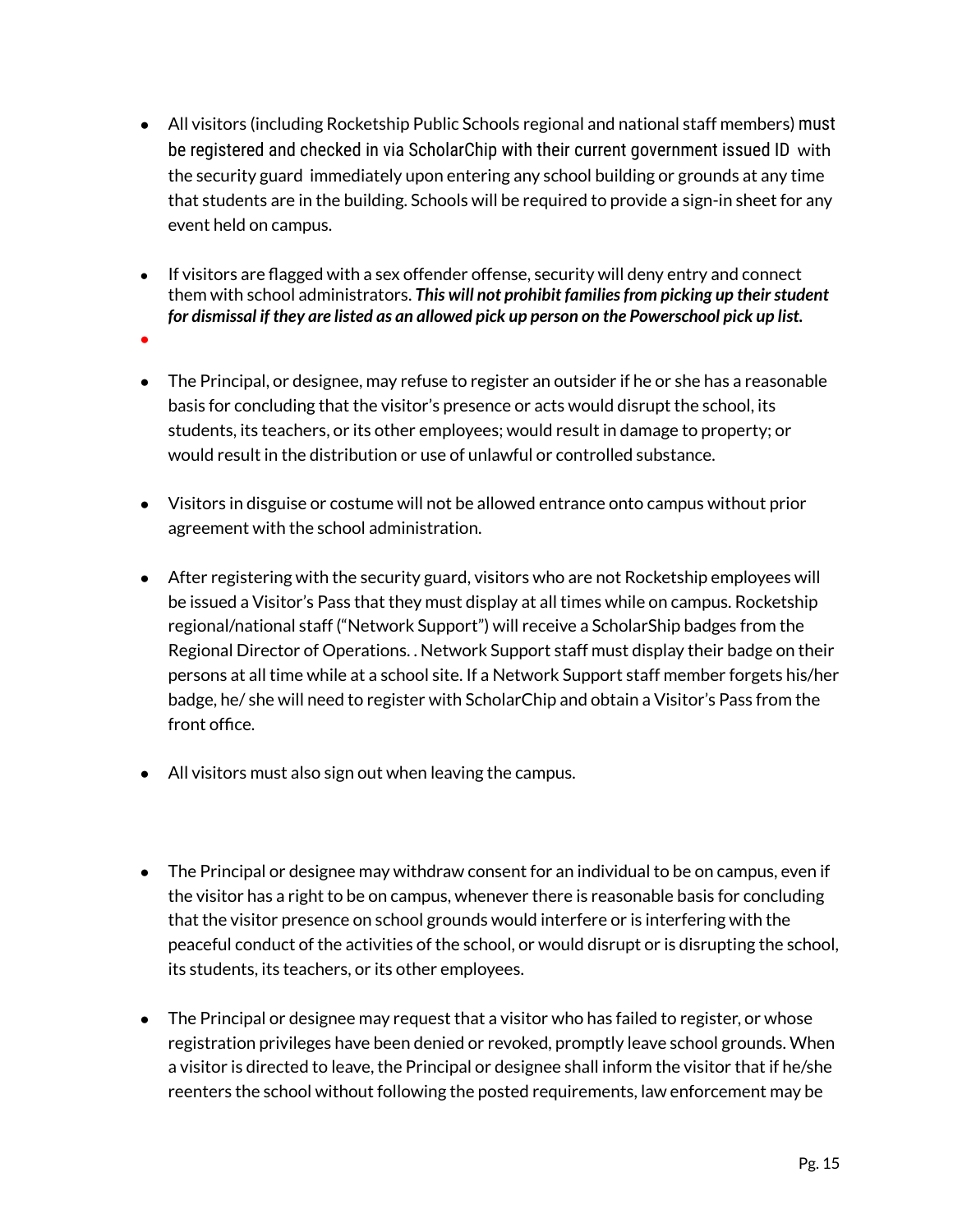notified and he/she may be guilty of a misdemeanor.

## **IV. Arranging for a Campus Visit**

Visits during school hours by non-Network Support or other Rocketship staff members should be arranged with the teacher and Principal (or designee) in advance. Teacher conferences should be arranged by appointment in advance and must be scheduled to take place during non-instructional time. Parent/guardians who want to visit a classroom during school hours should first obtain approval from the classroom teacher and the Principal or designee. Classroom observations should be requested in advance and are approved at the Principal or designee's discretion.

**No electronic listening or recording device may be used by students or visitors in a classroom withoutthe teacher's and Principal's written permission**. Failure to abide by this is a violation of this Policy and may subject a visitor to losing his/her privilege to be on campus in accordance with Section III above.

## **V. Visitor Conduct**

All visitors, regardless of their reason for being on campus, are expected to act in accordance with all Rocketship rules and policies while on the school premises. Visitors are strictly prohibited from having any physical contact with any student for any reason, including touching, grabbing, or holding a student. Visitors are also strictly prohibited from scolding, disciplining, or yelling at any student. If a visitor has a concern about a student's conduct, the visitor should promptly alert a Rocketship staff member.

This policy also applies to conduct during virtual programming (i.e. virtual instruction, events, etc.). Individuals who appear at a virtual event with a Rocketship student and whose conduct violates this policy will receive consequences in accordance with Sections III and VI herein.

## **VI. Barring Individuals From Campus**

Rocketship recognizes that situations could arise where it may become necessary for the Principal and/or the Principal's supervisor to prohibit an individual from entering or remaining on a Rocketship campus. Such situations may include an individual engaging in violence, threats of violence, harassment, or any other behavior that the Principal deems to be disruptive of the learning environment. Such actions will comply with any relevant state law requirements.

Barring is specific to each individual Rocketship campus and its related activities. Principals generally have the authority to bar a disruptive individual, but they must follow Rocketship's internal protocol and comply with all applicable state laws. Principals may not bar an individual beyond his/her particular campus, unless specific authorization is granted by the Director of Schools or the legal department. It is the responsibility of the Business Operations Manager, Office Manager, and school security to: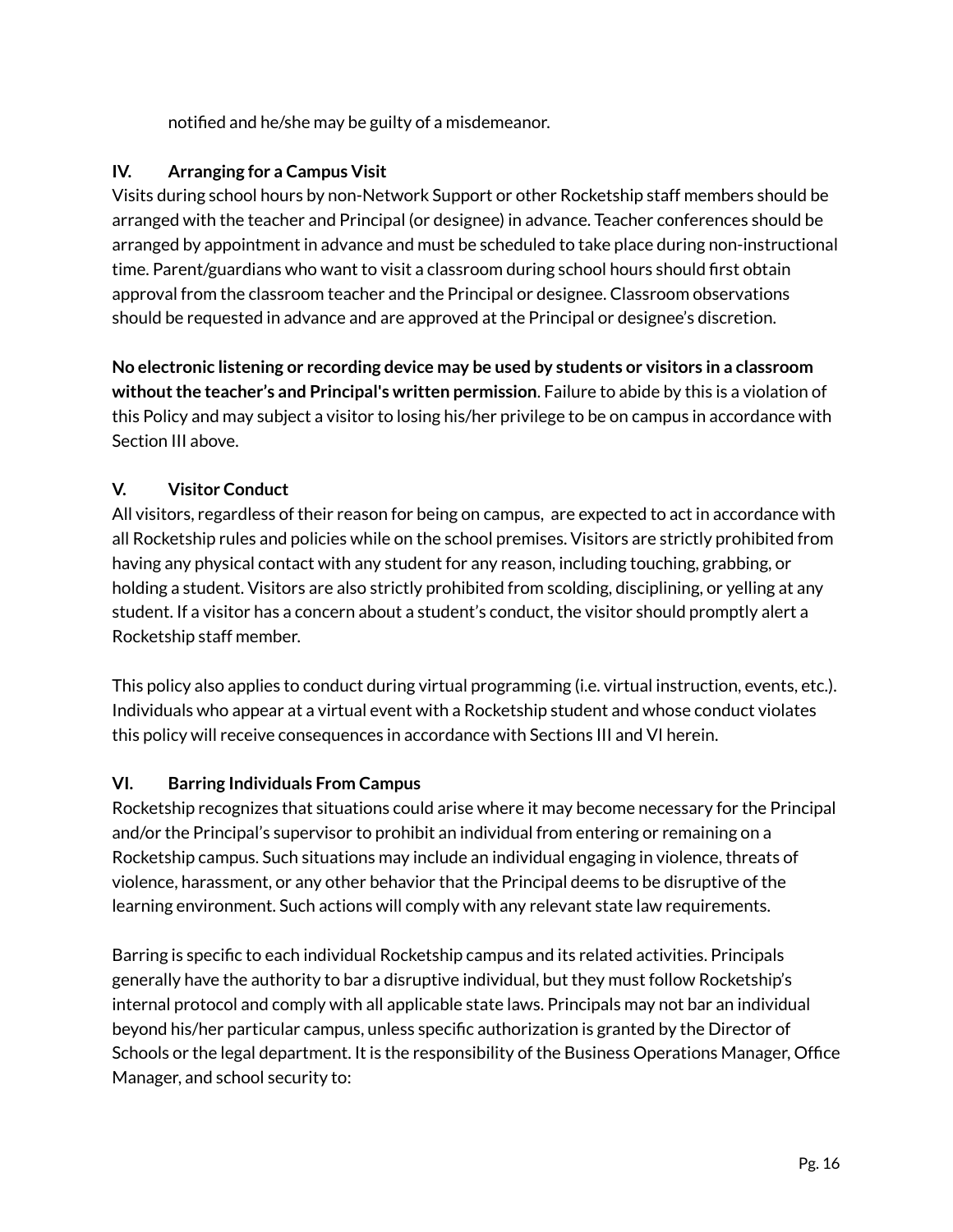- Enforce photo identification verification 100% of the time to ensure no barred individuals enter the building.
- Document and maintain procedures for pick-up, drop-off and any documentation related to the barring notice at the front desk.
- Determine, at the time of the incident and in collaboration with the Principals, whether the local police must be contacted.
- Maintain an accurate and current list of individuals who have been issued a barring notice.
- Enforce the barring notice by escorting individuals out of the building and off school grounds in a peaceful, quiet, and orderly fashion.
- Not engage any barred individual off school grounds using combative language, tone, or action.
- Contact the local police department in the event that an individual becomes physically confrontational or refuses to comply with the barring notice.

## **VII. Refusalto Leave Campus**

Anyone who refuses to leave after being asked by the Principal, or who enters the premises (including parking lots, playground, sidewalks, and school building) without proper authorization in accordance with this policy, may become subject to the local criminal laws regarding trespass and unlawful entry.

Further conduct of this nature by the visitor may lead to the School's pursuit of a restraining order against such visitor which would prohibit him/her from coming onto school grounds or attending School activities for any purpose for a statutorily prescribed period.

The Principal or designee may seek the assistance of the police in dealing with or reporting any visitor in violation of this policy.

## **ELECTRONIC SURVEILLANCE**

Electronic surveillance may be used at Rocketship campuses where deemed necessary. The use of electronic surveillance at our schools is solely for the purposes of controlling theft, ensuring the safety of Rocketship students and staff, and facilitating the identification of individuals who behave in a disruptive manner or commit a crime. Rocketship will abide by all state laws regarding electronic recording.

Rocketship requests that other than during designated school events (such as school plays, graduation, and other events open to the Rocketship community) parents and other visitors to campus refrain from taking photographs and or making audio/video recording of students and staff without first obtaining written consent from the parent of the student. In the event that a parent or campus visitor does capture an image of a student, Rocketship requests that the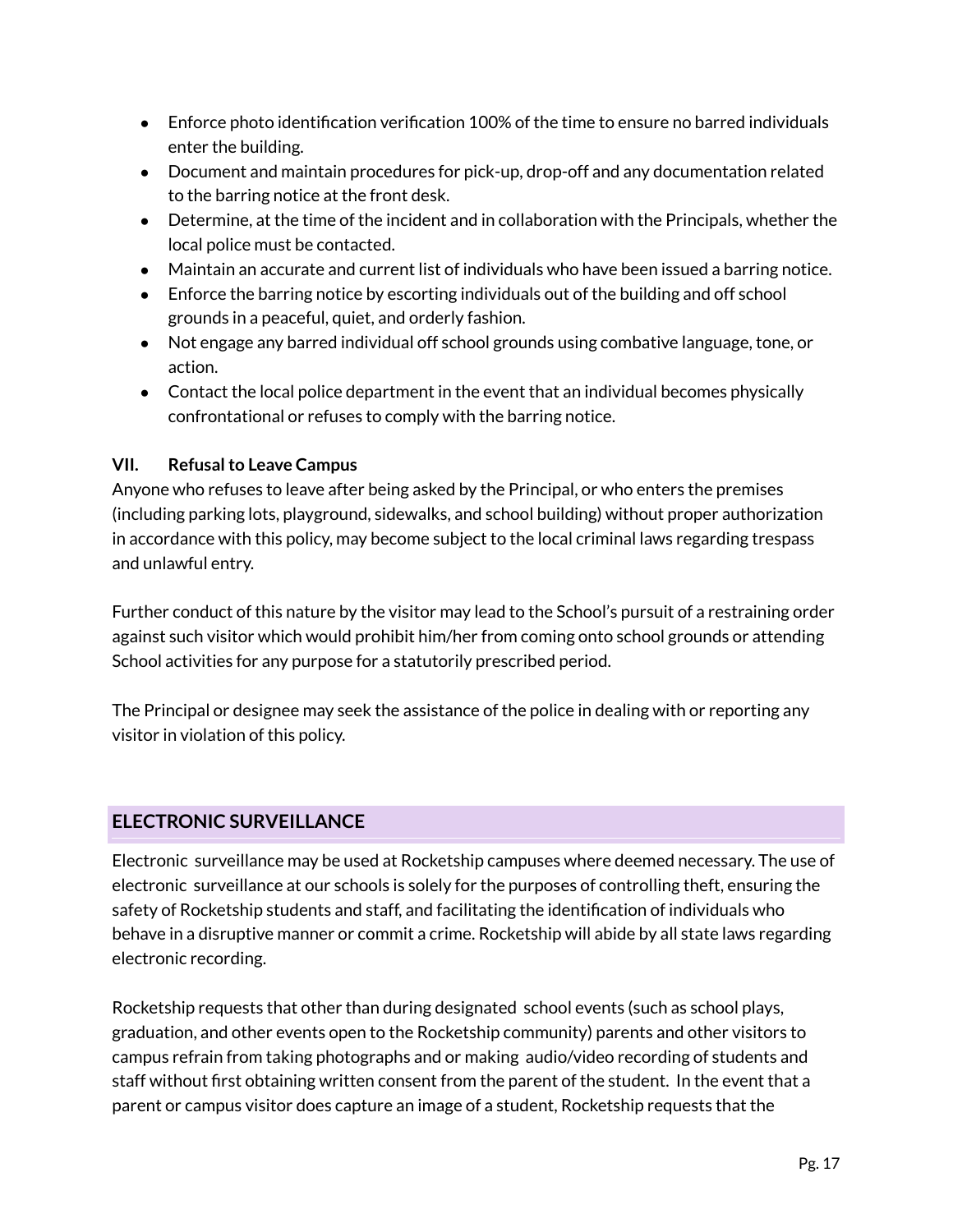individual refrain from posting any such image to a personal social media account. Such photography and audio recording is intrusive and may be in violation of state privacy laws.

## **FAMILY CUSTODY**

Rocketship will make every effort to ensure compliance, on the part of school staff as well as parents/guardians, with legal custody arrangements. This policy addresses custody records; student release to custodial parents; the rights of non-custodial parents; and Rocketship's role in custody disputes.

## **I. Definitions**

For the purposes of this policy, Rocketship will adhere to the following definitions:

"Court Order": An order issued by a court following a judicial proceeding to determine the custody rights of the parties. A court order will typically state the legal and/or physical custodial rights that the court has granted to each parent.

"Joint Custody": Both parents have legal and physical custodial rights.

"Legal Custody": The parent with Legal Custody has the right to make decisions about a child's upbringing. These types of decisions typically involve the child's education, religion, and medical care.

"Noncustodial Parent": The Noncustodial Parent does not have legal or physical custody of a child.

"Physical Custody": The right to have physical control of where the child lives and who may care for the child.

#### **II. Custody Records**

Rocketship seeks to maintain accurate and updated custody records for all students. It is the responsibility of the parent/guardian of a student to provide the Rocketship Office Manager with accurate and updated court orders involving the custody rights of their children. Updated Court Orders should be provided to the Office Manager as soon as possible. All documentation provided to the school will be kept confidential and will only be accessed by members of the staff when necessary.

In the absence of a Court Order, Rocketship will assume that separated or divorced parents of a child have Joint Custody.

Without a Court Order or proof of adoption that affirmatively grants custodial rights, step-parents will not be considered to have Physical or Legal Custody of a child. Absent similar evidence,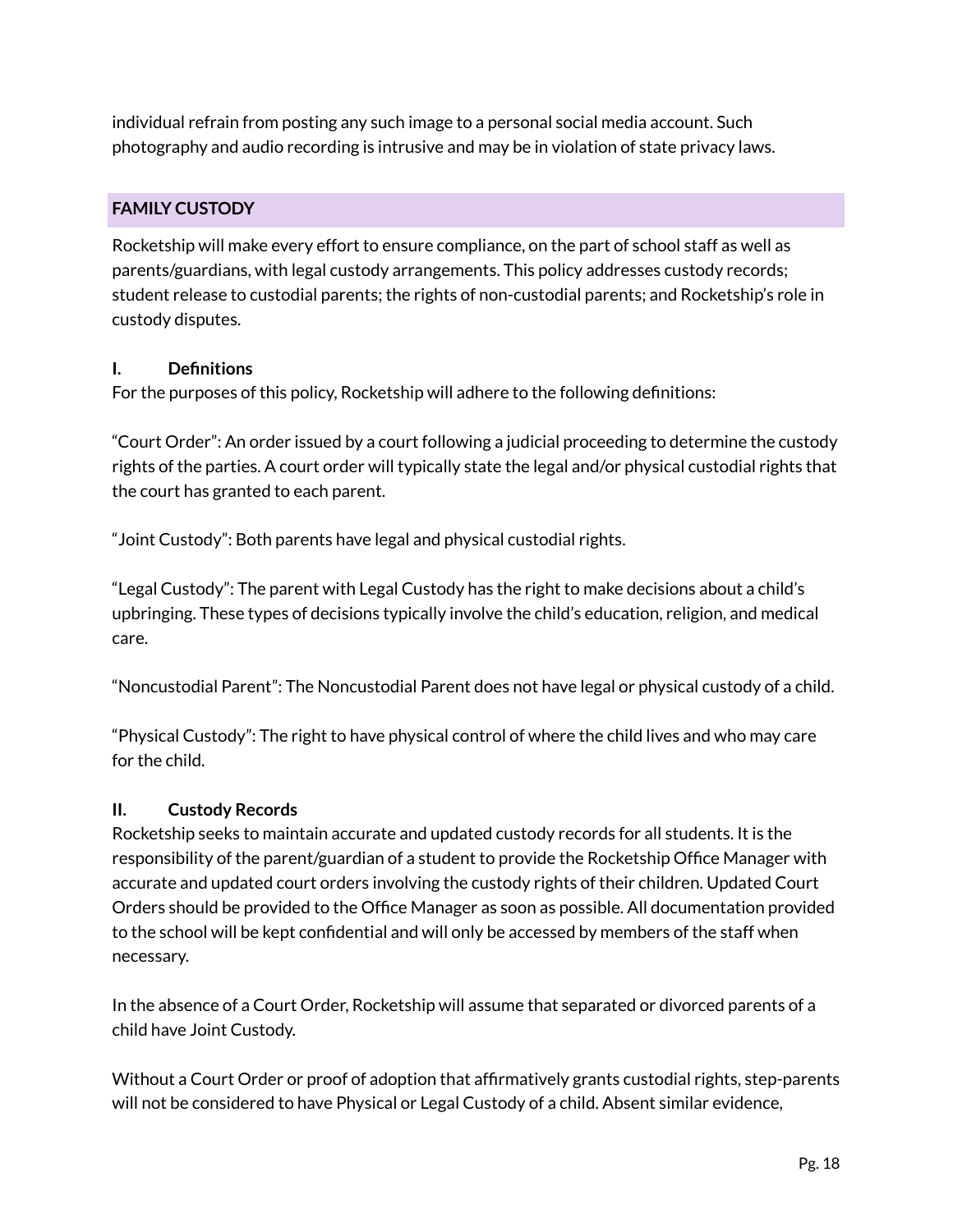Rocketship will also assume that siblings, aunts/uncles, grandparents, cousins and others do not have Legal or Physical Custody of a child.

## **III. Student Release**

Any parent or guardian who has Physical Custody of a child, or retains specific custody rights granted via a Court Order that extends to after-school hours, may to pick the student up from school as well as authorize Rocketship to release the student to any other person; provided that, such arrangements are consistent with the terms of the Court Order. At the beginning of the school year, parents/guardians will be asked to complete an Authorization to Release form.

Please see Rocketship's Student Release Policy for more information. At any time, either parent/guardian that has Physical Custody has the ability to add individuals to the Authorization to Release form.

Rocketship does not have the right to limit the rights of a parent of a Rocketship student without a Court Order. If one parent does not wish to allow the other parent/guardian the right to remove the child from school or visit the child in school, Rocketship must be provided with a Court Order limiting the other parent's rights.

## **IV. Rights of Non-Custodial Parents**

## Inspection of Records

All parents, regardless of custodial rights, have the right to inspect, though not make changes to, copies of their child's educational records, unless a Court Order specifically limits the parent's rights in this regard. (Any inspection of records must be in accordance with Rocketship's FERPA regional Student Records policies.)

## **School Visitation**

Parents without Physical Custody may not remove their children from class or visit them in school without the consent of the parent with the custodial rights or a Court Order.

## **V. Rocketship's Role in Custody Disputes**

It is the policy of Rocketship schools to remain impartial during custody disputes between family members of a Rocketship student. For this reason, Rocketship teachers, administrators, and school staff will refrain from taking any action which may be considered adverse to one parent or family member. These actions include, but are not limited to, writing letters of support for any adversarial proceeding and serving any person with court documents.

Furthermore, Rocketship shall not be responsible for, nor participate in, the monitoring or enforcement of any parental obligations or duties under a court order (i.e. sending a message to remind a parent of his/her designated pick-up days).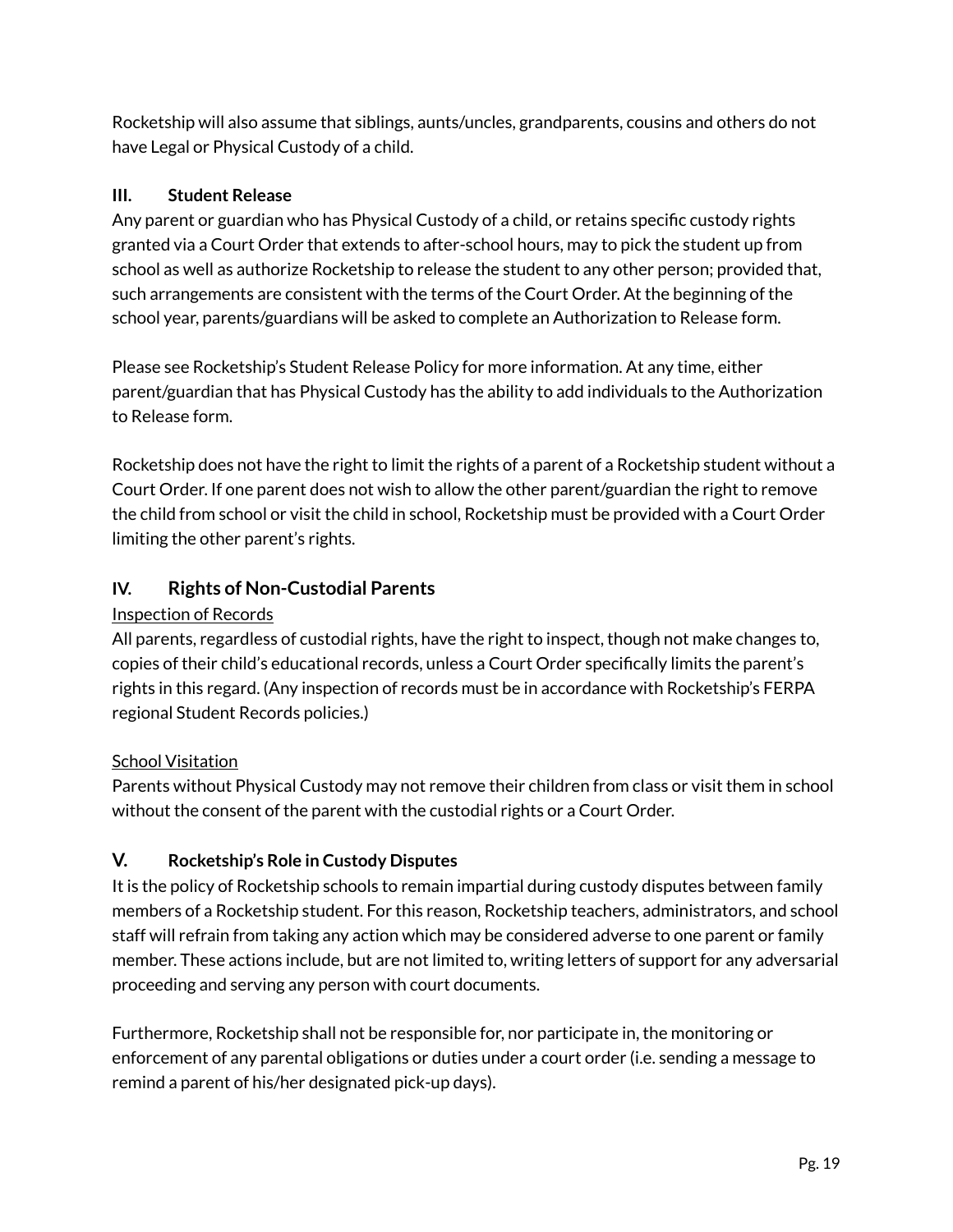The previous paragraph notwithstanding, Rocketship will comply with requirements imposed by the State and local jurisdictions thereof. Rocketship will enforce any certified Court Orders presented to the school. When presented with a court subpoena or request for information by a public agency, Rocketship teachers, administrators and staff will comply and respond with information of which they have personal knowledge.

Rocketship will not deny a parent of any of their parental rights without being provided a Court Order indicating the State's desire to limit that parent's rights.

## **VOLUNTEER CLEARANCE**

Because Rocketship is deeply committed to ensuring the safety of all students, any parent, guardian, or family member who chooses to volunteer on- or off-campus at Rocketship-sponsored events must apply to become a volunteer and undergo any necessary background check procedures required for the volunteer position. Volunteers must also sign the Volunteer Code of Conduct.

Please see the Policy Manual for a copy of Rocketship's Volunteer Clearance Policy**.**

## **FIELD TRIPS**

Field trips are off-campus excursions designed by Rocketship staff to supplement the curriculum and to provide enrichment experiences for students. We value these enrichment opportunities and strive to ensure that these experiences are safe, organized, and efficient from beginning to end. When applicable, parents who wish to chaperone a field trip must comply with all of Rocketship's volunteer clearance and transportation requirements.

Please see the Policy Manual for a copy of Rocketship's Field Trip Policy.

# **SCHOOL MEALS**

#### **Breakfast**

Our school participates in universal breakfast, meaning that every student present at school will receive a meal. Studies have shown that students who eat breakfast have more energy, do better in school, and eat healthier throughout the day. Students are *not* required to eat the breakfast provided by the school.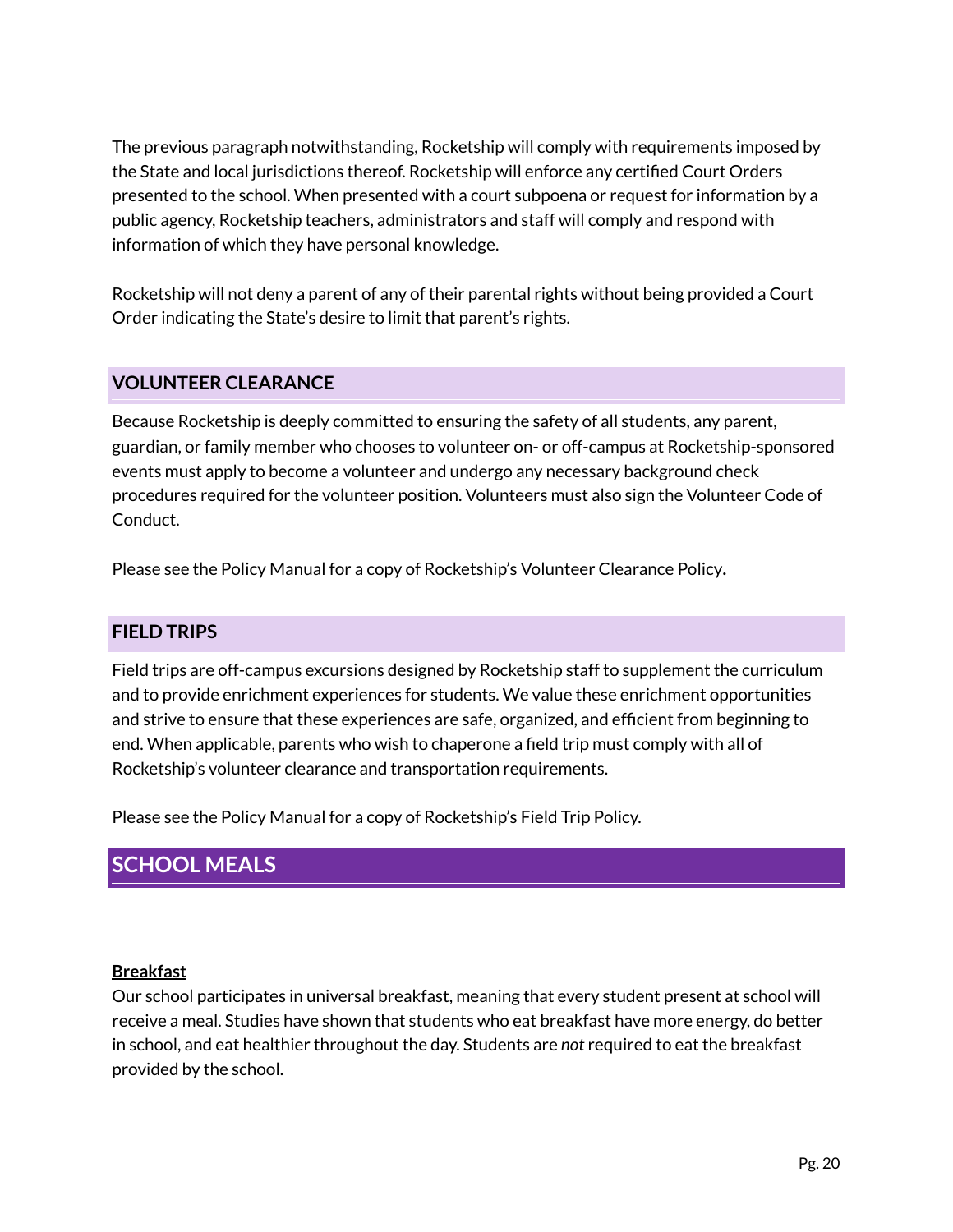#### **Food Allergies**

If your child has a known food allergy or dietary restriction, parents/guardians should let school staff know. In some cases, it may be possible to accommodate a child's dietary needs in Rocketship lunch orders, but a doctor's note will be required. Parents/guardians should work with the school's Business Operations Manager to make arrangements.

#### **Food Brought From Home**

Rocketship partners with our local food vendor to provide our Rocketeers a healthy lunch every day. Students are allowed to bring their own food from home for lunch or snack, but junk food is not allowed on campus.

#### Foods that are NOT ALLOWED (and may be confiscated):

- Chips (unless included in a complete lunch, i.e. along with a sandwich, fruits, vegetables, etc.)
- Cookies →
- Gum
- Candy
- Fast Food
- Soda

#### Foods that are encouraged:

- Salads
- Carrots and celery sticks
- Apple slices and peanut butter
- **•** Fresh fruits and vegetables
- Whole Grains → Whole
- Healthy snack packs

#### **Birthday Parties/Celebrations**

Rocketship is committed to ensuring the safety of all of our students, staff, and families. Families who may wish to hold a celebration on campus must schedule a time with their Rocketeers teacher and the front office at least 1 week prior. Time allocated for celebrations include lunch or the last 15 mintues of the day.

# **ACADEMICS**

## **CURRICULUM**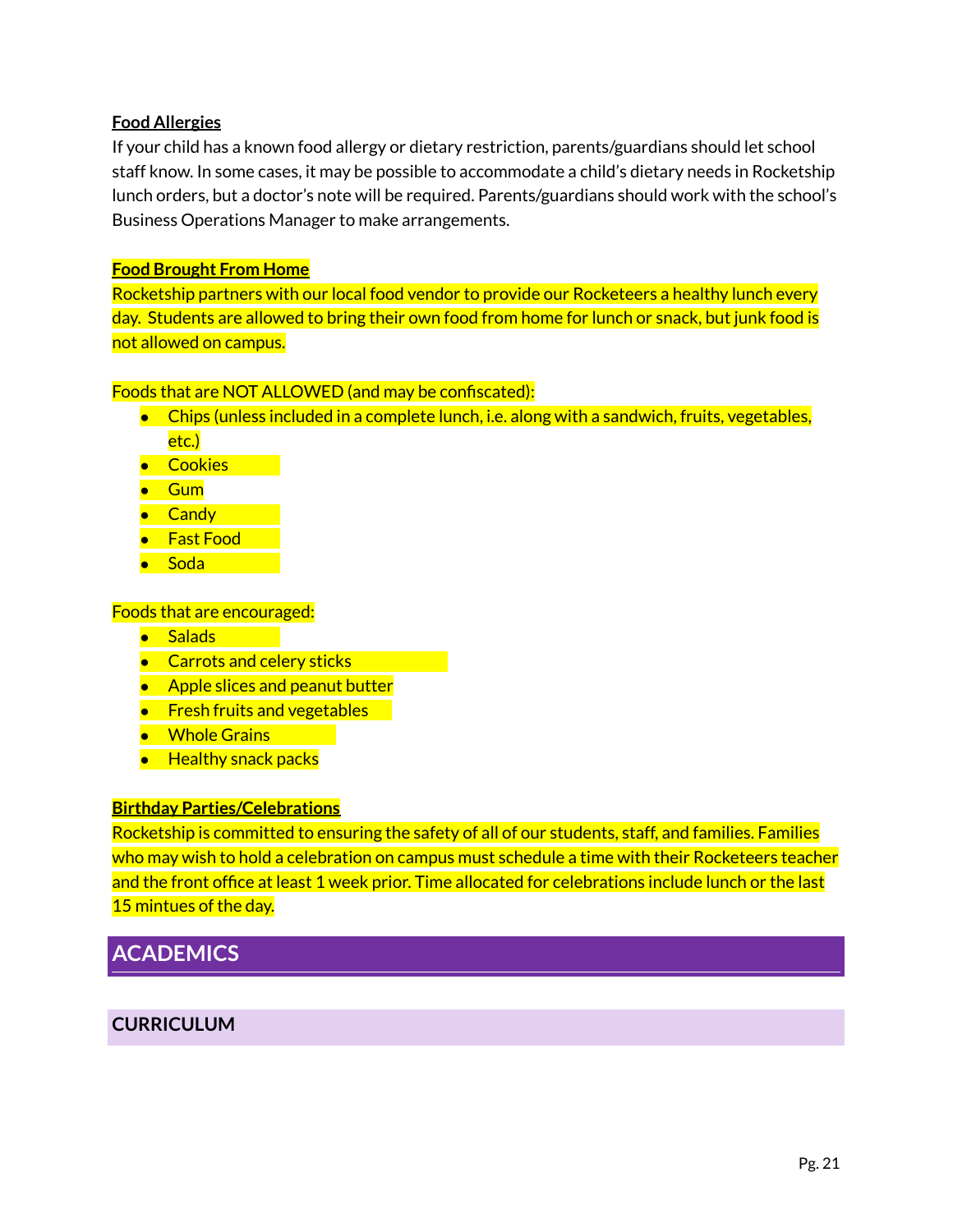Students will be exposed to a well-rounded curriculum that includes reading, writing, English language development, mathematics, science and technology, and social studies. Students will also take Physical Education and enrichment courses in areas such as art, music, theater, or gardening.

The Rocketship curriculum follows all required state performance standards for what students should know and be able to do at each grade level. This includes the Common Core State Standards for English/Language Arts, English Language Development, and Mathematics. Teachers will use regular assessments to measure how well students are progressing toward mastery. Rocketship shall annually administer required state testing to the applicable grades.

We use knowledge about student skills to shape whole class instruction, small group work, and small group tutoring. Using individual student data, instruction can be targeted to better meet individual student needs.

Teachers will give students and parents ongoing feedback about student performance. Teachers will often send work home for parents/guardians to sign, and teachers will contact parents/guardians if they see a significant slip in academic performance or a special skill that needs extra practice at school and home. Parents/guardians will also regularly receive progress reports and report cards. You should feel free to contact any of your child's teachers regarding his/her progress at any time.

#### **HOMEWORK**

Parents and students should expect homework each weekday evening.

#### **RETENTION, PROMOTION, AND ACCELERATION**

Rocketship's instructional model is organized so that each student's learning plan is individualized in order to account for individual differences and promote academic and social growth. Upon a student's enrollment at Rocketship, schools will typically not make decisions to allow a new Rocketship student to repeat or skip a grade. Schools are expected to enroll all students in the next consecutive grade level and then assess students objectively as needed. Furthermore, we believe that retention should only be used in rare and exceptional circumstances, when the student's family is given notice well in advance and is fully in support of the retention decision.

Please see the Policy Manual for a copy of Rocketship's Retention and Acceleration Policy.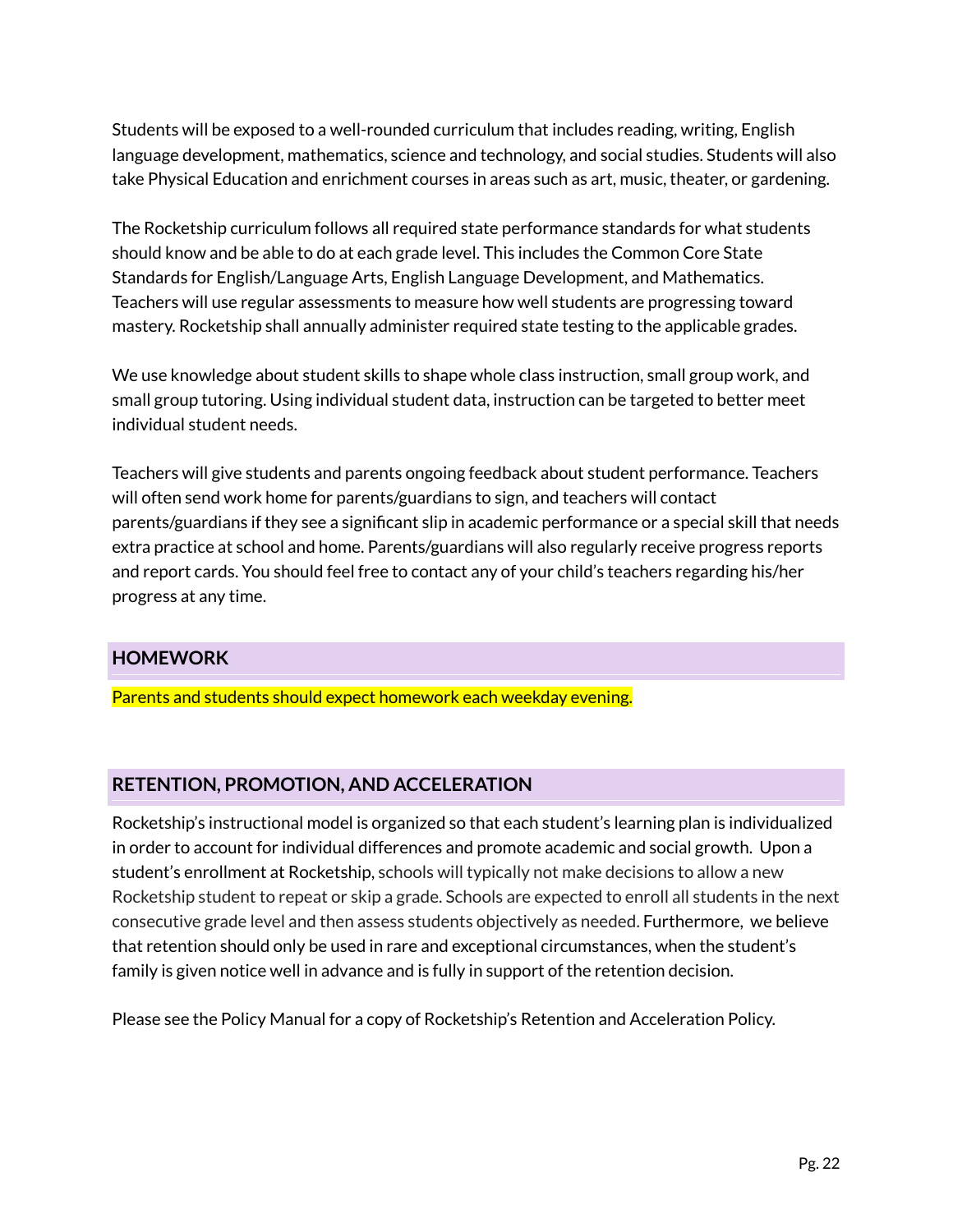## **CHILD FIND ACTIVITIES**

Rocketship provides a free, appropriate public education to students with disabilities according to state and federal mandates. To be eligible for special education services, the child must be of school age, need specially designed instruction, and meet eligibility criteria for one or more of the following disabilities as set forth in the Individuals with Disabilities Education Improvement Act (the federal law which outlines legal responsibilities related to special education):

- Autistic-like Behaviors
- Blindness/Visual Impairment
- Deaf Blindness
- Deafness/Hearing Impairment
- Emotional Disturbance
- Intellectual Disability
- Multiple Disabilities
- Orthopedic Impairment
- Other Health Impairment
- Physical Disability
- Specific Learning Disability
- Speech and Language Impairment
- Traumatic Brain Injury

Rocketship has systems in place that assist the school in determining whether a student may have a disability. These include a specific "Child Find" form that is completed by parents upon enrollment in a Rocketship school. This also includes a Student Study Team (SST), or pre-referral, process in which school teams analyze data to identify students who are struggling academically, socially, or behaviorally and develop interventions to support the student. Rocketship has additional evidence-based interventions that are made available to students who require it; these include both differentiated instruction in the classroom and supplemental interventions in the learning lab and classroom. School teams monitor the progress of every child who receives intervention services in order to be able to identify any student who is not responding to interventions. Students who don't respond adequately to pre-referral interventions are referred for a more intensive level of support, which may include a formal evaluation to determine if the student is eligible to receive special education services as a child with a disability.

If you have a concern regarding your child's academic or social functioning, contact his or her classroom teacher, or a school leader at your school site.

# **BEHAVIORAL EXPECTATIONS AND DISCIPLINE**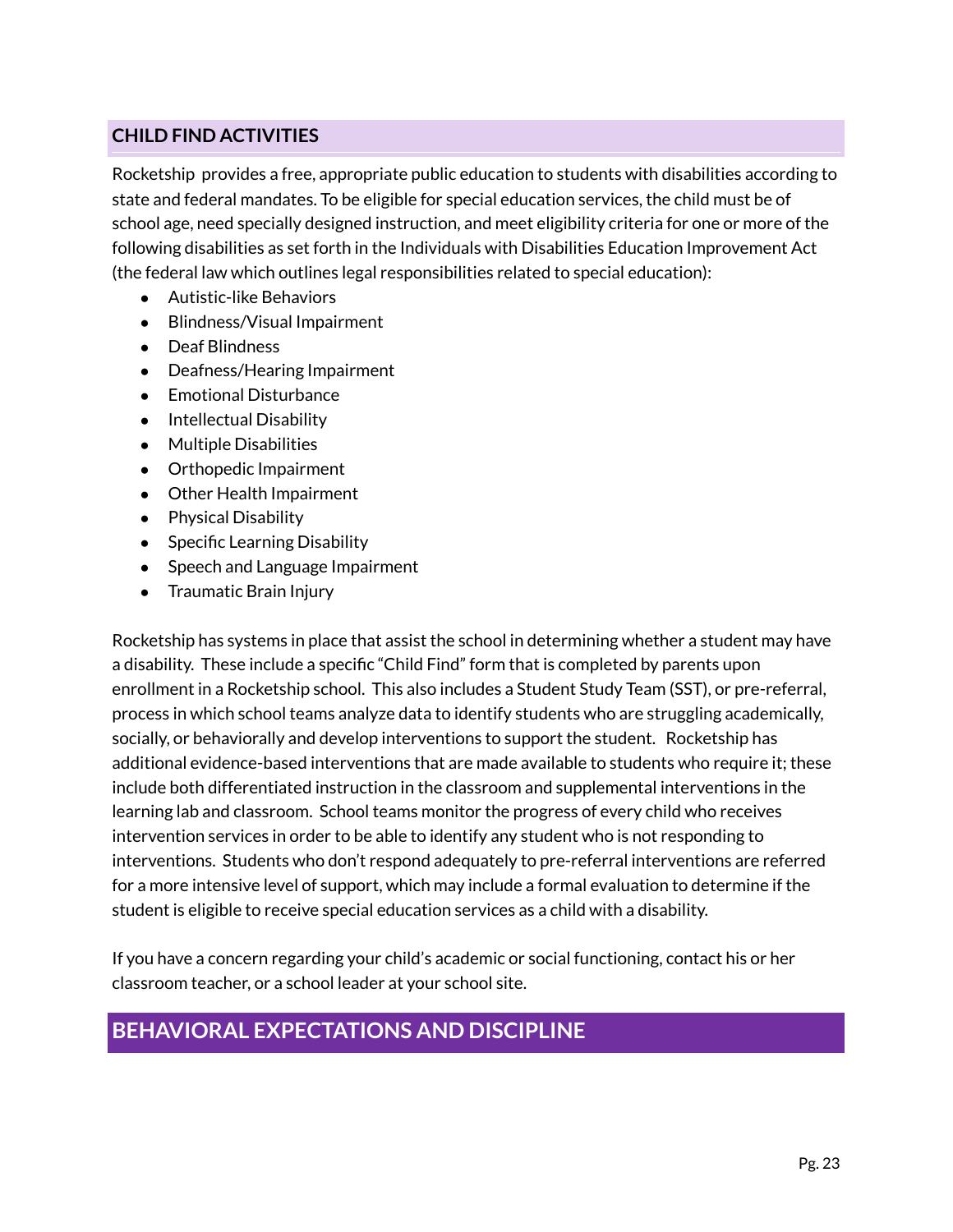## **ROCKETEER CODE OF CONDUCT**

Safety, order, and student discipline are fundamental to learning at Rocketship. Rocketship expects all students to behave in a way that fosters a safe and welcoming environment for other students, Rocketship staff, and community members.

The Rocketship Code of Conduct includes the following non-negotiable expectations for our Rocketeers:

- Adherence to the Rocketship Commitment to Excellence
- Adherence to the Rocketship Five **Core Values**: Respect, Responsibility, Persistence, Empathy, and Pride.
- Adherence to the **Rocketship Creed:**

*I am a Rocketship Rocketeer, proud at home, atschool, and in my community I am respectful of myself, others, and the environment I am responsible for my learning, actions, and achievement With pride and power Istrive for excellence every minute of my day I am empathetic to my world. I am persistent in attaining success Together we're all Rocketship Rocketeers!*

## **STUDENT DISCIPLINE**

Rocketship promotes positive behavior at school and aims to create learning environments that are more consistent, predictable, positive and safe. We clearly define behavioral expectations and consequences, create systems for recognizing and reinforcing positive behaviors, and provide our students with social-emotional learning.

Students will be subject to disciplinary action if they engage in prohibited conduct while on school property, when attending any school-sponsored activity or while in transit going to or coming from a Rocketship campus. Students may also be subject to disciplinary action for off-campus behavior if it creates a substantial disruption to the school environment or interferes with another student's ability to participate in the school program.

Rocketship classrooms also use a variety of management systems to address behavioral issues. These may include color-coded card chart systems and other tiered consequences.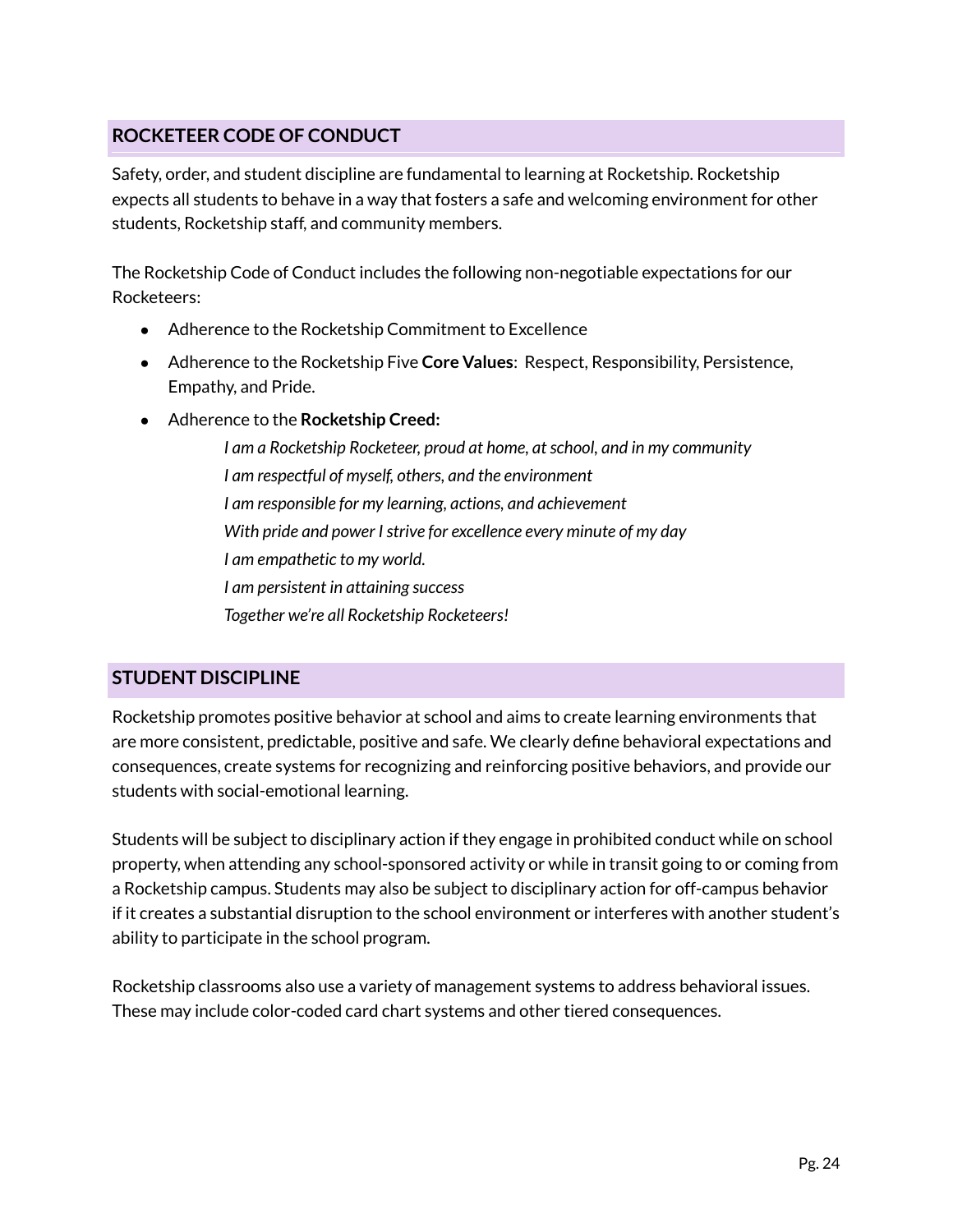If students do not respond to our positive behavior supports or classroom management systems, Rocketship may take alternative in-school disciplinary action. Please see the Policy Manual for a copy of Rocketship's Student Discipline Policy.

## **SUSPENSION AND EXPULSION**

We believe that our students are best served when they are present at school every day. However, we recognize that situations may occur when a student commits a behavioral offense that is so severe that the student may become subject to suspension or expulsion.

A student may be disciplined, suspended or expelled for prohibited misconduct if the act is related to school activity or school attendance occurring at a Rocketship school or at any other school or a school-sponsored event at any time including but not limited to: while on school grounds; while going to or coming from school; during the lunch period, whether on or off the school campus; and during, going to, or coming from a school-sponsored activity. Students may also be subject to disciplinary action for off-campus behavior if it creates a substantial disruption to the school environment or interferes with another student's ability to participate in the school program.

Please see the Policy Manual for a copy of Rocketship's Suspension and Expulsion Policy**.**

## **BULLYING PREVENTION**

Bullying has a harmful social, physical, psychological and academic impact on bullies, victims and bystanders. Bullying at Rocketship is strictly prohibited and will not be tolerated. "Bullying" includes discrimination; harassment; intimidation; and bullying based on disability, gender, gender identity, gender expression, nationality, race or ethnicity, religion, or perceived characteristics. All alleged incidents of bullying will be promptly investigated by designated Rocketship staff members. In addition, Rocketship prohibits retaliation against people who report incidents of bullying.

Please see the Policy Manual for a copy of Rocketship's Discrimination, Harrassment, Intimidation, Bullying, and Title IX Policy.

## **STUDENT DRESS CODE**

Student uniforms help minimize disruption during the school day, promote respect for oneself and others, and foster school/community spirit. Students are expected to wear the Rocketship uniform to school every day.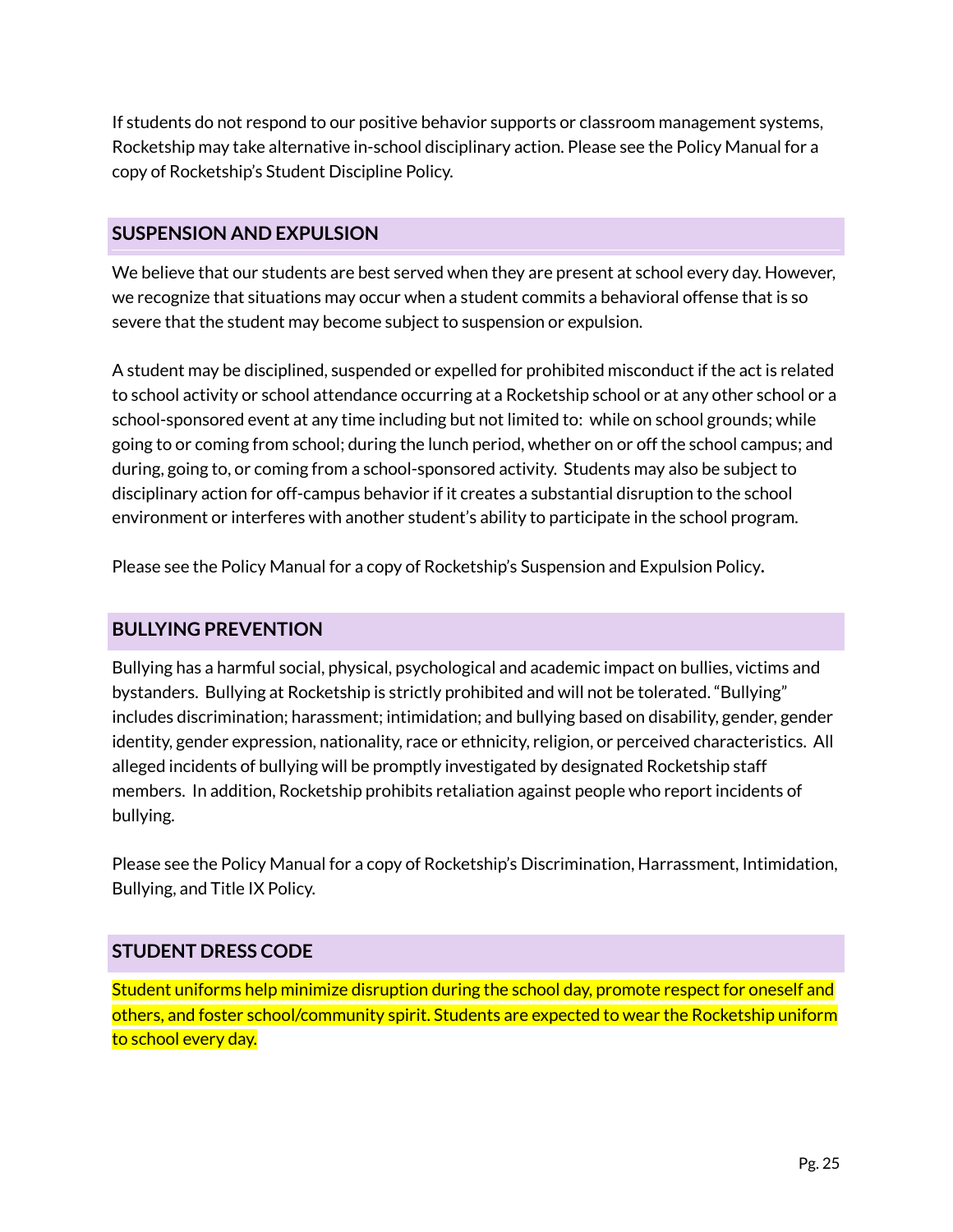The Rocketship uniform consists of any solid colored bottoms (pants, jeans, shorts, dress, skirt, or skorts) and a dark purple collared shirt. Students may also wear a Rocketship polo shirt or t-shirt, which can be purchased from the school Office Manager. Shirts must be tucked in at all times, which Rocketship considers being "dressed for success."

Students should also wear closed toe shoes. Sandals are not considered to be safe or appropriate for school. Open toed shoes or shoes that light up are not premited to be worn during the school day.

The following are considered to be dress code violations and are NOT permitted on any Rocketship campus:

- Dresses and shorts which are shorter than mid-thigh
- Spaghetti straps (smaller than two inches, or the width of a credit card)
- Tank tops (including white, ribbed undershirts)
- Clothing or accessories that are sexually provocative
- Clothing or accessories that identify a student with non-school clubs, profanity, obscenity, references to drugs, alcohol, tobacco, gangs (red or blue color) or prison culture name **insignia**
- Attire with writing that degrades individuals or groups
- Body piercings that create a safety hazard are not acceptable; moderate sized earrings are acceptable
- Platform shoes or high heels over 2.5 inches high
- Underwear or undergarments that are visible
- Tops that show the midriff area
- $\bullet$  Pants that sag around the waist
- Intentionally torn pants or jeans
- Untied shoelaces
- Bandanas, hairnets, headbands, doo rags, and non-Marshall hats (also includes beanies, baseball caps, etc.)
- Sunglasses or Marshall hats may not be worn in the building, but may be worn outside to protect from the sun

Students who repeatedly do not come to school in uniform may lose privileges. In addition, Rocketship may contact the student's parent/guardian to discuss the dress code violation.

**PERSONAL BELONGINGS**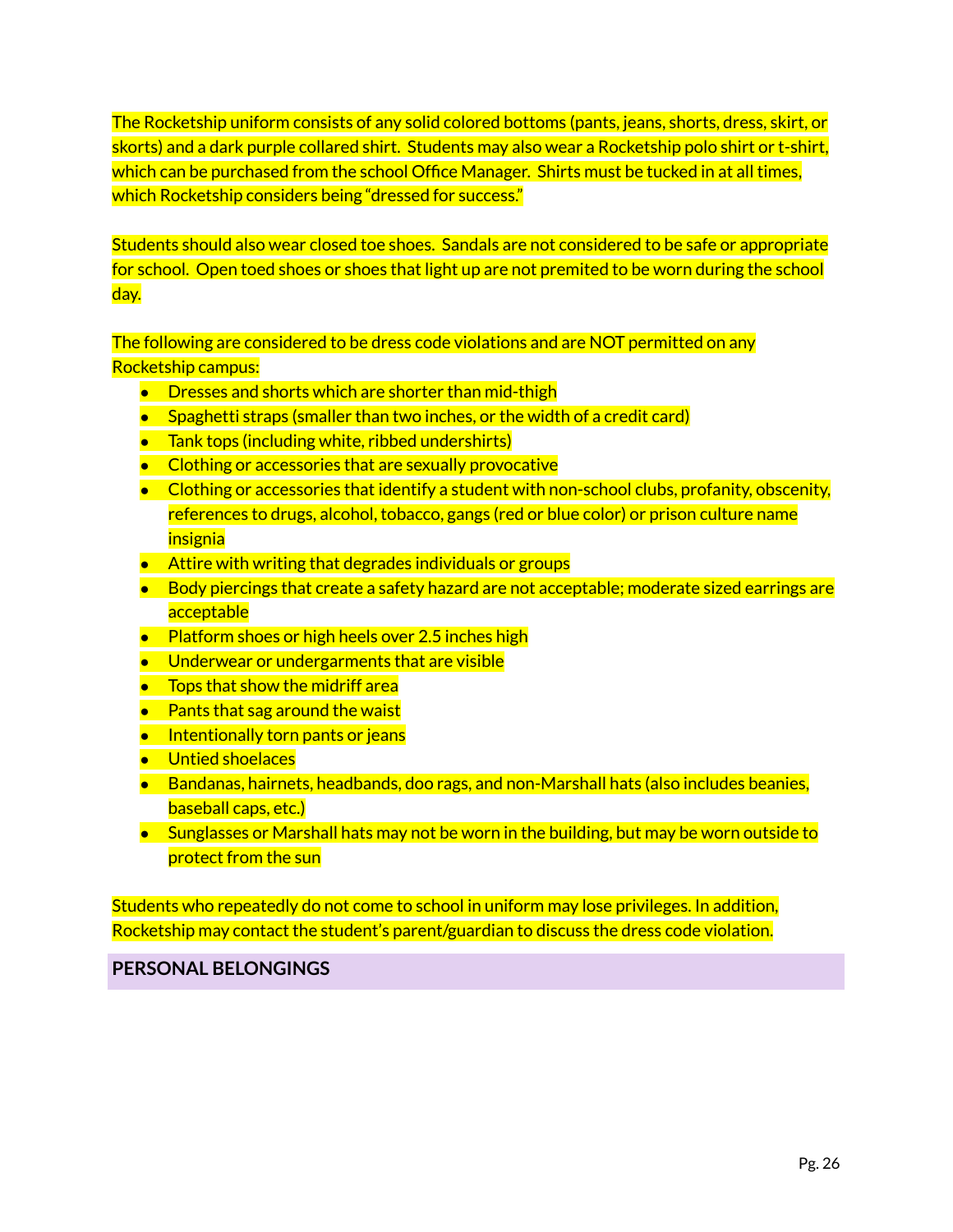#### Students are not allowed to have the following items at school:

- Gum
- Soda
- Cell Phones
- Weapons and toy weapons
- Gameboys or any other electronic toys
- Matches or any flammable item
- Chips, candy, or other junk food
- Hats
- Any illegal substance
- Toys, stuffed animals, dolls, fidget spinners
- Personal electronic devices (i.e. iPad, iPod, mp3 player)

## **TELEPHONE USE**

Students may not use cell phones or other personal electronic devices during school. Students may not use any school phone without permission from a teacher. Students will only be allowed to use the school phone in case of emergency or to inform a parent/ guardian regarding a specific need. A teacher must dial the number for students. Students who use a phone without permission from a teacher will be subject to disciplinary procedures.

# **HEALTH AND SAFETY**

## **MEDICATION ADMINISTRATION**

Rocketship is committed to supporting the health of its students and meeting the needs of students with medical conditions, in compliance with state laws and regulations.

Before medication can be kept or administered at Rocketship, a student's parent/guardian must complete and submit a medication authorization form. Parents/guardians should contact the Office Manager for a copy of this form. Rocketship staff will administer all medication in accordance with state law.

Please see the Policy Manual for a copy of Rocketship's Medication Administration Policy.

#### **IMMUNIZATIONS**

To promote the health and well-being of all students, and to comply with DC laws and regulations, Rocketship requires all students to present proof of certain immunizations prior to beginning school at a Rocketship campus.

#### **I. Immunization Requirements**

In accordance with DC Code § 38-502, no student shall be admitted to a Rocketship school unless the school has certification of immunization for that student, or unless the student is exempted pursuant to this Policy.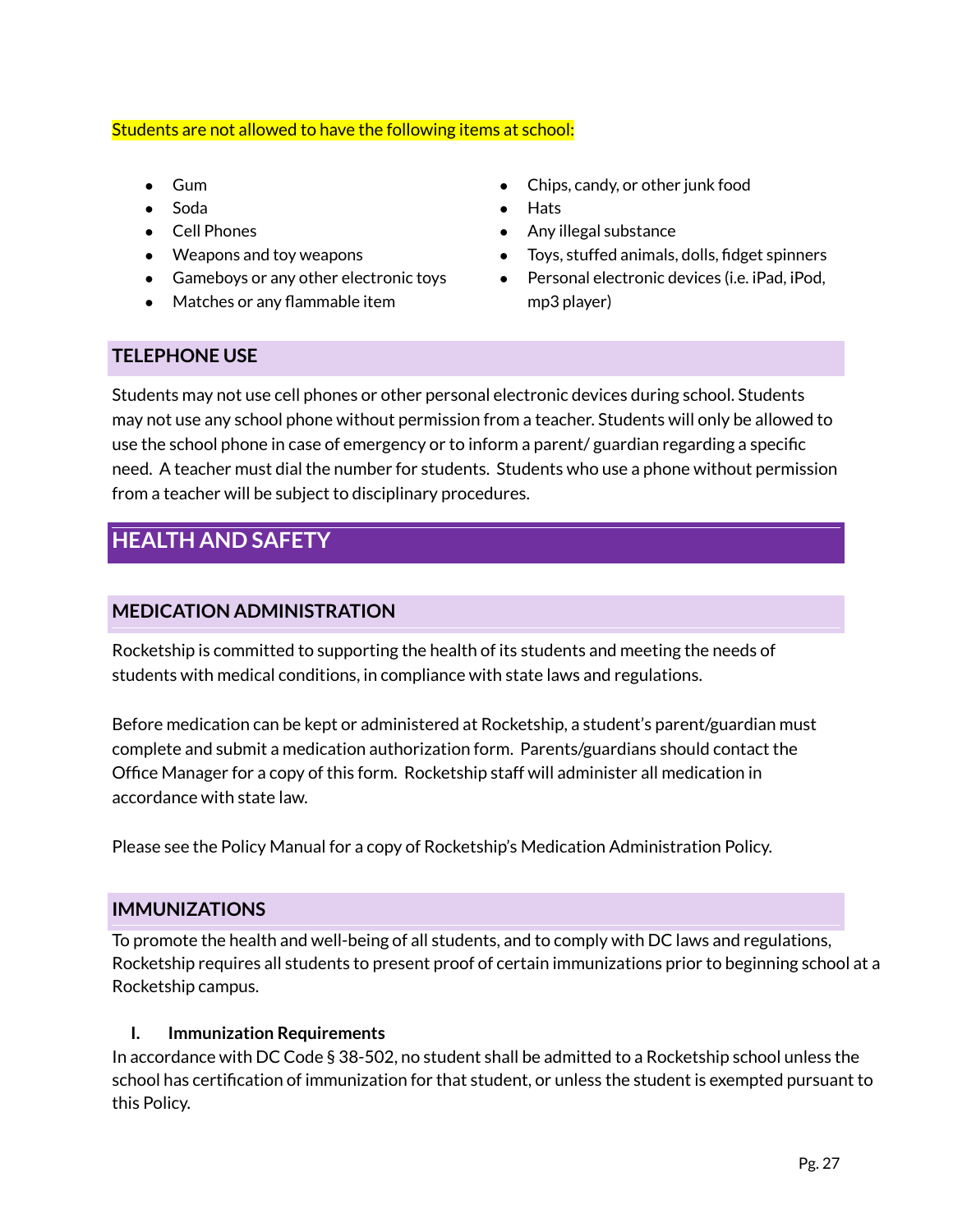Students must receive the immunizations required by the DC Department of Health, in the specified dosages and schedules, including the following:

- diphtheria/tetanus/pertussis;
- Polio;
- varicella (chickenpox, if no history of disease);
- measles, mumps, and rubella;
- $\bullet$  hepatitis B;
- $\bullet$  hepatitis A;
- Hib (Haemophilus Influenza Type B);
- PVC (pneumococcal)

#### **II. Certification**

Pursuant to DC Code § 38-501, the certification of immunization must be written certification by a private physician, his or her representative, or the public health authorities that the student is immunized. Certifications must be updated each year that a student enrolls in Rocketship.

As required under DC Code § 38-505, Rocketship will not allow a student to attend school for more than 20 days while the school does not have proper certification of immunization for that student. If immunization requires a series of treatments that cannot be completed within the 20 days, the student will be permitted to attend school while the treatments are continuing if, within the 20 days, the school receives written notification from whomever is administering it that the immunization is in progress.

#### **III. Exemptions**

Pursuant to DC Code§ 38-506, a Rocketship student may be exempted from the certification of immunization requirements if:

- $\bullet$  the student's parent/guardian objects in good faith and in writing, to the Principal, that immunization would violate his or her religious beliefs; or
- the student's parent/guardian provides written certification by a private physician, physician's representative, or the public health authorities that immunization is medically inadvisable for the student.

## **HEALTH EXAMINATIONS AND SCREENINGS**

All students must provide documentation of the following health assessments as part of the enrollment package:

- A health history and physical examination to be provided by a physician or certified nurse. practitioner as per the American Academy of Pediatrics (AAP) Guidelines.
- A tuberculosis assessment
- A lead exposure assessment. (All children in DC must be screened twice prior to age 6.)
- Required immunizations, as required by DC law and described in Rocketship's DC Immunization Policy.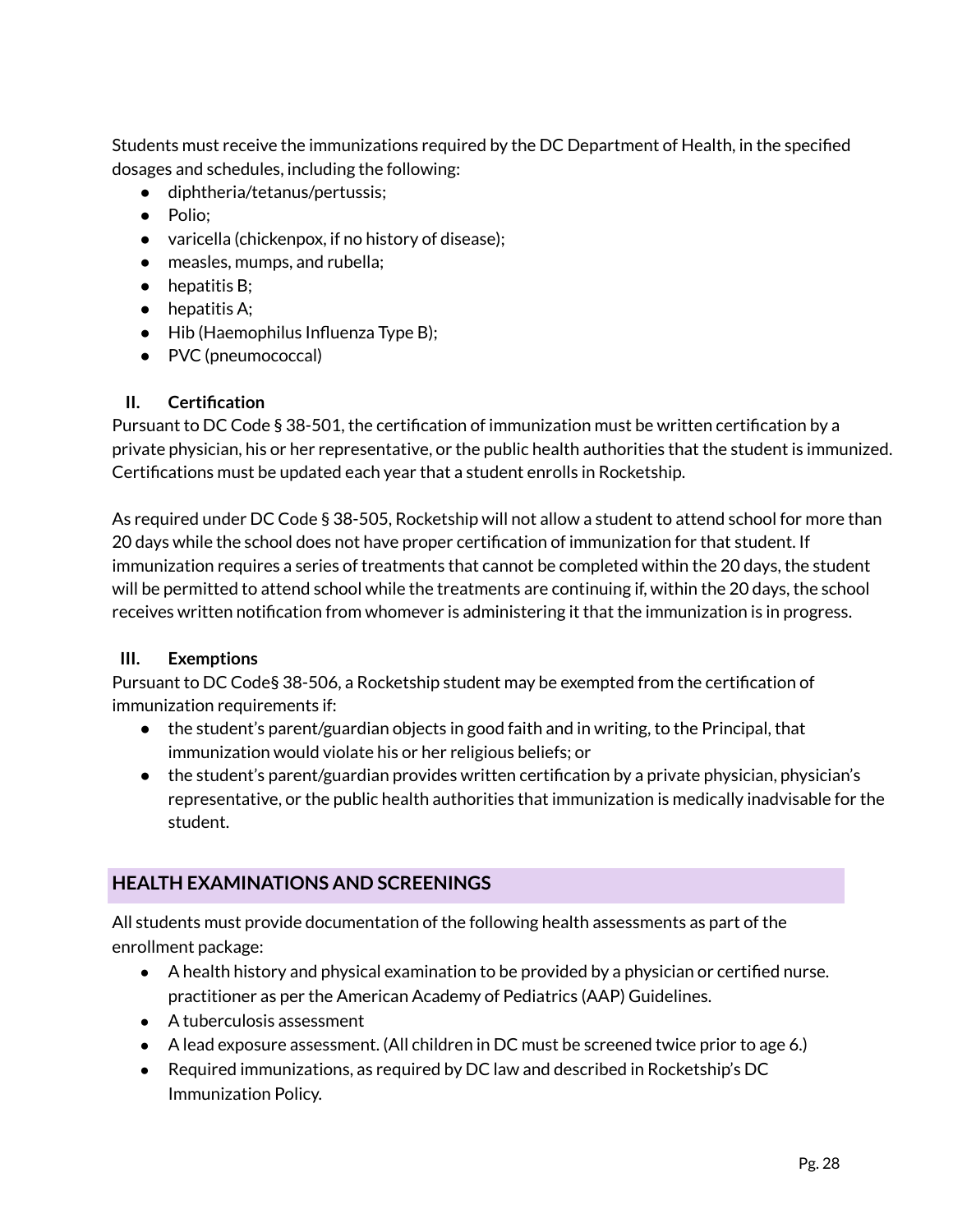This documentation should be provided through the completion of the District of Columbia Universal Health Certificate, which Rocketship will make available to families prior to the start of the school year. All documentation must include a certification and signature from the physician or nurse practitioner. All documentation must also include a parent/guardian signature.

All student health records will remain confidential under DC's pupil records laws. Under DC law, a health screening will not be required if a parent/guardian submits in good faith a written notarized statement to Rocketship affirming that the screening in question would violate the established tenets of the parent/guardian's religious denomination.

## **HEAD LICE**

If a student is suspected of having head lice (i.e. constant itching or tickling feeling in the hair), the school nurse or other trained school employee may examine the hair of the suspected student for lice or nits (lice eggs). In certain circumstances, the employee may also examine other members of that student's household. If a student is positive for live head lice, the student is to be promptly sent home with information to the parents regarding treatment and control measures.

Please see the Policy Manual for a copy of Rocketship's Head Lice Policy*.*

#### **EMERGENCY CONTACT CARDS**

Over the summer, parent/guardians complete and submit an Emergency Contact/Authorization to Pick-Up Card. This card is kept on file at the school in the Front Office. This card contains the names and phone numbers of individuals who can be contacted if a child has an emergency and the child's parent/guardian cannot be reached.

#### **SAFETY PLANS**

Safety is our first priority. To make sure our staff and students know what to do in case of an emergency, we follow a rigorous calendar of staff trainings, safety team meetings, campus walkthroughs, and safety drills. Every school is equipped with a detailed Health and Safety Plan that contains our emergency response plans, including plans for earthquakes, fire, severe weather, and lockdowns.

**Primary and Secondary Evacuation Sites** INSERT DETAILS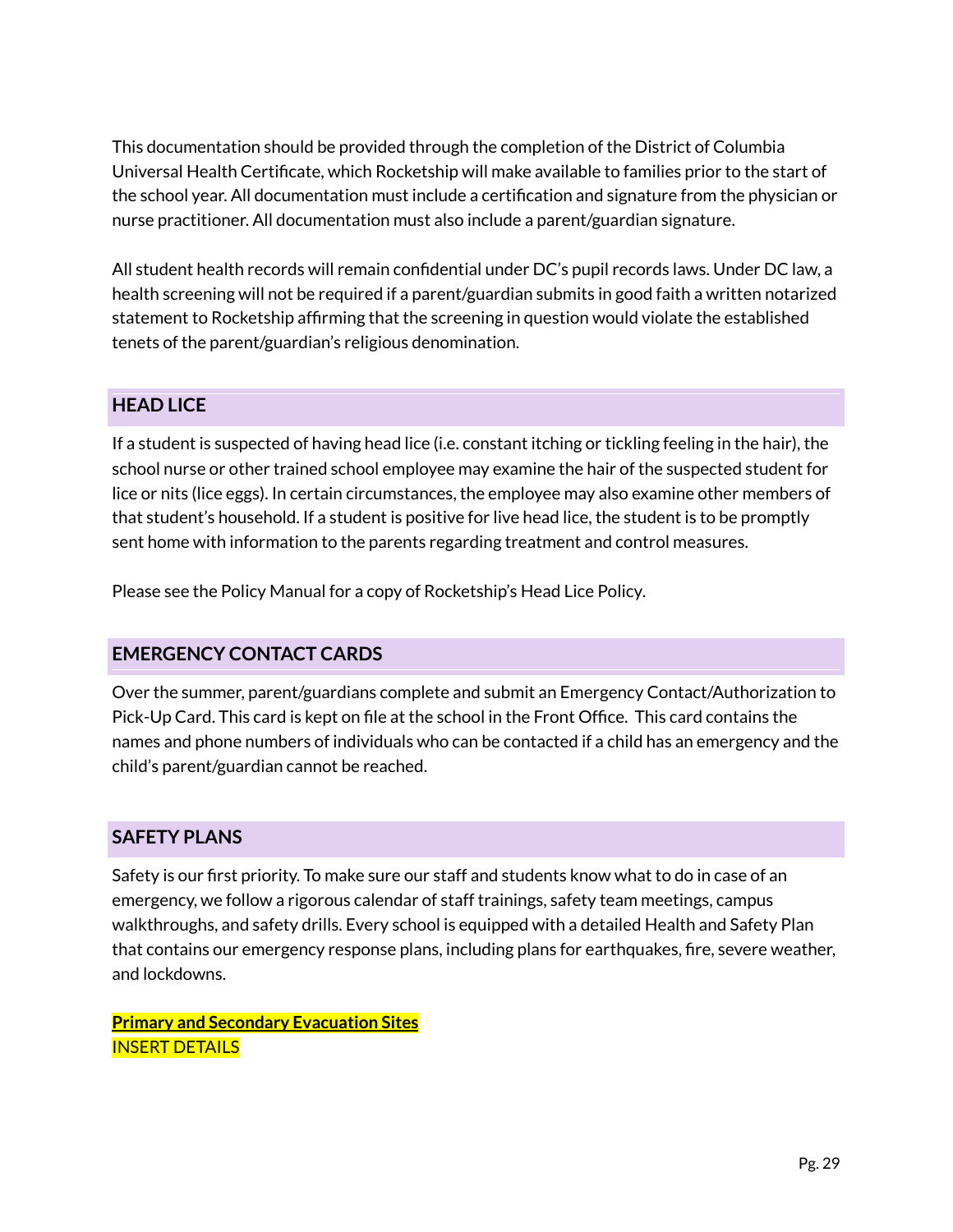#### **Emergencies**

In order for us to keep our campus safe during an emergency, we need our families to understand the following:

- In the event of an emergency, we will share information with families via our automated calling system. Please make sure your updated contact information is in our system.
- If there is an incident on or near our campus, please stay at home and wait for instructions from our school leaders. We need the public to stay away while we secure our campus and account for all students. When it is safe to come to the school, you will be contacted.
- $\bullet$  After an emergency incident, we may need to change the way we dismiss students. You may be asked to present a photo ID in addition to your child's Walker/Rider card. Please wait for instructions from school leaders before coming to campus.
- If the school campus is not safe, we may need to dismiss students from our secondary (off-campus) evacuation sites. It is important that you know where this secondary evacuation site is located (see above).

## **WEAPONS AND FIREARMS**

Rocketship Public Schools prohibits any weapons, imitation firearms or dangerous objects of any kind in school buildings, on school grounds or buses, or at off campus school-related or school sponsored activities.

## **DRUGS, ALCOHOL, AND TOBACCO**

Rocketship Public Schools is committed to maintaining campuses free of alcohol, smoke, and illegal drugs. Do not smoke on campus and do not bring alcohol or illegal substances of any kind to our school. If a student is found in possession of drugs, alcohol, or tobacco products, he/she will be subject to discipline and possible suspension or expulsion under Rocketship's discipline policies.

#### **INTERNET SAFETY**

Rocketship uses advanced education technology to support personalized instruction for all students. Rocketship adheres to the federal requirements and guidelines set forth in the Children's Internet Protection Act (CIPA).

Rocketship's Internet system is limited to educational purposes. Acceptable activities include classroom activities and high-quality research. Rocketship computers are not to be used for entertainment purposes unless specifically authorized by a staff member in accordance with this policy.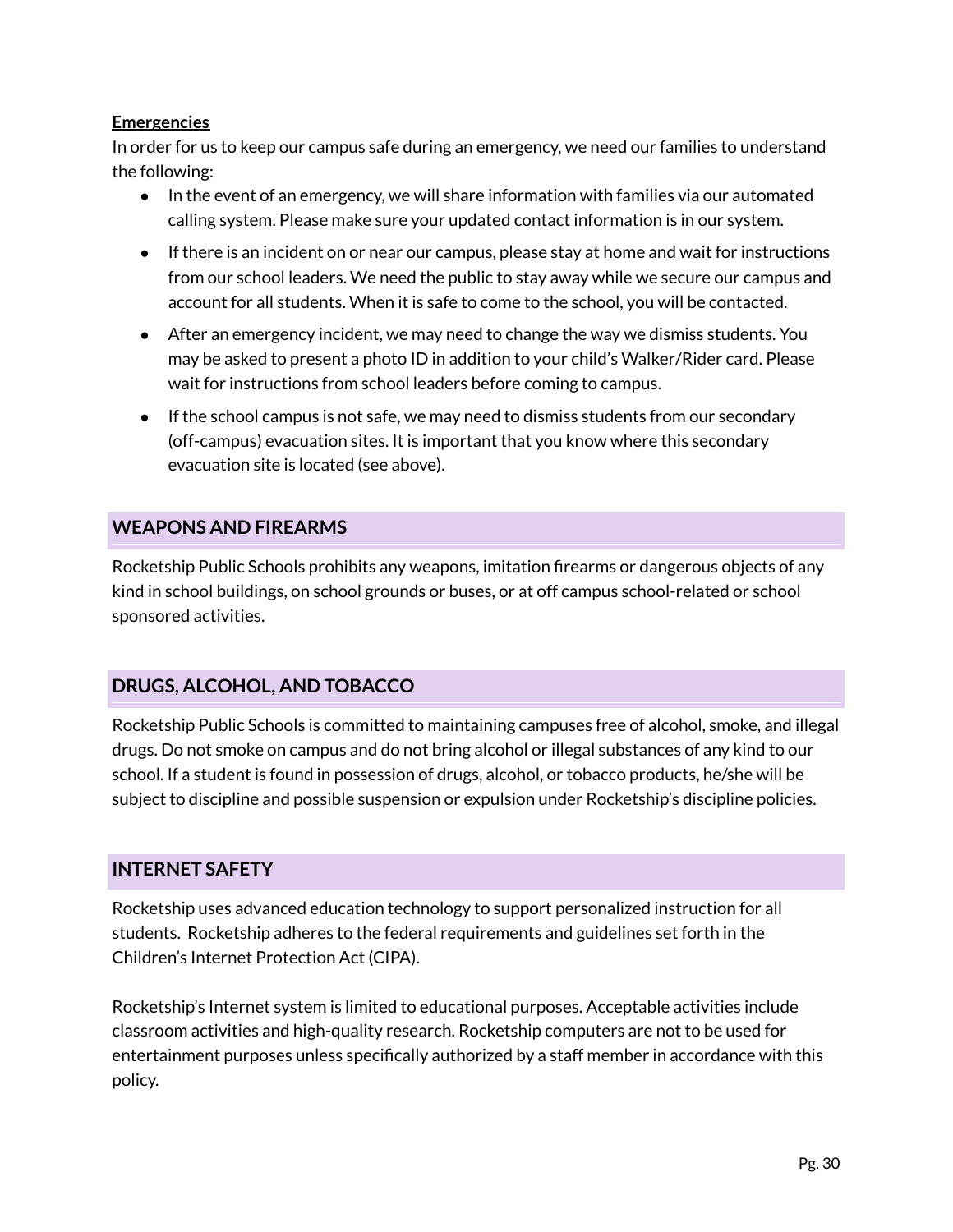Please see the Policy Manual for a copy of Rocketship's Internet Safety Policy.

## **CHILD ABUSE AND NEGLECT**

All school personnel are mandated reporters of suspected abuse and/or neglect. Mandated reporters are required to report when they know or suspect that a student has been or is in danger of being subjected to any of the following: mental injury; physical abuse; physical assault; neglect; sexual abuse; sexual exploitation; sexual assault; exposure to illegal drug-related activity, including ingestion of an illegal drug due to parent/guardian neglect; or exposure to domestic violence in the student's home. Additionally, mandated reporters must make a report when they suspect or know that a student has been injured by a bullet, knife, or other sharp object.

No one in the workplace, even a supervisor, is permitted to suppress, change, or edit a report of abuse. A mandated reporter who fails to report suspected incidents of child abuse or neglect is subject to punishment under DC law.

# **PARENT INVOLVEMENT**

## **ROCKETSHIP'S COMMITMENT**

*Rocketship Commitment –* At Rocketship, we fully commit to our families and students in the following ways:

- We will create a safe place to learn.
- We will respect the background, culture, and individuality of each child.
- We will communicate regularly with you about your child's progress and special needs.
- We will hold high expectations for all students.
- We will work hard to help your child feel successful and increase their sense of self-worth.
- We will provide your child with the academic base and moral compass they need to be successful through college and the rest of their lives.
- We will provide support to you and your child as you determine the best educational path upon graduating from Rocketship.

## **PARENTS'/GUARDIANS' COMMITMENT**

*Parents'/Guardians' Commitment-* We fully commit to Rocketship in the following ways:

- We will always help our child in the best way we know how, and we will do whatever it takes for him/her to learn and prepare for college and life by supporting him/her and encouraging him/her to adhere to his/her "commitment to excellence."
- We will make sure our child arrives at school on time every school day.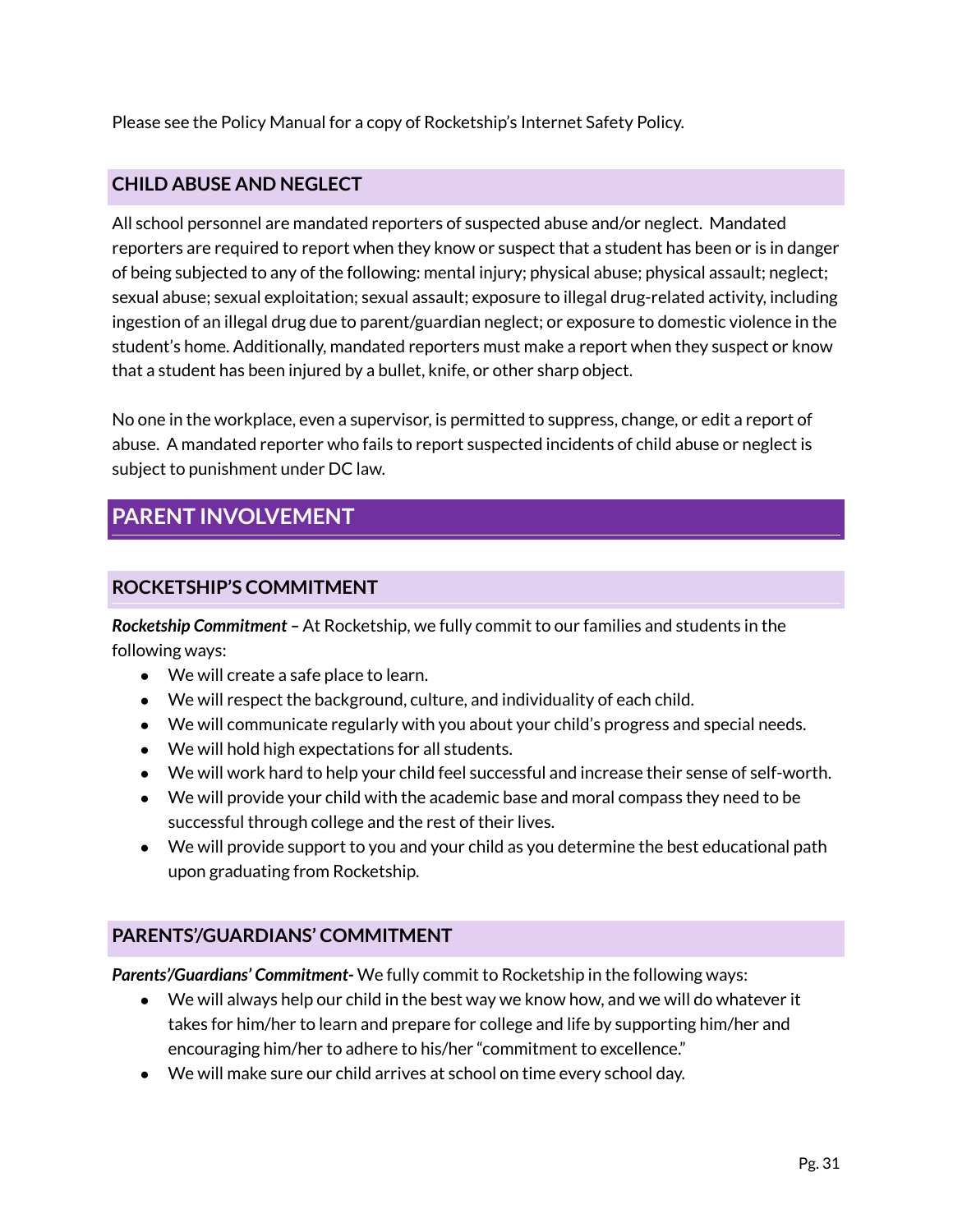- We will make arrangements so our child can remain at school until the end of the school day each day and be picked up when school ends.
- We will follow all arrival and dismissal regulations and parking and busing procedures.
- We will make sure our child follows the Rocketship dress code.
- We will ensure that our child is reading or being read to every night.
- We will check our child's homework every night, sign his/her agenda, and we will carefully read and sign (if requested) all the papers our school sends home to us.
- We will meet regularly with teachers to discuss our child's progress and support their work to help our child excel.
- $\bullet$  We will participate in as many school activities including parent/family meetings, exhibition nights, community meetings, open house nights, conferences, etc. as reasonably possible.
- We will strive to contribute as many partnership hours to the school community as reasonably possible.
- We, not the school, are responsible for the behavior of our child.

## **PARENT PARTNERSHIP**

Engaged parents are a core pillar of Rocketship's model and critical to our Rocketeers and their long-term success. By actively being included and involved in our schools and their Rocketeers' learning, parents become integrated into the fabric of the school community. An active partnership between families and Rocketship faculty and staff benefits our Rocketeers as they see their parents on campus, and families as they gain a deeper understanding of Rocketship's model and are positioned to reinforce Rocketship's core values at home.

Rocketship asks that families participate in 20 Parent Partnership Hours each year per family by supporting or participating in various school activities. Participating in Parent Partnership Hours is encouraged, but NOT required. If families do not realize 20 Parent Partnership Hours annually, there is no consequence or penalty.

Please see the Policy Manual for a copy of Rocketship's Parent Partnership Policy.

#### **HOME VISITS**

Studies have shown that meaningful parental involvement in the education of their children can have dramatic effects on student achievement. Home visits help parents and teachers come together as equal partners to form a trusting relationship centered on student learning, establish goals for the individual child and the parent-teacher relationship, and invest families in the Rocketship community.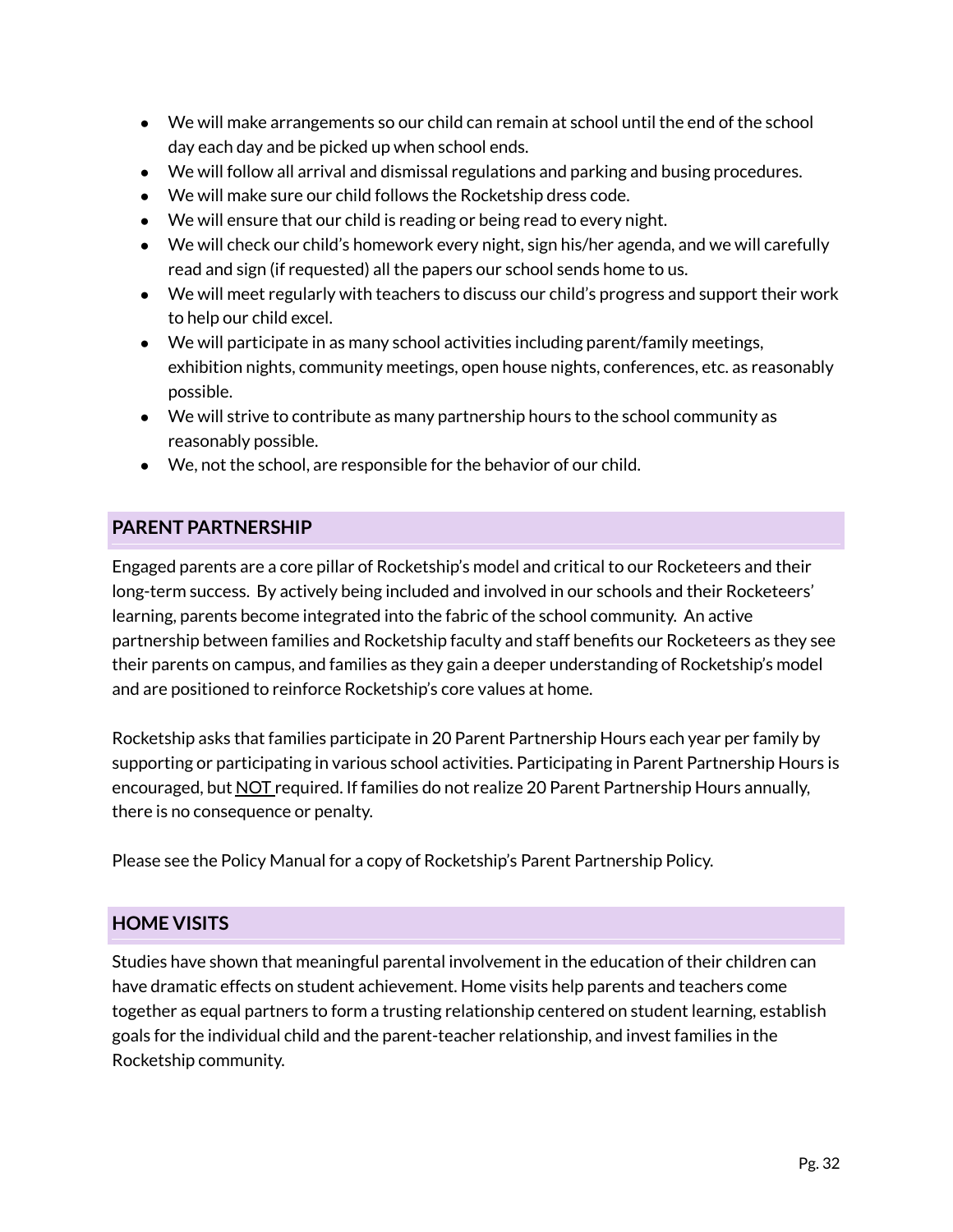Each Rocketship student will receive a virtual home visit from their core classroom teachers during the beginning of each school year. Teachers will reach out to families to schedule the home visit in advance. Home visits typically last for about one hour.

What happens during home visits may vary according to both parent and teacher preference, but typically home visits include:

- Collaborative academic and personal goal-setting for the student
- Discussion of the student's (and the family's) hopes and dreams
- Discussion of the student's interests both inside and outside of the classroom
- Discussion about communication preferences during the school year
- Explanation about Rocketship's policies and procedures that parents have questions about
- Talking about the history of Rocketship and the mission of the network and school
- Conversations about why the family chose Rocketship, how long they have lived in their community, etc.
- Invitation to an upcoming event at the school (i.e. Back to School Night, community meeting)
- Conversation about the teacher's background

## **VIRTUAL PARENT OPPORTUNITIES ON CAMPUS**

We provide many different virtual opportunities for you to stay involved with your child's education. All events will take place via Zoom or other online platforms. These include (but are not limited to):

- **Orientation.** Before school begins each year, parents will receive an invitation to an Orientation. All parents must attend this event.
- Conferences. A parent/guardian must attend conferences to meet with teachers to go over a student's progress report and/or report card.
- **Community Meetings.** All parents/guardians are invited and strongly encouraged to attend the scheduled Community Meetings. These meetings will help you stay informed regarding your school procedures and policies and become actively involved in further developing the school's mission.
- **Parent/Family Meetings.** All parents/guardians are invited and strongly encouraged to attend the scheduled Parent/Family Meetings to maintain an active role in their child's learning. These meetings are open to the entire family and typically take place on the weekends or on a weeknight.
- **Leadership groups at the school.** This may include a Parent Leadership group or other parent groups organized at the school.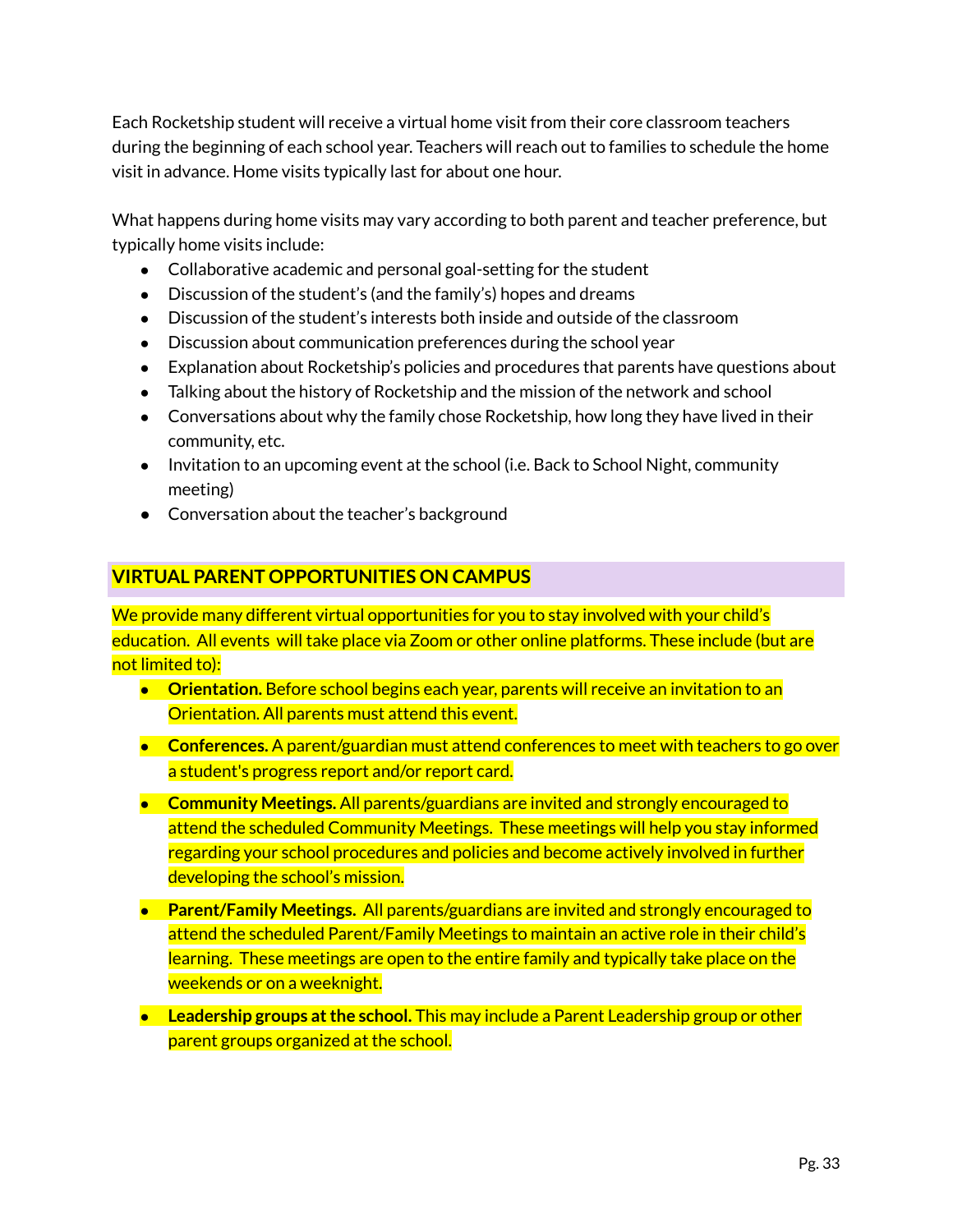#### **PUPIL RECORDS**

The Family Educational Rights and Privacy Act ("FERPA") affords parents and students who are 18 years of age or older ("eligible students") certain rights with respect to the student's education records. These rights are:

- 1. The right to inspect and review the student's education records within 5 business days after the day the School receives a request for access. Parents or eligible students should submit to the School principal or designee a written request that identifies the records they wish to inspect. The School official will make arrangements for access and notify the parent or eligible student of the time and place where the records may be inspected.
- 2. The right to request the amendment of the student's education records that the parent or eligible student believes are inaccurate, misleading, or otherwise in violation of the student's privacy rights under FERPA.

Parents or eligible students who wish to ask the School to amend a record should write the School principal or designee, clearly identify the part of the record they want changed, and specify why it should be changed. If the School decides not to amend the record as requested by the parent or eligible student, the School will notify the parent or eligible student of the decision and of their right to a hearing regarding the request for amendment. Additional information regarding the hearing procedures will be provided to the parent or eligible student when notified of the right to a hearing.If the School decides to amend the record as requested by the parent or eligible student, the Principal must order the correction or the removal and destruction of the information and inform the parent or eligible student of the amendment in writing.

3. The right to provide written consent before the School discloses personally identifiable information ("Pll") from the student's education records, except to the extent that FERPA authorizes disclosure without consent.

One exception, which permits disclosure without consent, is disclosure to School officials with legitimate educational interests. A School official is a person employed by the School as an administrator, supervisor, instructor, or support staff member (including health or medical staff and law enforcement unit personnel) or a person serving on the School board. A School official also may include a volunteer or contractor outside of the School who performs an institutional service of function for which the School would otherwise use its own employees and who is under the direct control of the school with respect to the use and maintenance of Pll from education records, such as an attorney, auditor, medical consultant, or therapist; a parent or student volunteering to serve on an official committee, such as a disciplinary or grievance committee; or a parent, student, or other volunteer assisting another School official in performing his or her tasks. A School official has a legitimate educational interest if the official needs to review an education record in order to fulfill his or her professional responsibility.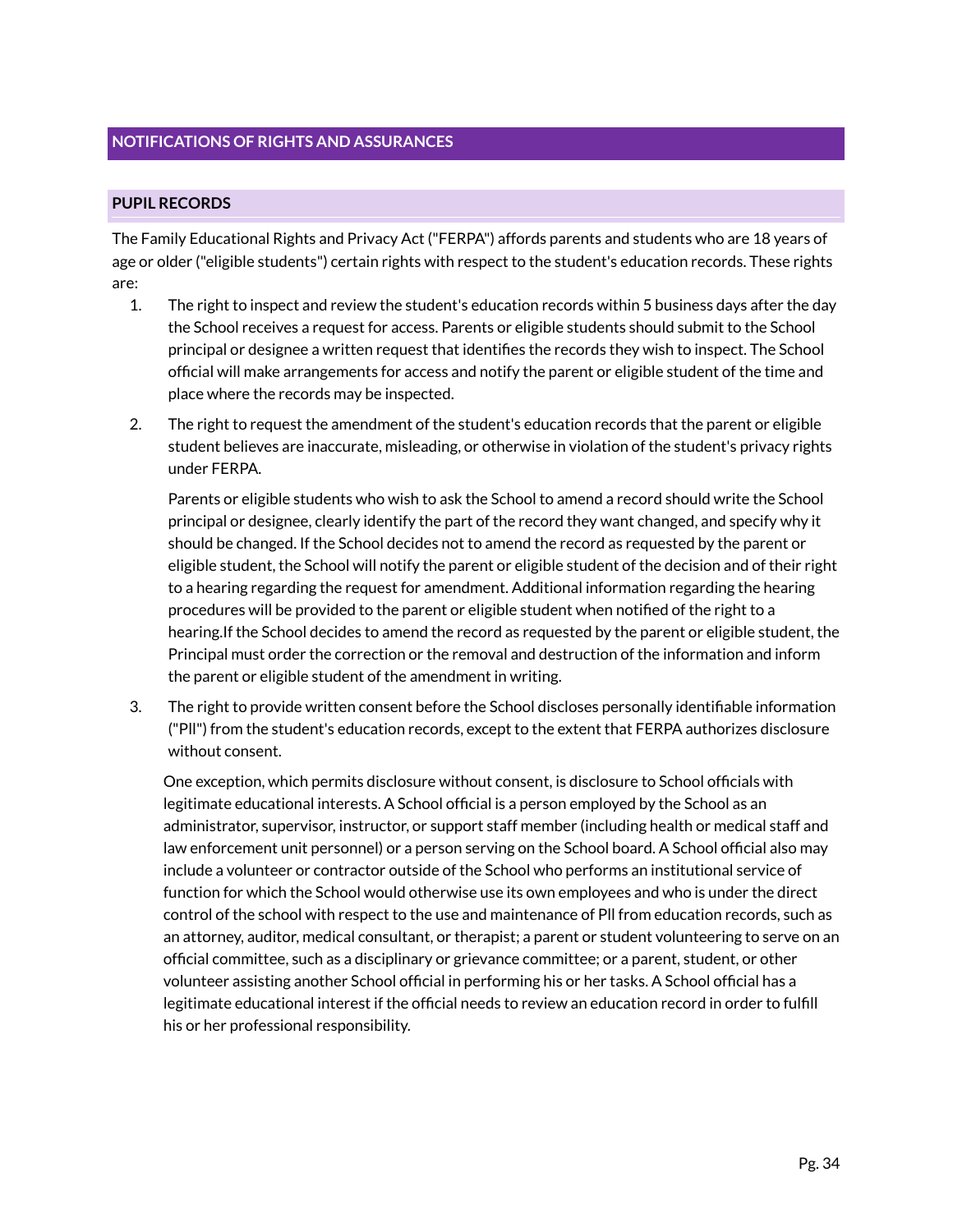Upon request, the School discloses education records without consent to officials of another school district in which a student seeks or intends to enroll, or is already enrolled if the disclosure is for purposes of the student's enrollment or transfer.

Note that Rocketship will not release information to third parties for immigration-enforcement purposes, except as required by law or court order.

4. The right to file a complaint with the U.S. Department of Education concerning alleged failures by the School to comply with the requirements of FERPA. The name and address of the Office that administers FERPA are:

> Family Policy Compliance Office U.S. Department of Education 400 Maryland Avenue, SW Washington, DC 20202

5. The right to request that Rocketship not release student names, addresses and telephone listings to military recruiters or institutions of higher education without prior written parental consent.

FERPA permits the disclosure of Pll from student's education records, without consent of the parent or eligible student, if the disclosure meets certain conditions found in §99.31 of the FERPA regulations. Except for disclosures to School officials, disclosures related to some judicial orders or lawfully issued subpoenas, disclosures of directory information, and disclosures to the parent or eligible student, §99.32 of the FERPA regulations requires the School to record the disclosure. Parents and eligible students have a right to inspect and review the record of disclosures. A School may disclose Pll from the education records of a student to the following parties without obtaining prior written consent of the parents or the eligible student:

- 1. Rocketship officials who have a legitimate educational interest as defined by 34 C.F.R. Part 99;
- 2. Other schools to which a student seeks or intends to enroll so long as the disclosure is for purposes related to the student's enrollment or transfer. When a student transfers schools, the Rocketship will mail the original or a copy of a student's cumulative file to the receiving district or private school within ten (10) school days following the date the request is received from the public school or private school where the student intends to enroll. Rocketship will make a reasonable attempt to notify the parent or eligible student of the request for records at his/her last known address, unless the disclosure is initiated by the parent or eligible student. Additionally, Rocketship will give the parent or eligible student, upon request, a copy of the record that was disclosed and give the parent or eligible student, upon request, an opportunity for hearing pursuant to Section (IV)(3) above;
- 3. Certain government officials listed in 20 U.S.C. § 1232g(b)(1) in order to carry out lawful functions;
- 4. Appropriate parties in connection with a student's application for, or receipt of, financial aid if it is necessary to determine eligibility, amount of aid, conditions for aid or enforcing the terms and conditions of the aid;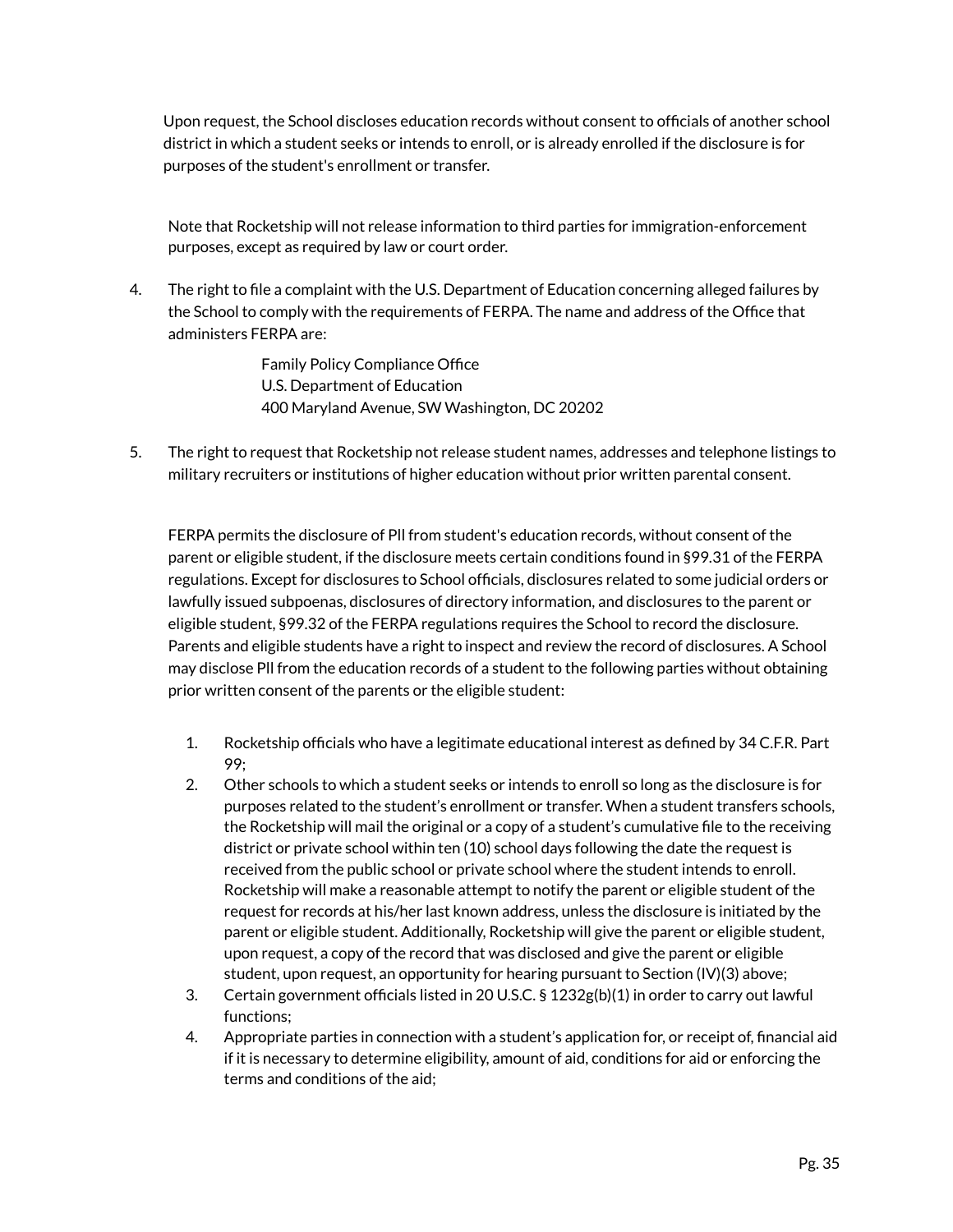- 5. Organizations conducting certain studies for Rocketship in accordance with 20 U.S.C. § 1232g(b)(1)(F);
- 6. Accrediting organizations in order to carry out their accrediting functions;
- 7. Parents of a dependent student as defined in section 152 of the Internal [Revenue](http://www.lexis.com/research/buttonTFLink?_m=6abc13686deebc8da5c10abc89f02b9d&_xfercite=%3ccite%20cc%3d%22USA%22%3e%3c%21%5bCDATA%5b34%20CFR%2099.31%5d%5d%3e%3c%2fcite%3e&_butType=4&_butStat=0&_butNum=3&_butInline=1&_butinfo=26%20USC%20152&_fmtstr=FULL&docnum=1&_startdoc=1&wchp=dGLbVlb-zSkAl&_md5=e6f62af1ce041b02d5bf8cf8786c505b) Code of 1986;
- 8. Individuals or entities, in compliance with a judicial order or lawfully issued subpoena. Subject to the exceptions found in 34 C.F.R. § 99.31(a)(9)(i), reasonable effort must be made to notify the parent or eligible student of the order or subpoena in advance of compliance, so that the parent or eligible student may seek a protective order;
- 9. Persons who need to know in cases of health and safety emergencies;
- 10. State and local authorities, within a juvenile justice system, pursuant to specific State law;
- 11. A foster family agency with jurisdiction over a currently enrolled or former student, a short-term residential treatment program staff responsible for the education or case management of a student, and a caregiver (regardless of whether the caregiver has been appointed as the student's educational rights holder) who has direct responsibility for the care of the student, including a certified or licensed foster parent, an approved relative or non-related extended family member, or a resource family, may access the current or most recent records of grades, transcripts, attendance, discipline, and online communication on platforms established by Rocketship for student and parents, and any individualized education program ("IEP") or Section 504 plan that may have been developed or maintained by Rocketship; and/or
- 12. A victim of an alleged perpetrator of a crime of violence or a non-forcible sex offense. The disclosure may only include the final results of the disciplinary proceedings conducted by Rocketship with respect to that alleged crime or offense. Rocketship discloses the final results of the disciplinary proceeding regardless of whether Rocketship concluded a violation was committed.

#### **NOTICE FOR DIRECTORY INFORMATION**

The Family Educational Rights and Privacy Act (FERPA), a Federal law, requires that the School, with certain exceptions, obtain your written consent prior to the disclosure of personally identifiable information from your child's education records. However, the School may disclose appropriately designated "directory information" without written consent, unless you have advised the School to the contrary in accordance with the School's procedures. The primary purpose of directory information is to allow the School to include information from your child's education records in certain school publications. Examples include:

- A playbill, showing your student's role in a drama production
- The annual yearbook
- Honor roll or other recognition lists
- Graduation programs
- Sports activity sheets, such as for wrestling, showing weight and height of team members.

"Directory Information"is information that is generally not considered harmful or an invasion of privacy if released. Rocketship may disclose the PII that it has designated as directory information without a parent's prior written consent. "Directory information," which is defined as set forth below, may be released to requestors in limited circumstances by Rocketship Public Schools, without additional notice to parents/guardians, unless the parent/guardian timely "opts out of such disclosures, in writing.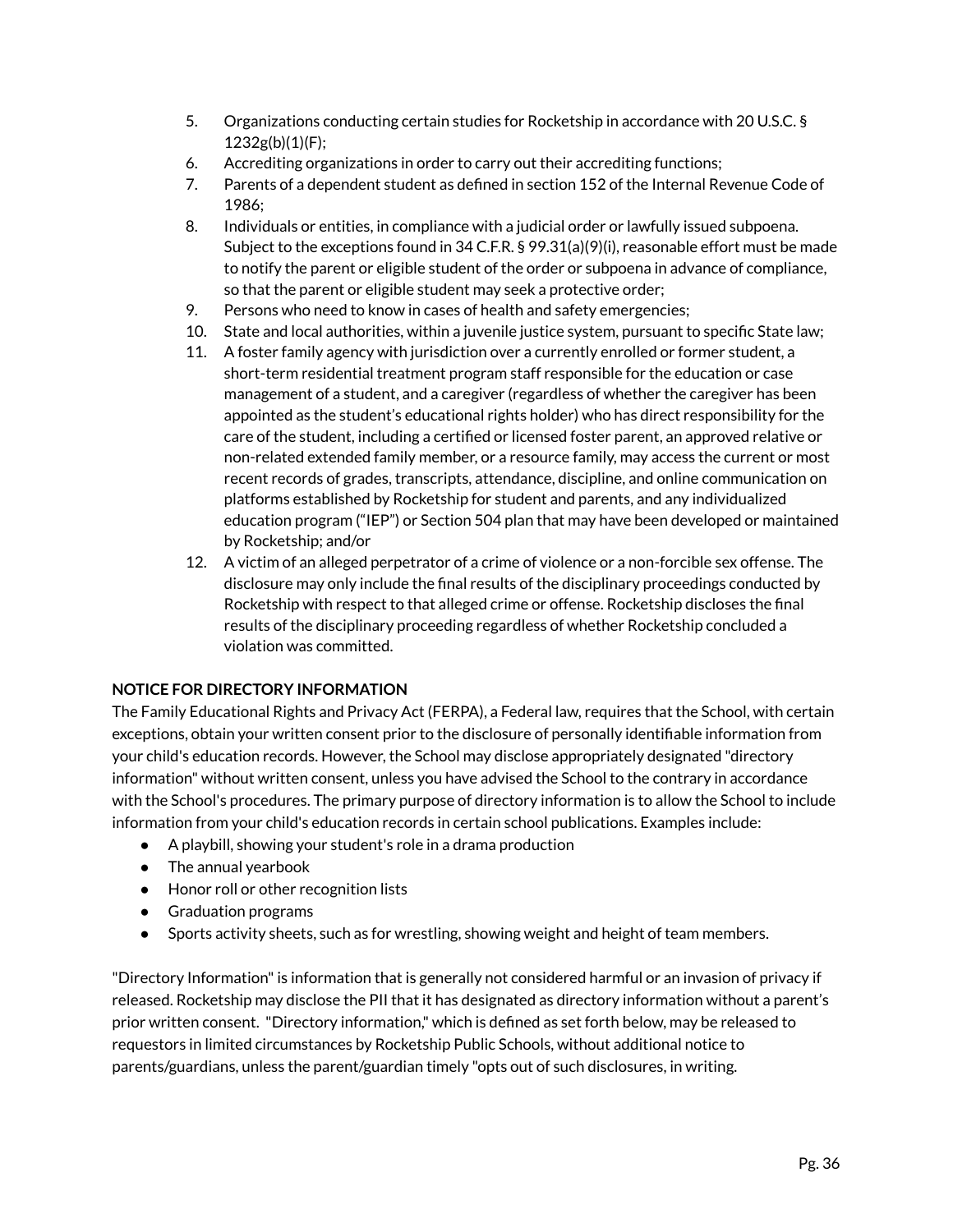The School has designated the following information as directory information:

- Student's name
- Student's address
- Date and place of birth
- Dates of attendance
- Degrees, honors, and awards received

If you do not want Rocketship to disclose directory information from your child's education records without your prior written consent, you must notify Rocketship in writing using the form below at the time of enrollment or re-enrollment.

A copy of the complete Educational Records and Student Information Policy is available upon request at the main office.

If you do not want the School to disclose directory information without your prior written consent, you must submit *the completed opt-out form below to the School.*

*---------------------------------------------------------------------------------------------------------------------*

#### *FERPA DIRECTORY INFORMATION OPT-OUT FORM*

*Name (Printed) \_\_\_\_\_\_\_\_\_\_\_\_\_\_\_\_\_\_\_\_\_\_\_\_\_\_*

*NOTICE OF DIRECTORY INFORMATION OPT OUT*

*In accordance with the Federal Educational Rights and Privacy Act (FERPA), a student's education records are* maintained as confidential and, except for a limited number of special circumstances listed in that law, will not be released to a third party without the parent/student's prior written consent. The law, however, does allow schools to release student "directory information" without obtaining the prior consent of the parent/student. If you do not want the release of certain types of directory information without your prior consent, you may choose to "opt-out" of this FERPA exception by signing this Form. Directory information of a student who has opted-out from the release of *directory information, in accordance with this policy/procedure for opting out, will remain flagged until the* parent/guardian requests that the flag be removed by completing and submitting a revocation of the opt out to the *School.*

*TO: [School Name] \_\_\_\_\_\_\_\_\_\_\_\_\_\_\_\_\_\_\_\_\_\_\_\_\_\_\_\_\_ I request the withholding of personally-identifiable information identified as Directory Information under FERPA. I understand that upon submission of this Form, my information* cannot be released to third parties without my written consent or unless the School is required by law or permitted under FERPA to release such information without my prior written consent; and that the directory information will not otherwise be released from the time the School receives my Form until my opt out request is rescinded. I further understand that if directory information is released prior to the School receiving my opt out request, the School may *not be able to stop the disclosure of my directory information.*

| Signature |  |
|-----------|--|
| Date.     |  |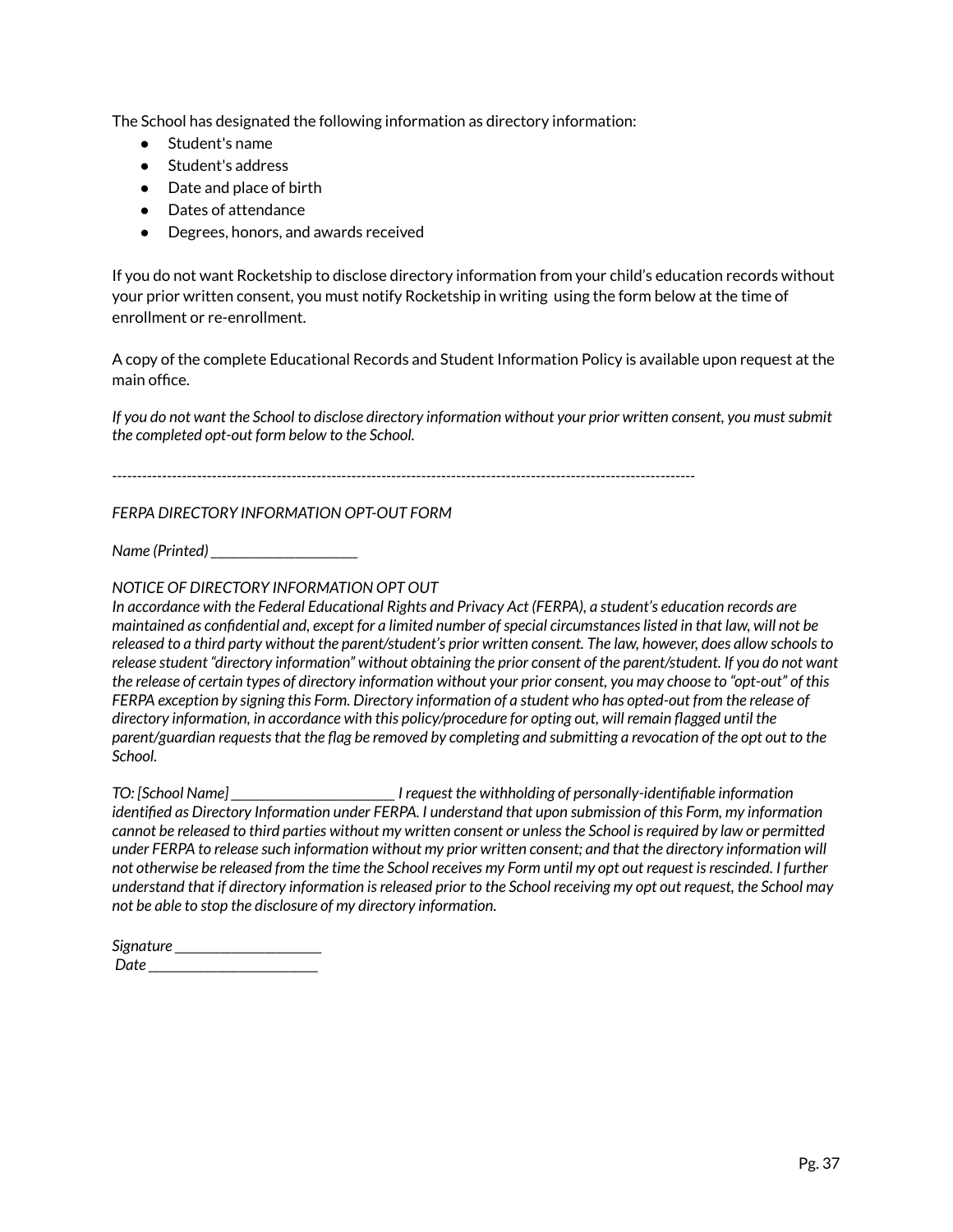#### **EDUCATION OF FOSTER YOUTH**

In accordance with Section 1112(c)(5)(B) of ESEA (20 U.S.C. §6312(c)(5)(B)), all LEAs, in collaboration with the District of Columbia Child and Family Services Agency (CFSA), must ensure the implementation of the foster care provisions under ESEA.

#### **I. Designated Point of Contact(POC)**

The designated Point of Contact (POC) serves as a liaison with CFSA. Rocketship's current designated POC is: Leydi Cottrill, *cottrill@rsed.org.* 

#### **II. Educational/School Stability Protections**

Taking into account the child's best interest, a child in foster care should remain in the same school that he or she attended before placement (the "school of origin"). CFSA is tasked with making the best interest determination and will seek input from the school serving as the child's school of origin.

When a determination is made that it is NOT in the child's best interest to remain in the school of origin, the child must immediately be enrolled in the new school, regardless of whether the child's records or other documentation typically needed for school enrollment can be produced. The enrolling school must immediately contact the previous school to obtain academic and other records.

#### **III. Transportation**

Rocketship and the CFSA shall complete a student-level transportation agreement for every foster child who requires school stability transportation services in order to get to and from their school of origin. The transportation agreement must identify all the resources, including no-cost and low-cost options such as public transportation; foster parent or other family members who may be willing and able to transport the student; special education services if the student is eligible; and any other public or private transportation resources either agency has at their disposal to provide transportation to the student. Upon identifying these resources, Rocketship and the CFSA POCs must weigh the options identified to determine which mode of transportation is most immediately available, cost-effective, and appropriate to meet the child's needs given their developmental age and individual capacity.

If additional costs are incurred in providing transportation, Rocketship shall provide such transportation if the local child welfare agency agrees to reimburse Rocketship for such costs; Rocketship agrees to pay for the cost; or Rocketship and the local child welfare agency agree to share the cost. In D.C., Local Education Agencies can use Title I funding to support additional costs of school stability transportation.

#### **IV. Effect of Absences on Grades**

The grades of a student in foster care shall not be lowered for any absence from school that is due to either of the following circumstances:

- A decision by a court or placement agency to change the student's placement, in which case the student's grades shall be calculated as of the date he/she left school.
- A verified court appearance or related court-ordered activity.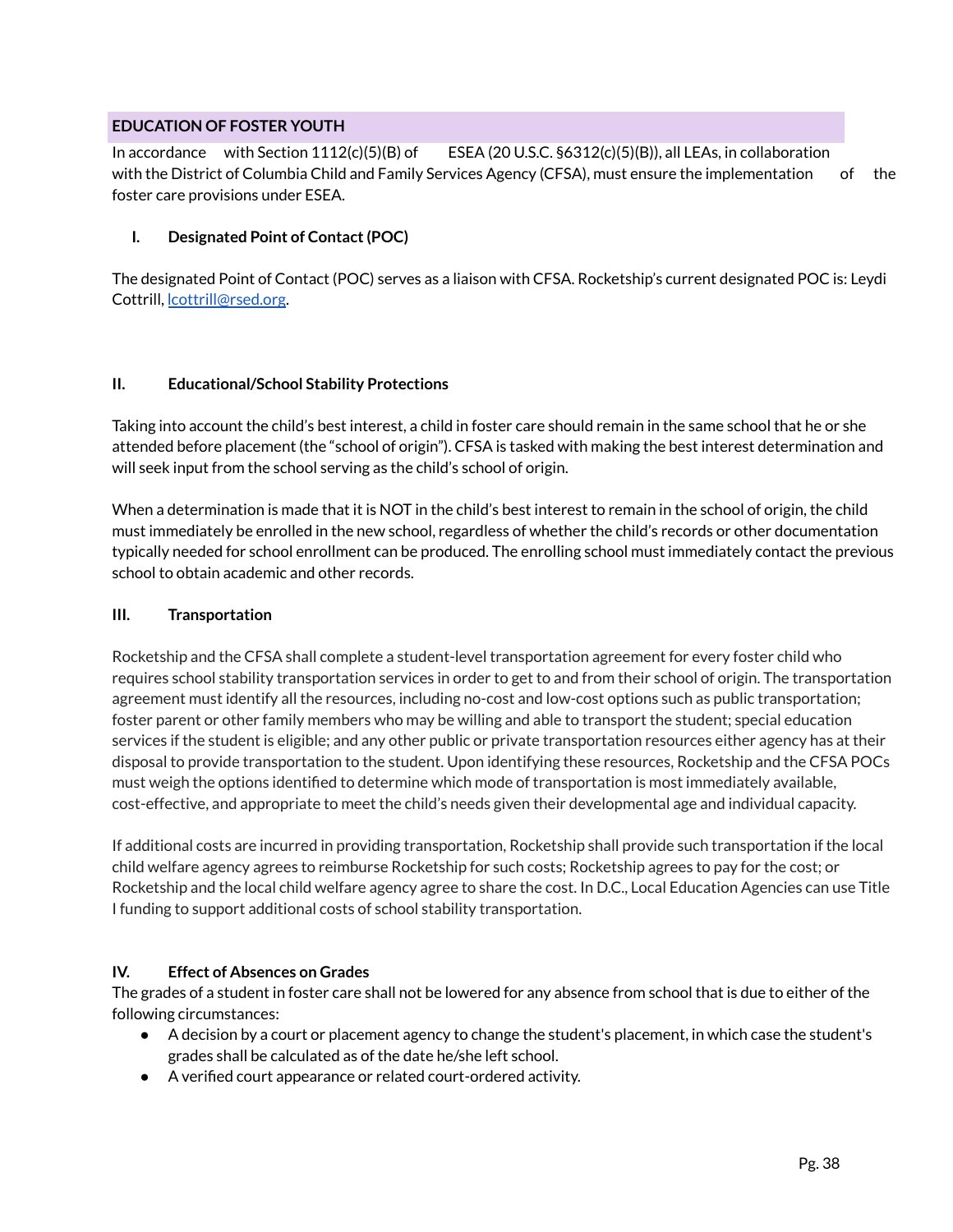#### **V. Definitions**

"Children awaiting foster placement" means children who have been removed from their homes by CFSA and who are in emergency or interim placement but for whom a decision to secure formal foster care placement has not been made. Usually, this is a very temporary (i.e. 24-48 hour) circumstance.

"Foster care" means 24-hour substitute care for children placed away from parents or guardians and for whom CFSA has placement and care responsibility. This includes, but is not limited to, placement in foster family homes, foster homes of relatives, group homes, emergency shelters, residential facilities, childcare institutions, and pre-adoptive homes.

"School of origin" means the school in which the child is enrolled at the time of placement in foster care. If a child's foster placement changes, the school of origin will be the school in which the child is enrolled at the time of the placement change.

#### **EDUCATION OF HOMELESS CHILDREN AND YOUTH**

The McKinney-Vento Homeless Assistance Act ("the McKinney-Vento Act") is a federal law that ensures educational rights and protections for children and youth experiencing homelessness. (42 U.S.C. 11431 et seq.) This policy is written in compliance with the requirements under the McKinney-Vento Act. It addresses relevant definitions; Rocketship's Designated Homeless Liaison; general assurances regarding the education of homeless children and youth; procedures for identification and reporting; school selection; enrollment and records; transportation rights; and the enrollment dispute resolution process.

#### **I. Definitions**

"Homeless children and youth" means children and youth who lack a fixed, regular, and adequate nighttime residence, and includes children and youth who are:

- Living in a primary nighttime residence that is a private or public place not designed for or ordinarily used as a regular sleeping accommodation for human beings, such as cars, parks, public spaces, abandoned buildings or substandard housing (for example, condemned buildings or garages), bus or train stations, or other similar settings. In determining whether a housing arrangement may be deemed "substandard, the school may consider whether the setting lacks one of the fundamental utilities such as water, electricity, or heat; is infested with vermin or mold; lacks a basic functional part such as a working kitchen or toilet; presents unreasonable dangers to adults, children, or persons with disabilities. or is otherwise defined as "substandard" under local housing codes.
- Living in motels, hotels, trailer parks (does not include trailers or mobile homes in a mobile home park), or camping grounds due to a lack of alternative adequate accommodations.
- Sharing the housing of other persons due to loss of housing, economic hardship, or a similar reason.
- Living in emergency or transitional shelters.
- Abandoned in hospitals.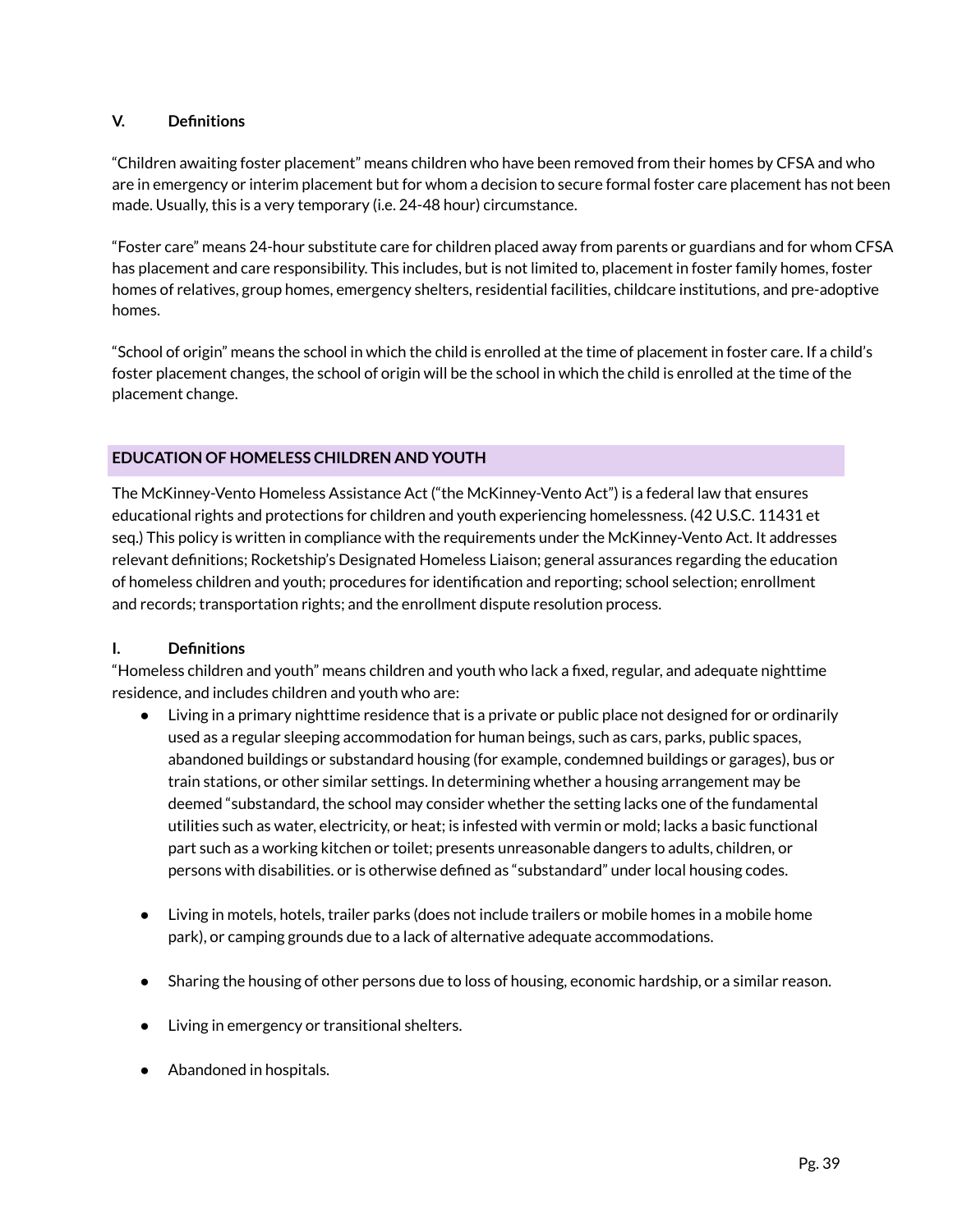- Migratory children who qualify as homeless because they are living in circumstances described above.
- Unaccompanied youth includes a youth not in the physical custody of a parent or guardian.
- A child or unaccompanied youth shall be considered homeless for as long as he/she is in a living situation described above.

#### **II. Designated Homeless Liaisons**

The Rocketship Public Schools Homeless Liaison serves Rocketship students in the designated region(s) below.

Leydi Contrill 350 Twin Dolphin Drive, Suite 109 Redwood City, CA 94065 [lcontrill@rsed.org](mailto:lcontrill@rsed.org) 1-877-806-0920 ext. 300

The Homeless Liaison is required to:

- Ensure that homeless children and youth are identified by school personnel and through outreach and coordination with other entities and agencies.
- Ensure that homeless students enroll in, and have full and equal opportunity to succeed in, Rocketship schools.
- Ensure that homeless families, children, and youth have access to and receive educational services for which they are eligible.
- Ensure that homeless families, children, and youth receive referrals to health, dental, mental health, and substance abuse services, housing services, and other appropriate services.
- Ensure that parents and guardians are informed of educational and related opportunities available to their children and are provided with meaningful opportunities to participate in the education of their children.
- Ensure that public notice of the educational rights of homeless students is disseminated where children and youth receive services under the McKinney-Vento Act.
- Ensure that enrollment disputes are mediated in accordance with the dispute resolution provisions.
- Ensure that the parent/guardian of a homeless child or youth, or any unaccompanied youth, is fully informed of all transportation services and is assisted in accessing transportation services, if available and feasible.
- Ensure that school personnel receive professional development and other support.
- Assist unaccompanied youth in placement/enrollment decisions.
- Ensure that unaccompanied youth are immediately enrolled in school pending resolution of disputes that might arise over school enrollment or placement.
- Assist homeless children and youth who do not have immunizations, or immunization or medical records, to obtain necessary immunizations, or immunization or medical records
- Collaborate and coordinate with state coordinators and community and school personnel
- responsible for the provision of education and related services to homeless children and youth.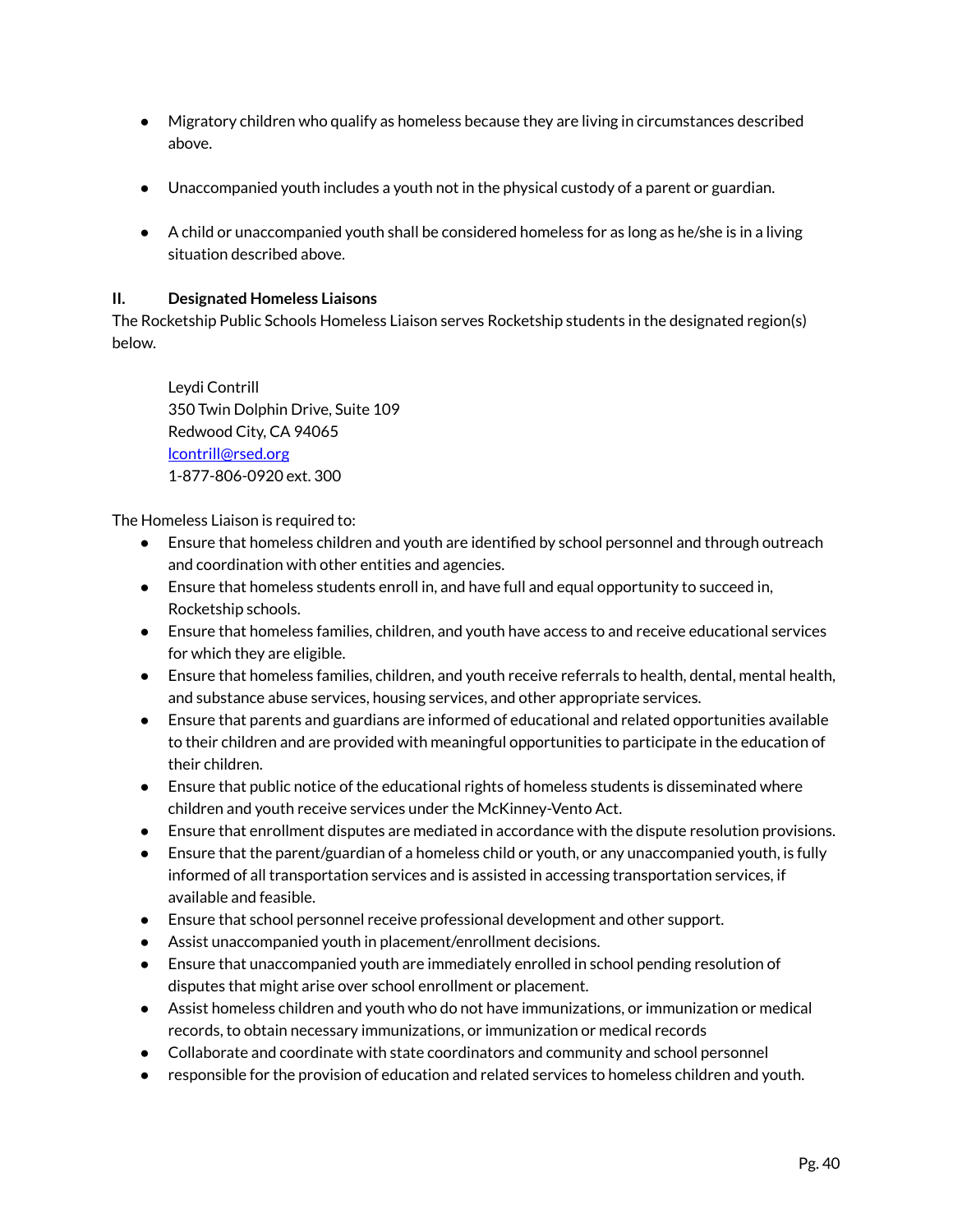#### **III. General Assurances**

Rocketship provides the following general assurances:

- Homeless children and youth shall not be segregated into a separate school or program based on their status as homeless and shall not be stigmatized in any way.
- Homeless children and youth shall be provided services comparable to those received by other students in the school, including transportation services, and education programs for which students meet eligibility criteria, such as services provided under Title 1 or similar state and local programs; programs for students with disabilities; programs for students with limited English proficiency; vocational or technical programs; gifted and talented programs; and school nutrition programs.
- Homeless children and youth will have access to district administrative level reservation of funds (set-asides) for serving homeless students.
- Rocketship shall provide homeless students with access to education and other services necessary for these students to meet the same challenging academic standards as other students.
- Rocketship shall provide and post notices of the educational rights of homeless children and youth.

#### **IV. Identification and Reporting**

Rocketship will include the identification of homeless students and their unique educational needs in its targeted work to raise achievement for all students. Homeless children and youth will be identified through:

- The application process for enrollment (self-identification)
- School personnel recommendations
- Coordinated activities with other entities and agencies

Rocketship will comply with all federal, state, county, and other data collections and reporting requirements regarding homeless children and youth. Materials will be provided for students and parents in a language easily understood by families and students. If students or families are unable to read, additional support should be provided to explain student rights.

#### **V. School Selection**

Homeless students have a right to select from the following schools:

- The school he/she attended when permanently housed (School of Origin)
- The school in which he/she was last enrolled (School of Origin)
- The school in the attendance area in which the student currently resides (School of Residency)

A homeless child or youth's right to attend their school of origin extends for the duration of homelessness. If a child or youth becomes permanently housed during the academic year, he/she is entitled to stay in the school of origin for the remainder of the academic year.

#### **VI. Enrollment and Records**

Homeless students may be identified at the time of enrollment (through self-reports). As all Rocketship schools are independent charter schools, and therefore schools of choice rather than assigned district schools, placement decisions are based solely on parent request through the application process. In order to provide equal access to its schools, the Rocketship annual student recruitment plan shall include efforts to reach homeless families, children, and youth via free public events, community centers, and local homeless service providers.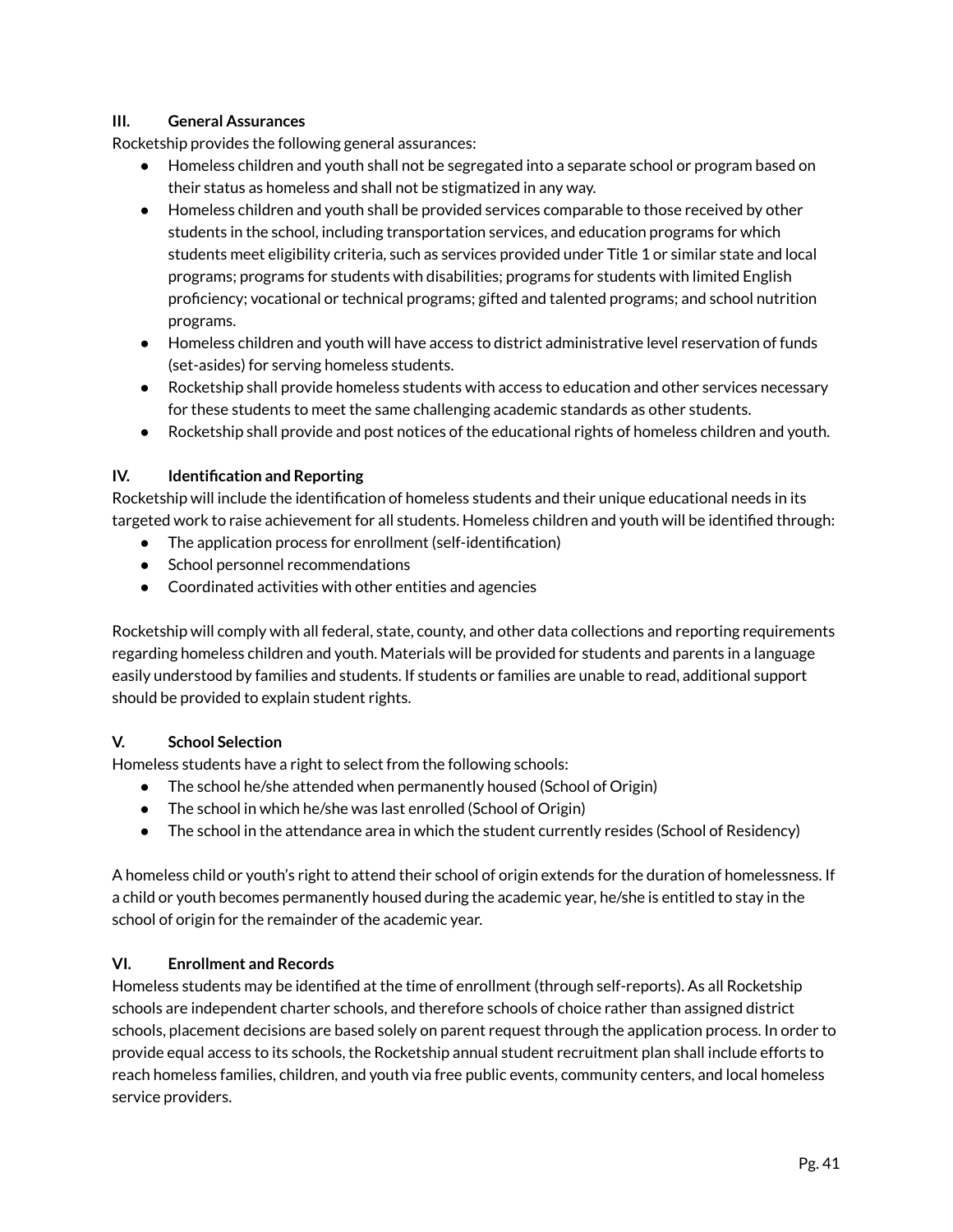Homeless youth will not be discriminated against in the application process. Homeless children and youth will be allowed to apply for enrollment in accordance with current Rocketship enrollment policies even if the parent/guardian is unable to provide the school with the records normally required for enrollment such as previous academic records, birth certificate, medical records, proof of residency, or other documentation. The Rocketship designee shall immediately contact the school last attended by the student to obtain the relevant records. If the student needs to obtain immunizations or does not possess immunization or other medical records, the designee shall refer the parent/guardian to the homeless liaison. The liaison shall assist the parent/guardian in obtaining the necessary immunizations or records for the student.

In the case of an unaccompanied youth, the Designated Homeless Liaison shall assist in the enrollment process. Unaccompanied youth shall be immediately enrolled if space is available even if unable to provide the school with the records normally required for enrollment (as above), and despite lack of parent or legal guardian's supervision or permissions, or "power of attorney" by supervising adult.

In accordance with current Rocketship enrollment policies and state regulations regarding charter schools, if the grade level for which a homeless child or youth has applied has more applicants than spaces available, a random public lottery will take place in order to determine enrollment for the following school year. An "in-district" or "in-county" (depending on the type of school the student has applied to) priority will apply during the lottery to homeless youth who self-identify as homeless during the application process so as to not discriminate against homeless children or youth due to lack of permanent housing. If a homeless child or youth applies for admission after the annual random public lottery, he or she will be placed on the wait list in the order in which the application was received, even if the application is incomplete at the time of submission.

Any confidential record ordinarily kept by the school, including immunization or medical records, academic records, birth certificates, guardianship records, and evaluations for special services or programs, of each homeless child or youth will be maintained so that the records are available, in a timely fashion, when a child or youth enters a new school or school district.

Information about a student's living situation that is maintained by Rocketship is part of the student's record, subject to the protections of the Family Educational Rights and Privacy Act (FERPA). In general, FERPA prohibits a school from disclosing personally identifiable information ("PII) from students' educational records without parental consent. One exception to this general consent rule is for information that the school has designated as "directory information," which is information that would not generally be considered harmful or an invasion of privacy if disclosed. However, information regarding a student's living situation is not considered directory information and must be provided the same protections as other non-directory PII.

#### **VII. Transportation**

Per the McKinney-Vento Act, Rocketship must provide services to homeless children and youth that are comparable to those received by other students in the school selected, including transportation. In addition, schools must provide transportation for homeless students to and from their school of origin, if feasible.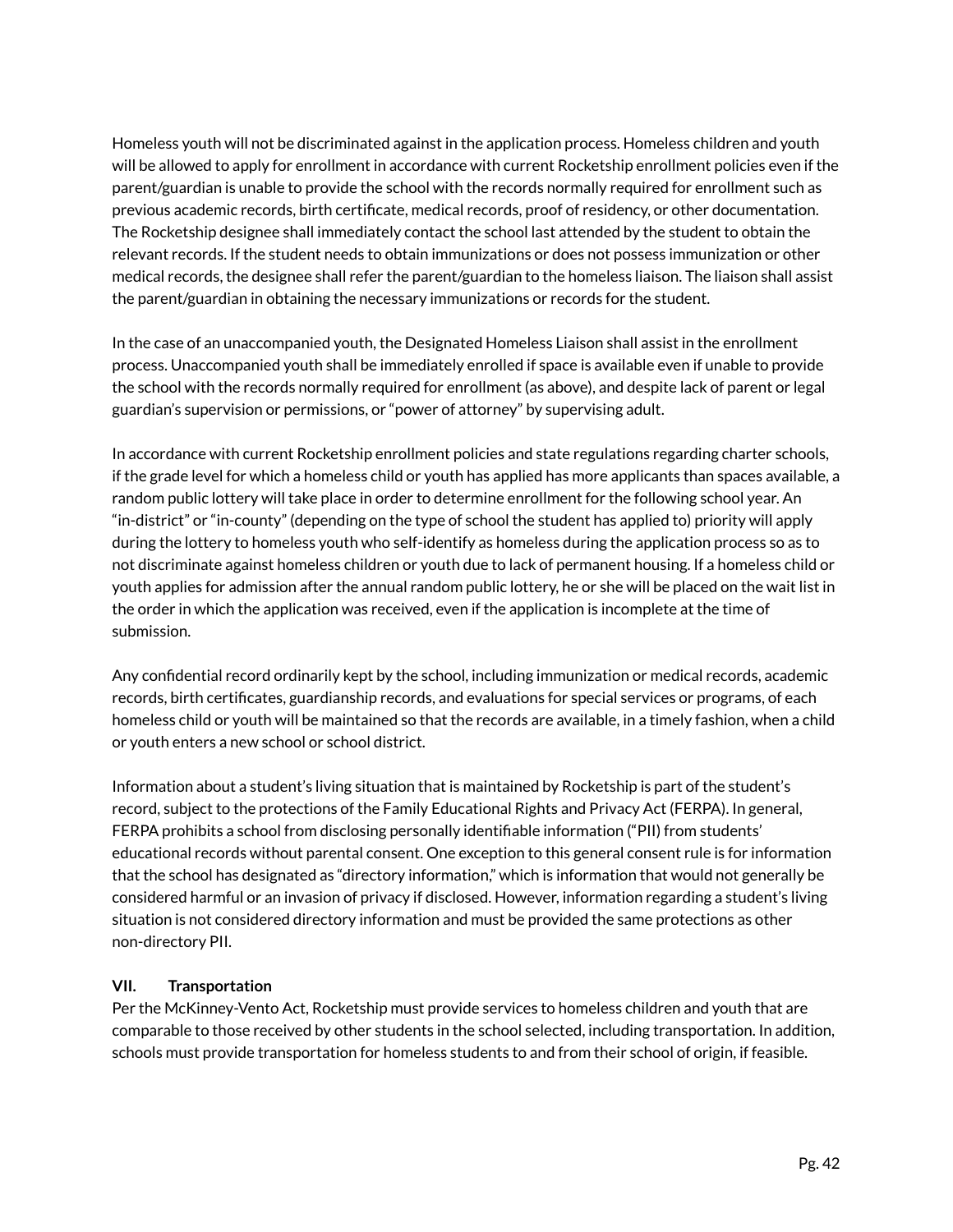Rocketship, where feasible, at the request of the parent/guardian and/or in the best interest of the homeless child or youth, shall provide transportation to students experiencing homelessness to ensure the students are able to stay at the Rocketship school of their choice for the duration of their homelessness. Rocketship may work with the youth's district of residence or other agencies to provide transportation services.

#### **VIII. Enrollment Dispute Resolution Process**

As required by 42 USC § 11432(g)(1)(C), schools must develop and implement written procedures for the receipt and resolution of complaints alleging violations of law with regards to enrollment and school placement as covered by the McKinney-Vento Act.. The State Coordinator for the Education for Homeless Children and Youth Program will provide technical assistance to interested parties as requested and as necessary.

If a dispute arises over enrollment or school placement:

- 1. the child or youth must be immediately enrolled in the school requested by the individual or organization submitting the complaint;
- 2. the parent/guardian of the affected student(s) must be provided a written explanation of the school's decision regarding school selection or enrollment, including the rights of the parent, guardian, or youth to appeal the decision;
- 3. the child, youth, parent, or guardian must be referred to the McKinney-Vento Homeless Education Liaison for the corporation, who shall carry out the dispute resolution process as expeditiously as possible after receiving notice of the dispute; and
- 4. in the case of an unaccompanied youth, the Homeless Education Liaison shall ensure that the youth is immediately enrolled in school pending resolution of the dispute.

#### Rocketship Dispute Resolution Process

Disputes may arise between a Rocketship school and a homeless student or homeless parent/guardian regarding, among other things, enrollment or transportation. At such a time, the Homeless Education Liaison immediately becomes involved, and Rocketship must follow a procedure that includes these steps:

- 1. A student must be allowed to attend or enroll in the school that is challenging the student's right to attend until a final decision is made regarding the dispute. The challenging school must provide transportation and other school services as needed to the student until the dispute is resolved.
- 2. The dispute resolution process begins at the time a school challenges the right of either a parent or guardian, or in the case of an unaccompanied youth, to enroll a child or youth in school, to continue enrollment in school, or to receive services such as transportation assistance.
- 3. When Rocketship challenges the enrollment or services of the child or unaccompanied youth, Rocketship must:
	- Provide notice of the challenge to the parent, guardian, or unaccompanied youth, through the Homeless Education, on the day of the challenge.
	- Provide notice of the right to appeal the challenge to the parent, guardian, or unaccompanied youth. This notice must include a form to be completed by the parent, guardian, or unaccompanied youth should he or she decide to appeal Rocketship's decision.
- 4. The Homeless Education Liaison will provide the parent, guardian, or unaccompanied youth with written notice in clear, easy-to-understand language detailing the dispute resolution process.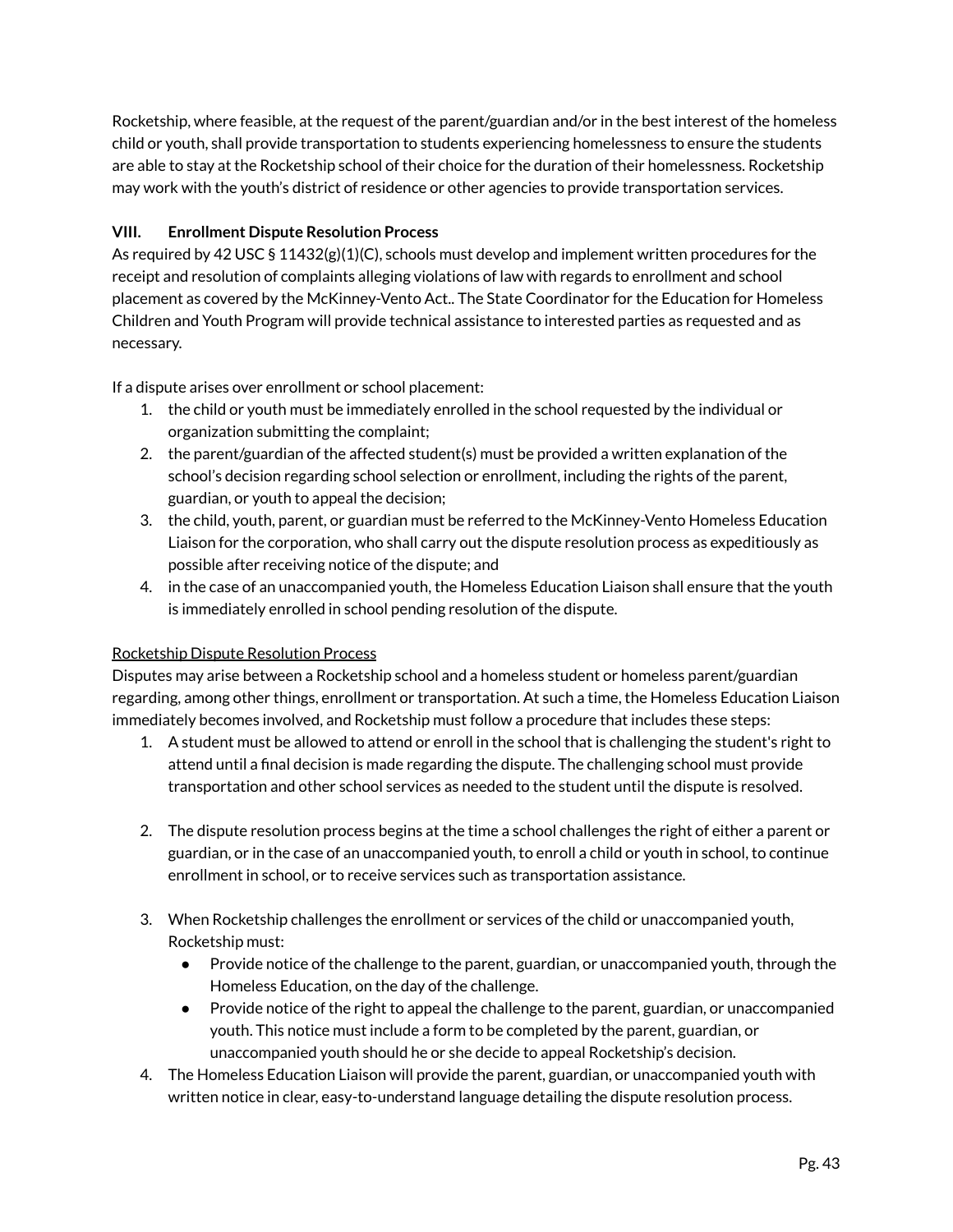5. Rocketship will have three working days to review its initial decision and make a final decision as to the position taken ( i.e. whether it will continue to challenge the right of the student to be enrolled). The decision must state all factual information upon which it is based and the legal basis in support thereof.

#### **COMPLAINT PROCESS**

Rocketship values the concerns of our parents, staff, students, and community and takes all concerns and complaints seriously. The following complaint procedure should be employed to ensure that complaints receive full consideration.

#### **I. Use of Complaint Process**

Rocketship's complaint process should be used as follows:

- 1. to deal with complaints and concerns pertaining to the educational environment or interpersonal conflicts, in accordance with Section II below.
- 2. to allege violations of federal or state law, or of the school's charter.

Please note that any complaints alleging discrimination, harassment, intimidation, bullying or violations under Title IX should refer to Policy #403.2. Complaints involving student on student sexual harassment should also refer to Policy #425.2.

#### **II. Who May File a Complaint**

The procedures set forth below may be used by complainants who are students, parents, or visitors. Employees and contractors should refer to the Employee Handbook to follow procedures for filing complaints.

#### **III. Confidentiality**

All documentation and information related to an investigation conducted as a result of a complaint is considered confidential and is not to be revealed or discussed by any participant with persons not involved with the complaint or decision-making process.

#### **IV. Informal Complaints**

Because most difficulties can be resolved by communicating a concern to someone, complainants are encouraged to discuss their concern or complaint promptly and candidly with their immediate supervisor, student's teacher, or the school principal. The complainant is not required to discuss his/her complaint with the alleged harasser or perpetrator in any manner or for any reason prior to initiating a formal complaint.

#### **V. Complaint Process Regarding School Procedures, Practices, and Policies**

Complaints should follow the process outlined below when they wish to file a formal complaint described in Section I above.

- 1. Fill out a Complaint Form, available at the school's front office. In the Complaint Form, complainants should describe the nature of the complaint and any steps taken so far to resolve the issue. The Complaint Form should be submitted to the school Principal. Complaint Forms must be submitted within 90 days of encountering the issue that is the subject of the complaint.
- 2. The Principal will timely initiate an adequate, reliable, and impartial investigation of the complaint. This will include interviewing witnesses, obtaining any relevant documents, and allowing parties to present evidence. The investigation is considered highly confidential and is not to be revealed or discussed by any participant with persons not directly involved with the decision-making process. The investigation will be concluded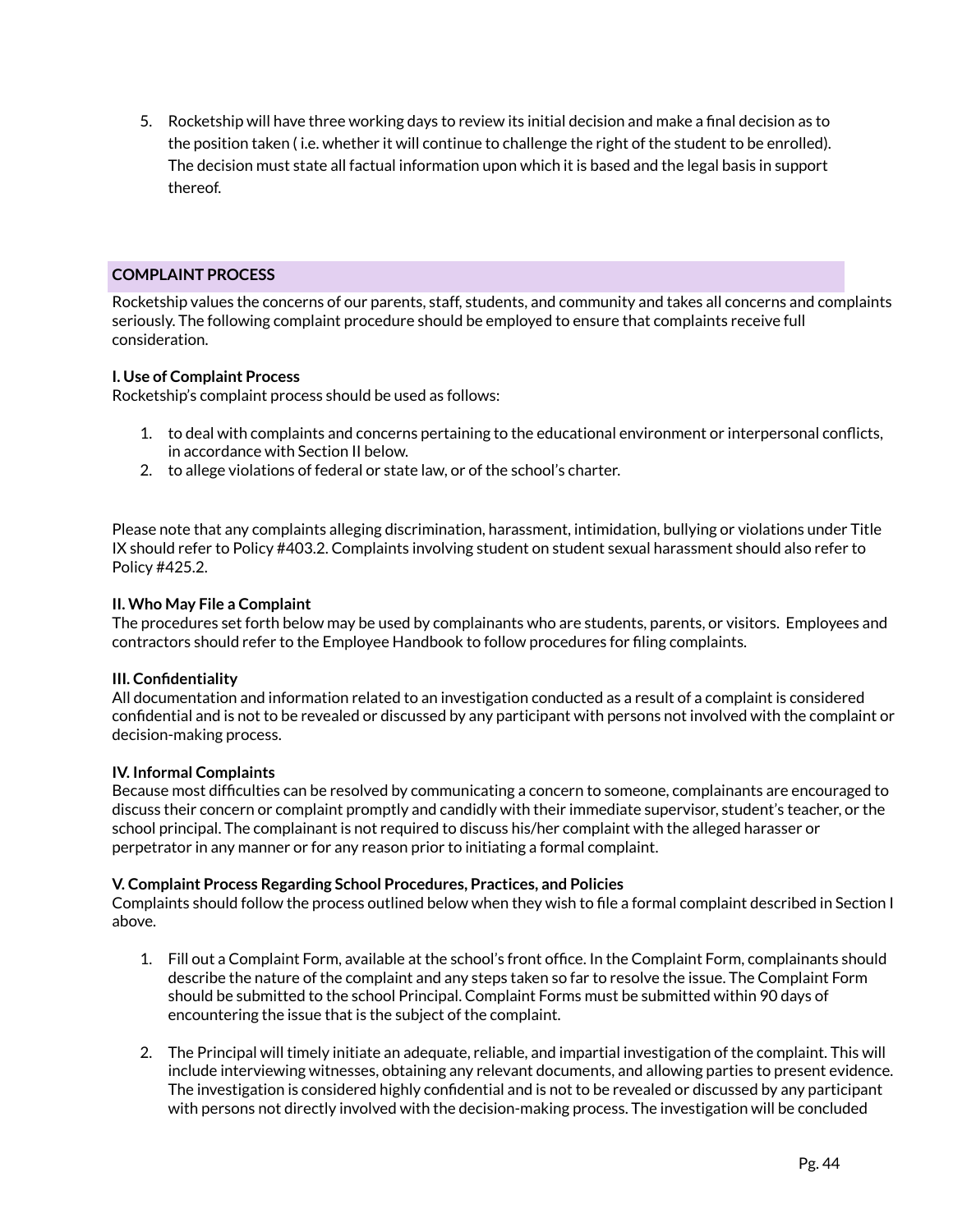within 10 school days of receiving the complaint unless "exceptional circumstances" justify a more expedited response. The amount of time granted for an exceptional circumstance will be determined on an individual case basis.

Upon receiving a complaint, the Principal shall also promptly notify the Region's Executive Director and the Regional Director. The Executive Director, in consultation with legal, compliance and others, will notify PCSB and/or other authorities of the complaint, if appropriate and/or legally required. . The Principal will prepare a final report with a recommendation for resolving the complaint and provide the final report to the Executive Director. The final report will give the name of the party bringing the complaint, the nature of the complaint, a summary of the investigation, the recommended resolution, and the reasons for recommendation. The Executive Director should report any incident found to be discrimination, retaliation, or harassment based on membership in a protected class, along with the results of the investigation, to compliance@rsed.org within 24 hours of the conclusion of the investigation.

- 3. If the complainant is not satisfied with the Principal's response, he/she may appeal to the l Principal's supervisor. Appeals must be submitted to the appropriate party within 10 school days of receiving the response.
- 4. The Principal's supervisor will conduct an investigation upon receiving the appeal. This process may include an interview with the decision-maker to discuss the rationale. The supervisor will issue a written resolution within 15 business days of receiving the appeal.
- 5. If the complainant is not satisfied with the supervisor's resolution, he/she may file a final appeal to the Resolutions Committee to be comprised of the Committee chair, an additional Resolutions committee member, and the Executive Director.. The Resolutions Committee will conduct an investigation upon receiving the appeal. This process may include an interview with the decision-maker to discuss the rationale. The Resolutions Committee will issue a written resolution within 15 school days of receiving the appeal. Any decision of the Resolutions Committee shall be final. The Resolutions Committee shall hear appeals in its reasonable discretion.

If the original complaint pertains to the school Principal, complainants should begin by filing their complaint with the Principal's direct supervisor as described in Steps 3-4 above. Appeals will go to the Resolutions Committee as described in Step 5.

#### **VIII. Prohibition Against Retaliation**

Rocketship will not retaliate against any person who files a complaint in accordance with this policy, or any person who participates in proceedings related to this policy.

In addition, Rocketship will not tolerate any form of retaliation against any person who makes a good faith report or complaint about perceived acts of harassment, discrimination, or concern, or who cooperates in an investigation of harassment, discrimination, or a concern. Any person who is found to be engaging in any kind of retaliation will be subject to appropriate disciplinary action.

#### **IX. Modification**

Rocketship may approve modification of the foregoing procedures in a particular case if the modification is for good cause and does not violate the due process rights or the complainant or any policies of Rocketship.

#### **X.** Contact Information

The contact information for the school principal can be found on the school's website. The school principal shall assist any complainant in obtaining the proper contact information for the principal's supervisor, should the complainant wish to pursue an appeal as described in Section V above.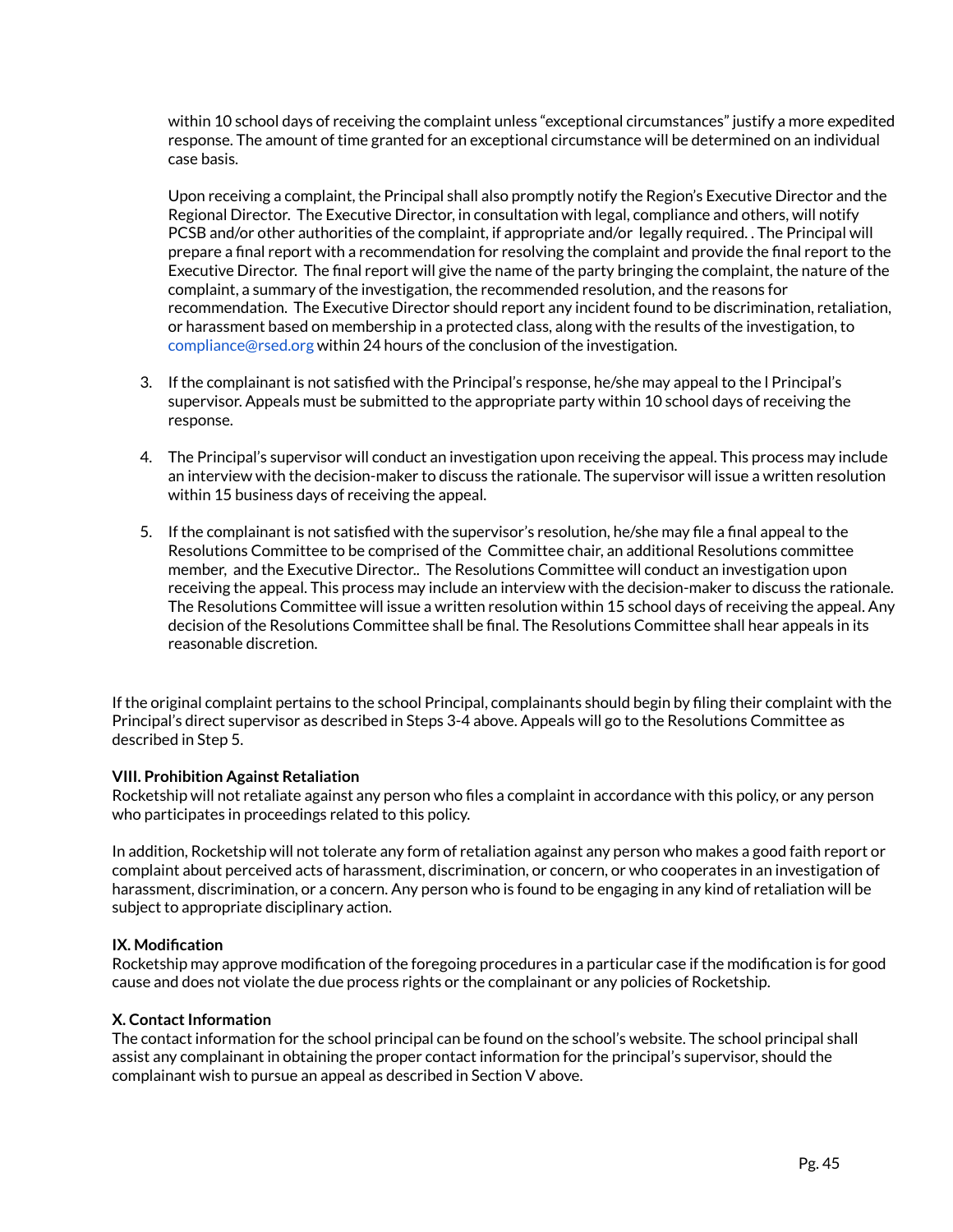The contact information for the RPS Board is [rps\\_dcboard@rsed.org.](mailto:rps_dcboard@rsed.org)

Complainants also have the right to file a complaint with the Office of Civil Rights by: (1) mailing the complaint to Director, Office for Civil Rights (OCR), U.S. Department of Education, 400 Maryland Avenue, Washington, D.C. 20202-1475; (2) faxing it to 202-453-6021; or (3) filing electronically at www.ed.gov/ocr/complaintprocess.html.

#### **XI. Other Remedies**

This complaint process does not bar complainants from filing claims in other forums to the extent permitted by state and federal law.

#### **NONDISCRIMINATION STATEMENT**

Rocketship does not discriminate against any student or employee on the basis of actual or perceived disability, gender, gender identity, gender expression, nationality, race or ethnicity, religion, sexual orientation, or any other characteristic.

Rocketship adheres to all provisions of federal law related to students with disabilities, including, but not limited to, Section 504 of the Rehabilitation Act of 1973, Title II of the Americans with Disabilities Act of 1990 ("ADA"), and the Individuals with Disabilities Education Improvement Act of 2004.

Rocketship is committed to providing a work and educational atmosphere that is free of unlawful harassment under Title IX (sex), Title VI (race, color, or national origin), and Section 504 and Title II of the ADA. Rocketship prohibits sexual harassment and harassment based upon pregnancy, childbirth or related medical conditions, race, religion, creed, color, gender, gender identity, gender expression, national origin or ancestry, physical or mental disability, medical condition, marital status, age, sexual orientation, or any other basis protected by federal, state, local law, ordinance or regulation. Rocketship does not condone or tolerate harassment of any type, including bullying, discrimination, or intimidation, by any employee, independent contractor or other person with which the Rocketship does business, or any other individual, student, or volunteer. This applies to all employees, students, or volunteers and relationships, regardless of position or gender. Rocketship will promptly and thoroughly investigate any complaint of harassment and take appropriate corrective action, if warranted.

#### **SECTION 504**

Rocketship recognizes its legal responsibility to ensure that no qualified person with a disability shall, on the basis of disability, be excluded from participation, be denied the benefits of, or otherwise subjected to discrimination under any program of Rocketship Public Schools. Any student who has an objectively identified disability which substantially limits a major life activity, including, but not limited to learning, is eligible for accommodations by Rocketship. The parent/guardian of any student suspected of needing or qualifying for accommodations under Section 504 may make a referral for an evaluation to the school Principal.

A copy of Rocketship's Section 504 policies and procedures are available in the Policy Manual.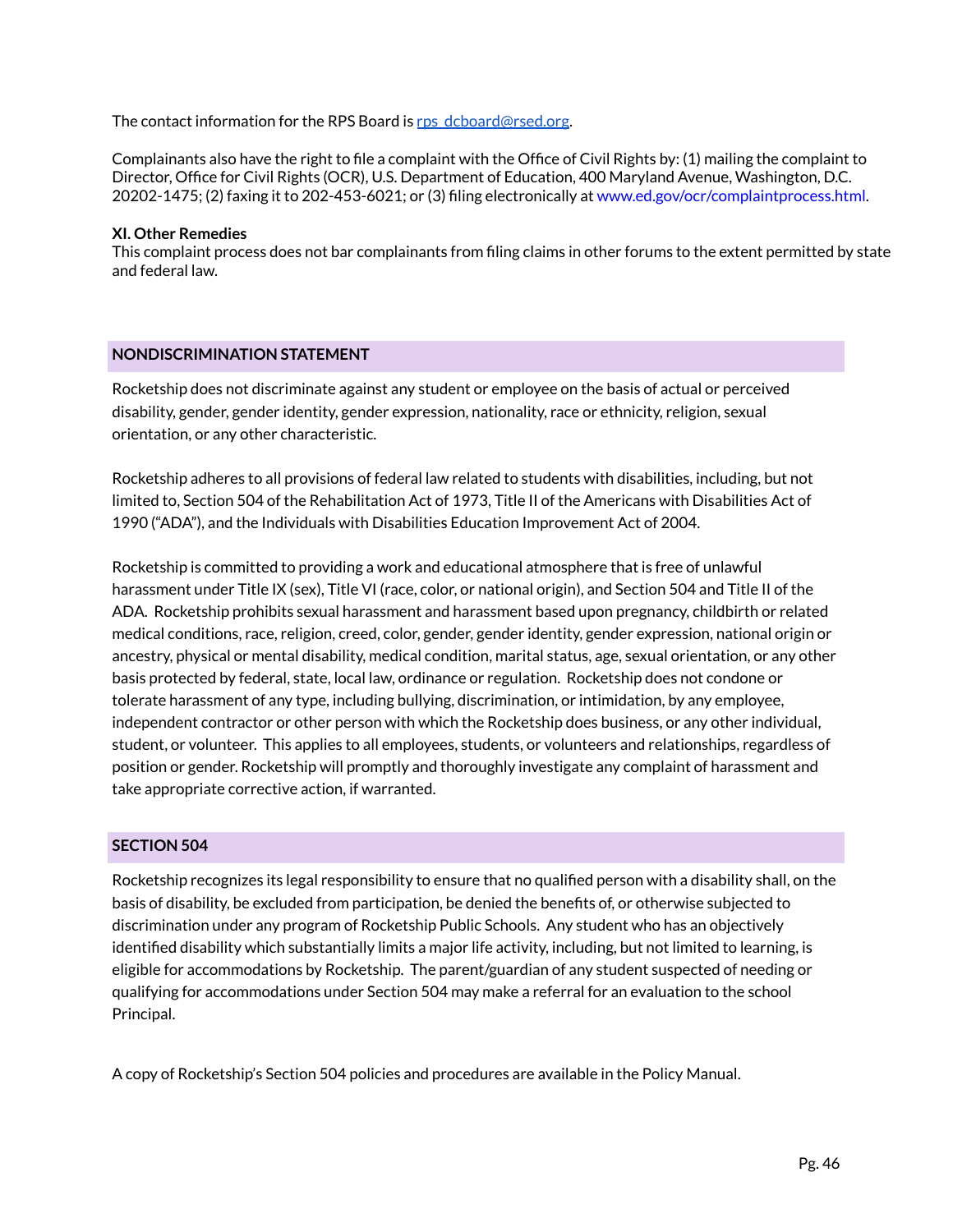#### **TITLE I PARENT INVOLVEMENT**

Parent involvement is one of the three pillars of Rocketship Public Schools. We work directly with parents, helping them become leaders at home, in the school, and in their communities. Our commitment to parent engagement is reinforced through our Title I Parent Involvement Policy and our other school- level parent involvement policies, including our School Site Council and English Language Advisory Committee policies and our Parent Partnership Policy. T

#### **I. Development and Review of Policy**

Rocketship will take the following actions to engage parents in the joint development and review of its Title I Parent Involvement Policy:

- Gather and disseminate to parents for review the following materials: the Title I Parental Involvement Policy and the Title I school-parent compact. These materials will be disseminated to parents during one of the school's fall community meetings or at fall parent/teacher conferences.
- Written and oral input from parents will be solicited through regularly-scheduled community meetings, parent/teacher conference feedback and regular written communications with parents.

Schools will distribute the Title I policy through the Parent/Student Handbook and/or at community meetings throughout the school year.

#### **I. Involvement of Parents in the Title I Program**

To involve parents in the Title I program at Rocketship, the following practices have been established:

- All parents are invited to participate in the annual review of the school's Title I programs. All flyers and notices about the meetings are disseminated by classroom and school newsletters, email, calls and posted on the website. Each year the school holds at least two meetings to review, elaborate, edit, and add goals to school programs and plans. The plan may also be discussed at meetings of the School Site Council.
- Rocketship schools provide the necessary coordination, technical assistance, flexibility, and other support to assist Title I schools in planning and implementing effective parental involvement activities to improve student academic achievement and school Performance. The school will offer monthly community meetings, workshops, and additional activities for parents. The parents will vote at community meetings held either at the end of the school year (for the following year) or at the beginning of the year (for current year) to give input on the content of community meetings and any additional workshops they would like to have. Parents who cannot attend the meetings will be invited to give input through a survey, letter, email or call to their Title I teacher.
- If the schoolwide plan is not satisfactory to the parents of participating children, Rocketship shall submit any parent comments on the plan when the school makes the plan available.
- Rocketship schools involve parents of Title I students in an organized, ongoing, and timely way, in the planning, review, and improvement of the school's Title I programs and the Title I parental involvement policy using the measures described above.
- Rocketship schools provide parents of Title I students with timely information about Title I programs through school and classroom newsletters, parent-teacher home visits, parent- teacher conferences, family events and exhibition nights, and community meetings and leadership training.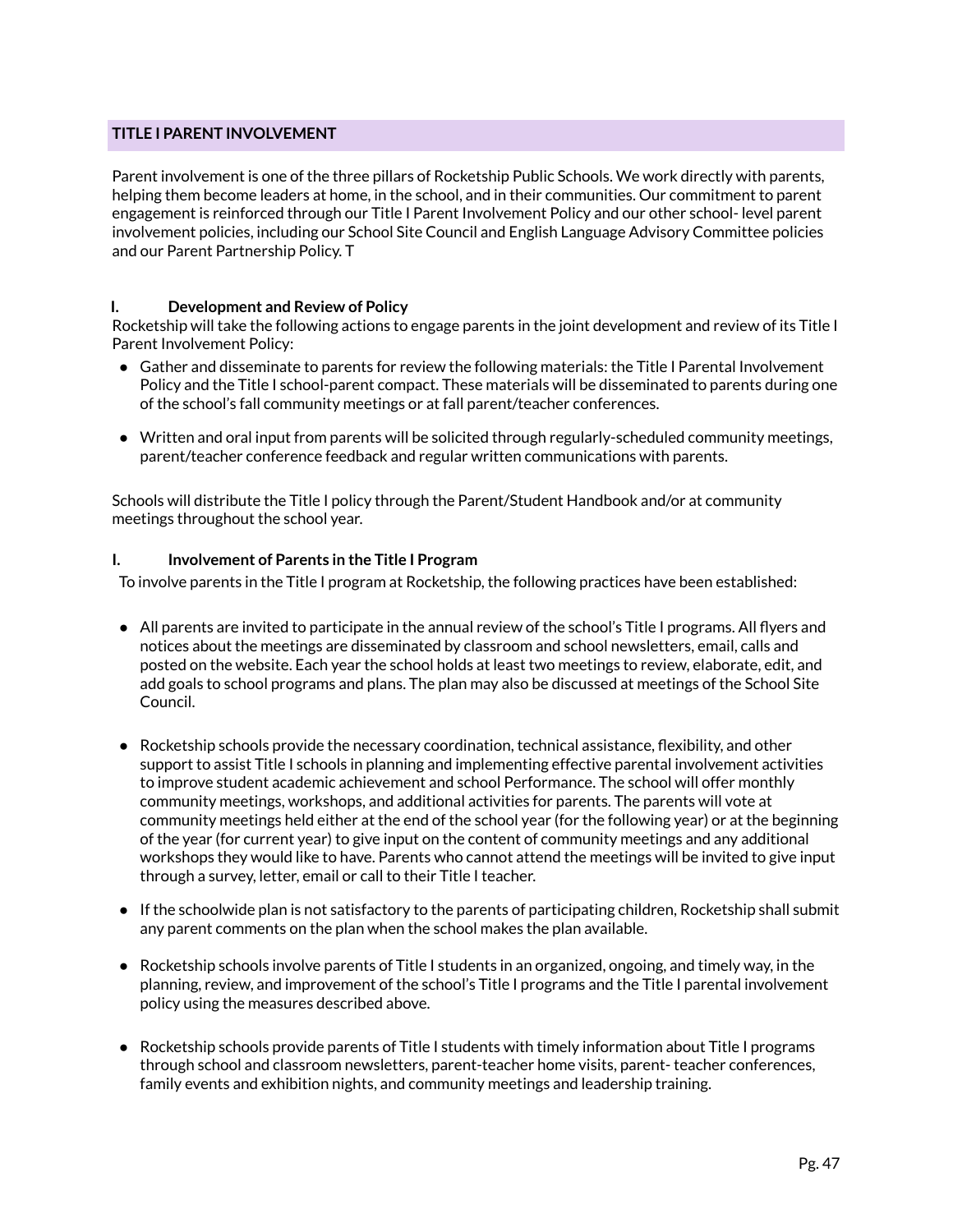- Rocketship schools build the capacity of parent/guardians for strong parent involvement. Each school provides parents of Title I students with an explanation of the curriculum used at the school, the assessments used to measure student progress, and the proficiency levels students are expected to meet. Schools will also provide parent/guardians with assistance on how to monitor their children's progress and work with educators to improve the achievement of their children. The school shall ensure that this information is communicated to parents/guardians in a format and, to the extent practicable, language that the parent/guardian can understand.
- Rocketship schools provide opportunities for regular meetings that allow the parents to participate in decisions relating to the education of their children. This happens through community meetings, parent-teacher conferences, home visits, and school and classroom newsletters.
- If requested by parents, and to the extent not covered by any of the above options, Rocketship will provide opportunities for regular meetings to formulate suggestions and to participate, as appropriate, in decisions relating to the education of their children, and respond to any such suggestions as soon as practicably possible.
- Rocketship Public Schools, with the assistance of its parents, will educate its teachers, school leaders and other school staff how to reach out to, communicate with and value parents as equal partners in their children's education. The school shall inform parents/guardians of the existence of parent resource centers in the state that provide training, information, and support to parent/guardians.

This policy will be updated periodically to meet changing needs of parents and the school. Rocketship shall conduct, with involvement of parents/guardians, an annual evaluation of the content and effectiveness of the parent involvement policy in improving the academic quality of the schools served by Title I.

#### **II. School-Parent Compact**

Rocketship distributes to parents of all students a school-parent compact. The compact, which has been jointly developed with parents, outlines how parents, the entire school staff, and students will share the responsibility for improved student academic achievement. It describes specific ways the school and families will partner to help children achieve the State's high academic standards. It addresses the following legally required items, as well as other items suggested by parents of Title I students.

#### **III. Building Capacity for Involvement**

As described above, Rocketship schools engage Title I parents in meaningful interactions with the school. Our schools support a partnership among staff, parents, and the community to improve student academic achievement. To help reach these goals, the school has established the following practices which are undertaken during regular community meetings, home visits, parent-teacher conferences, and special school events.

- Rocketship provides Title I parents with assistance in understanding the State's academic content standards, assessments, and how to monitor and improve the achievement of their children.
- Rocketship provides Title I parents with materials and training to help them work with their children to improve their children's achievement.
- Rocketship educates staff members about the value of parent contributions, and in how to work with parents as equal partners. Rocketship Public Schools has a Parent Leadership team, which is tasked with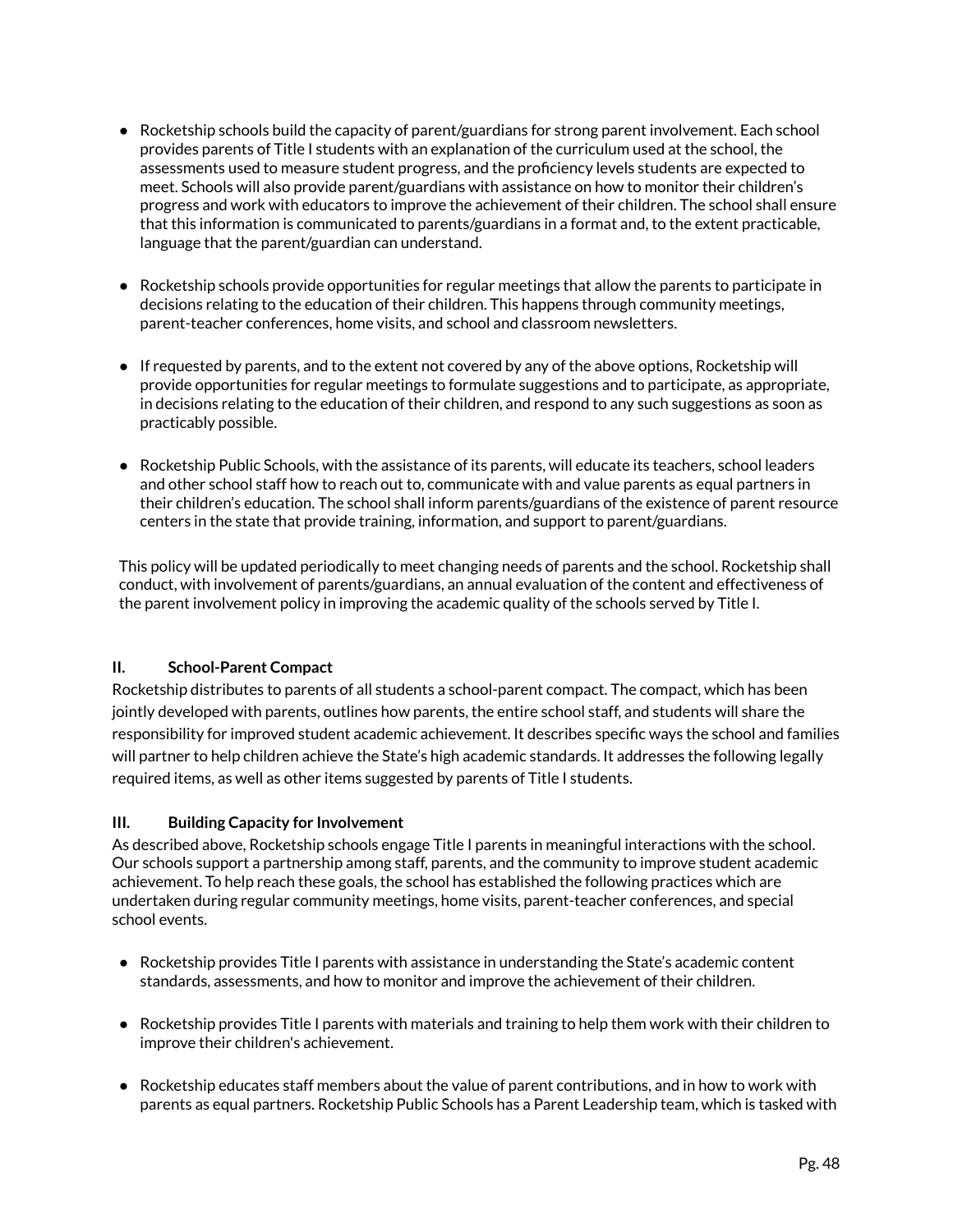building parental capacity for leadership and parent involvement.

- Rocketship involves parents of all backgrounds, including those with limited English proficiency, those with disabilities, and parents of migratory students.
- Rocketship coordinates and integrates the Title I parental involvement program with other programs, and conducts other activities, such as parent resource centers, to encourage and support parents in more fully participating in the education of their children.
- Rocketship distributes Information related to school and parent programs, meetings, and other activities to Title I parents in a format and language that the parents understand.
- Rocketship provides support for parental involvement activities requested by Title I parents.

In carrying out the parent and family engagement requirements of this policy, Rocketship shall provide opportunities for the informed participation of parents and family members, including parents and family members who have limited English proficiency, parents and families who have disabilities, and parents and family members of migratory children. This includes providing information and school reports required under section 1111 of the ESEA, as amended by ESSA, in a format and, to the extent practicable, in a language such parents understand.

#### **SCHOOL-PARENT COMPACT**

Rocketship has a responsibility to provide high-quality curriculum and instruction in a supportive and effective learning environment that enables participating students to achieve the state's student academic achievement standards.

Parents/guardians will be responsible for supporting their children's learning in a variety of ways, including but not limited to the following:

- monitoring attendance, homework completion, and television viewing;
- volunteering in the classroom, at the school, or at a school-sponsored event (not required, but Rocketship strongly encourages the completion of 20 Parent Participation hours);
- attending school community meetings and other school events;
- participating, as appropriate, in decisions related to their children's education and the positive use of extracurricular time.

Rocketship believes in the importance of communication between teachers and parents/guardians on an ongoing basis. This shall be established by:

- Parent-teacher conferences , at least annually, during which the compact shall be discussed as it relates to the student's achievement.
- Frequent reports to parents/guardians on their children's progress.
- Reasonable access to staff, opportunities to volunteer and participate in their child's classroom, and observation of classroom activities.
- Ensuring regular two-way communication between family members and school staff, and, to the extent practicable, in a language that family members can understand.
- Regular opportunities to attend school community meetings and other school-sponsored events.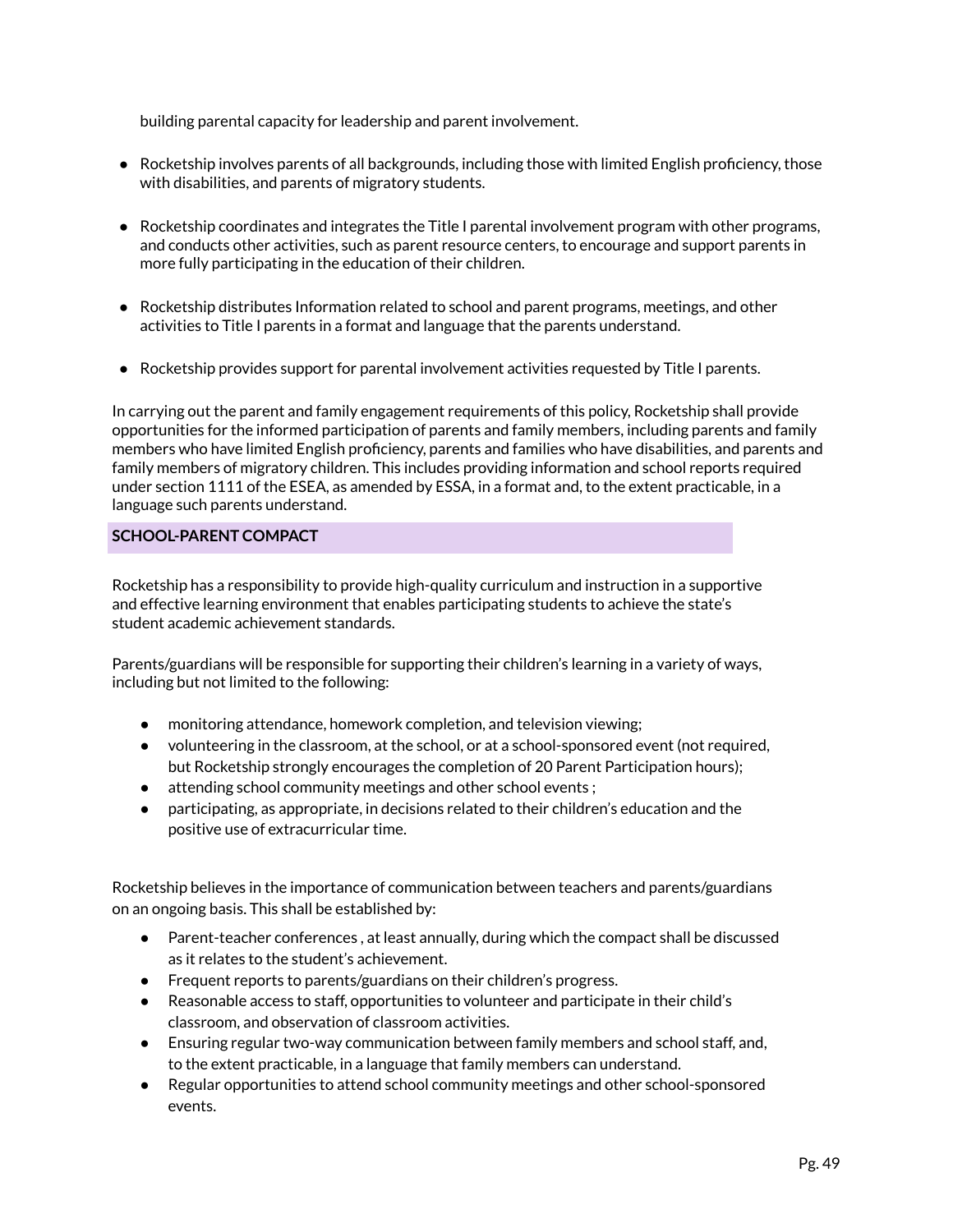#### **ESSA PARENTS RIGHT TO KNOW**

Pursuant to Section 1112(e)(1)(A-B) of the Every Student Succeeds Act, a student's parent may request, and Rocketship will provide the parents upon request (and in a timely manner), information regarding the professional qualifications of the student's classroom teachers, including at a minimum the following:

- Whether the teacher has met State qualifications for grade levels and subject areas in which the teacher provides instruction;
- Whether the teacher is teaching under emergency or other professional status that the State has waived;
- Whether the teacher is teaching in the field of discipline of the certification of the teacher;
- Whether the child is provided services by paraprofessionals and if so their qualifications.

#### **COPPA**

Rocketship schools use several computer software applications and web-based services, operated not by schools in our network, but by third-party vendors. We use these tools to provide students with the most effective software and web-based services for learning. In accordance with the Children's Online Privacy Protection Act (COPPA), Rocketship consents to the vendors' collection, use, and disclosure of information obtained directly from students. Rocketship gives this consent on behalf of parents.

Under COPPA, each software provider or website operator is bound to maintain the confidentiality of the information collected, and must provide parental notification and obtain parental consent before collecting personal information from children under the age of 13. The law permits schools such as ours to consent to the collection of personal information on behalf of all of its students, thereby eliminating the need for individual parental consent given directly to the web site operator. For more information on COPPA, please visit [http://www.ftc.gov/privacy/coppafaqs.shtm.](http://www.ftc.gov/privacy/coppafaqs.shtm)

A complete list of the software and services used by RSED, with the privacy policy for each, can be found on our network website at: [https://www.rocketshipschools.org/<](https://www.rocketshipschools.org/)link to list of programs>.

Upon request from Rocketship, vendors must provide the school a description of the types of personal information collected; an opportunity to review a child's personal information and/or have the information deleted; and the opportunity to prevent further use or online collection of a child's personal information.

Parents retain the right to request review of their child's personal information and/or have information deleted. Parents also have the right to opt their child out of participating in educational activities that involve the collection, use, or disclosure of personal information collected from their child.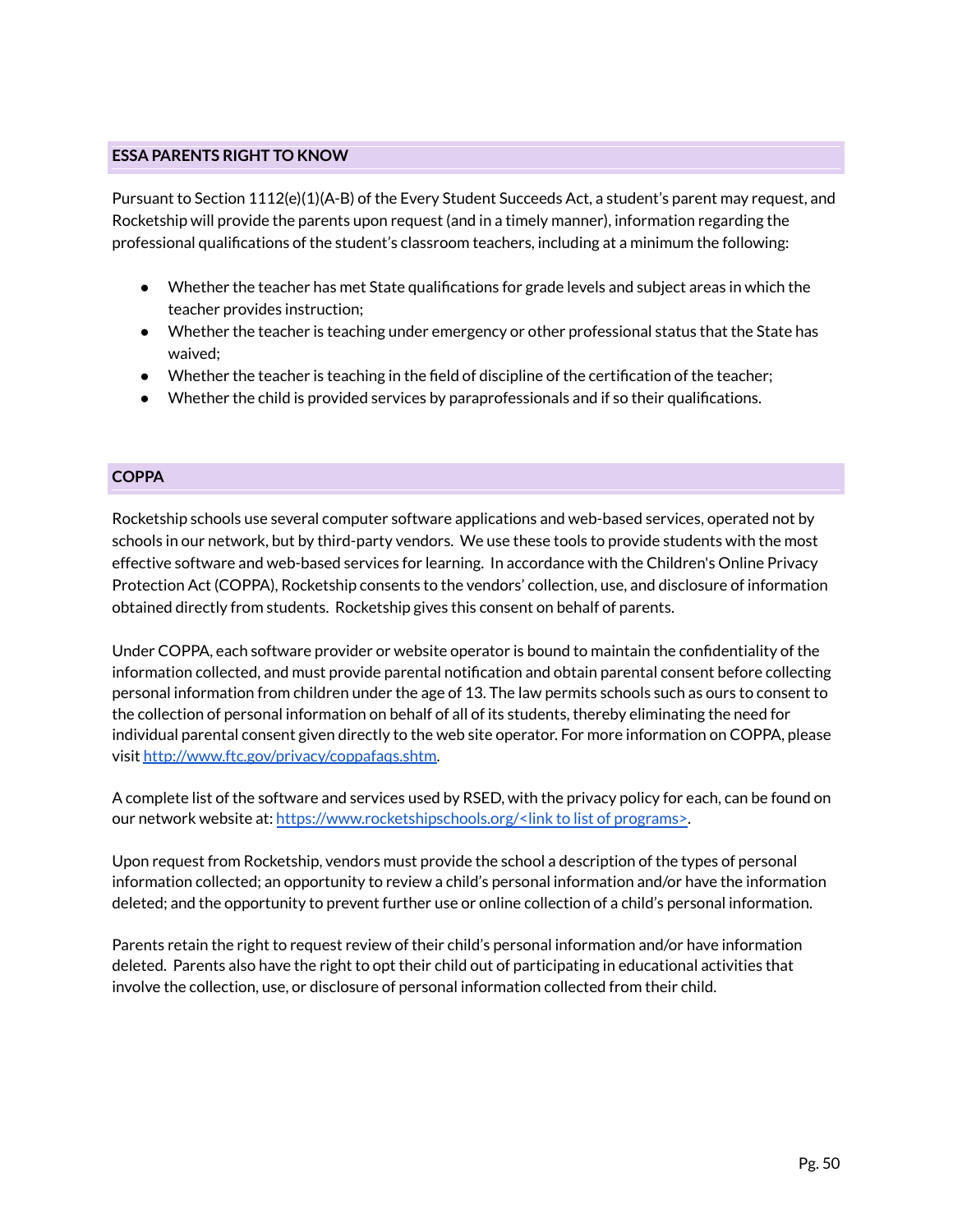# **POLICIES**

As referenced throughout this Handbook, Rocketship maintains a robust set of Board-approved policies in its Policy Manual. These policies set forth parameters, requirements, and procedures for Rocketship operations and student services. Each official Rocketship policy is assigned a number upon Board approval, indicated in the parenthesis below. The Policy Manual may be updated throughout the school year as necessary to comply with ongoing legal requirements.

A complete and up-to-date version of the Policy Manual is available to all Rocketship families at the School's website.

Families may also request a hard copy of the Policy Manual, or one or more specific policies contained in it, from the front office of the school at any time.

The list below includes many of the relevant policies that are contained in the Policy Manual.

#### **Governance/Management Policies**

General Complaint Policy (#110.2)\* Open Meetings Policy (#104.2)

#### **Academic Policies**

Reclassification Policy (#201) Retention and Acceleration Policy (#202) Retesting Policy and Assessment Code of Ethics (#203)

#### **Schools Operations Policies**

Campus Access and Visitor Policy (#301)\* Field Trip Policy (#302) Student Release Policy (#303) Late Pick-Up Policy (#304) Staff and Parent Driver Policy (#306) Electronic Recording Policy (#307) Volunteer Clearance Policy (#309.2) School Closure Policy (#310) Animals on Campus Policy (#311) Public Solicitation on School Grounds Policy (#312) School Social Media Policy (#313)

#### **Student Services Policies**